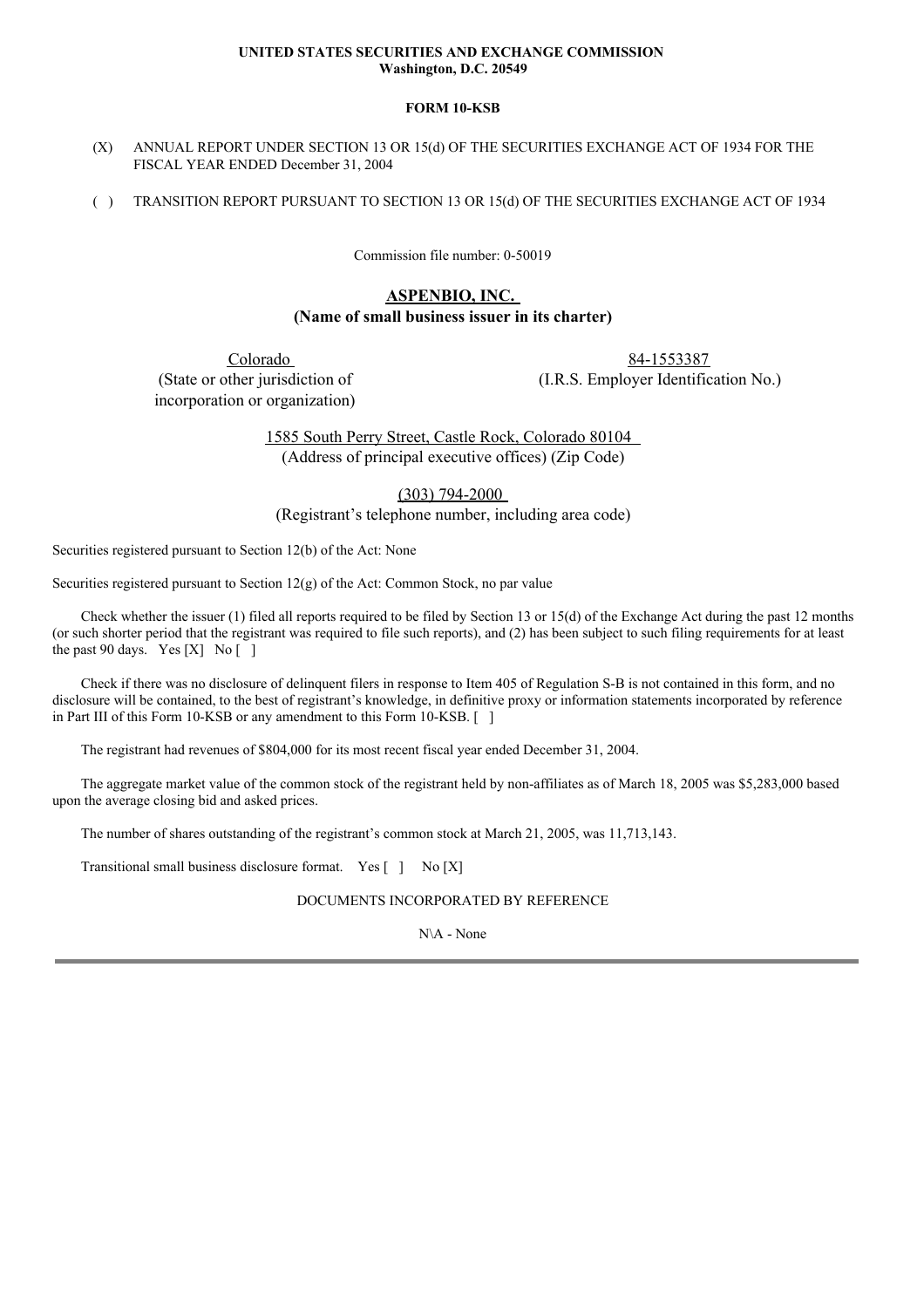#### ASPENBIO, INC. INDEX TO ANNUAL REPORT ON FORM 10-KSB

Page

### PART I

| Item 1.     | Description of Business                                     | 1  |
|-------------|-------------------------------------------------------------|----|
| Item 2.     | Description of Property                                     | 19 |
| Item 3.     | Legal Proceedings                                           | 19 |
| Item 4.     | Submission of Matters to a Vote of Security Holders         | 19 |
|             | PART II                                                     |    |
| Item $5$ .  | Market for Common Equity and Related Stockholder Matters    | 20 |
| Item 6.     | Management's Discussion and Analysis or Plan of Operation   | 21 |
| Item 7.     | <b>Financial Statements</b>                                 | 26 |
| Item 8.     | Changes in and Disagreements with Accountants on Accounting |    |
|             | and Financial Disclosures                                   | 44 |
| Item 8A.    | Controls and Procedures                                     | 44 |
|             | PART III                                                    |    |
| Item 9.     | Directors and Executive Officers of the Registrant          | 45 |
| Item $10$ . | <b>Executive Compensation</b>                               | 49 |
| Item $11.$  | Security Ownership of Certain Beneficial Owners             |    |
|             | and Management and Related Stockholder Matters              | 52 |
| Item $12$ . | Certain Relationships and Related Transactions              | 53 |
| Item $13.$  | Exhibits and Reports on Form 8-K                            | 54 |
| Item 14.    | Principal Accountant Fees and Services                      | 56 |

#### DISCLOSURE REGARDING FORWARD-LOOKING STATEMENTS

Certain statements contained in this report that are not historical facts constitute forward-looking statements, within the meaning of the Private Securities Litigation Reform Act of 1995, and are intended to be covered by the safe harbors created by that Act. Reliance should not be placed on forward-looking statements because they involve known and unknown risks, uncertainties, and other factors, which may cause actual results, performance, or achievements to differ materially from those expressed or implied. Any forward-looking statement speaks only as of the date made. We undertake no obligation to update any forward-looking statements to reflect events or circumstances after the date on which they are made.

Statements concerning the establishments of reserves and adjustments for dated and obsolete products, expected financial performance, on-going business strategies and possible future action which we intend to pursue to achieve strategic objectives constitute forward-looking information. The sufficiency of such charges, implementation of strategies and the achievement of financial performance are each subject to numerous conditions, uncertainties, and risk factors. Factors which could cause actual performance to differ materially from these forward-looking statements, include, without limitation, management's analysis of our assets, liabilities, and operations, the failure to sell date-sensitive inventory prior to its expiration, competition, new product development by competitors, which could render particular products obsolete, the inability to develop or acquire and successfully introduce new products or improvements of existing products, problems in collecting receivables, testing or other delays or problems in introducing our bovine pregnancy test, and difficulties in obtaining financing on an as-needed basis.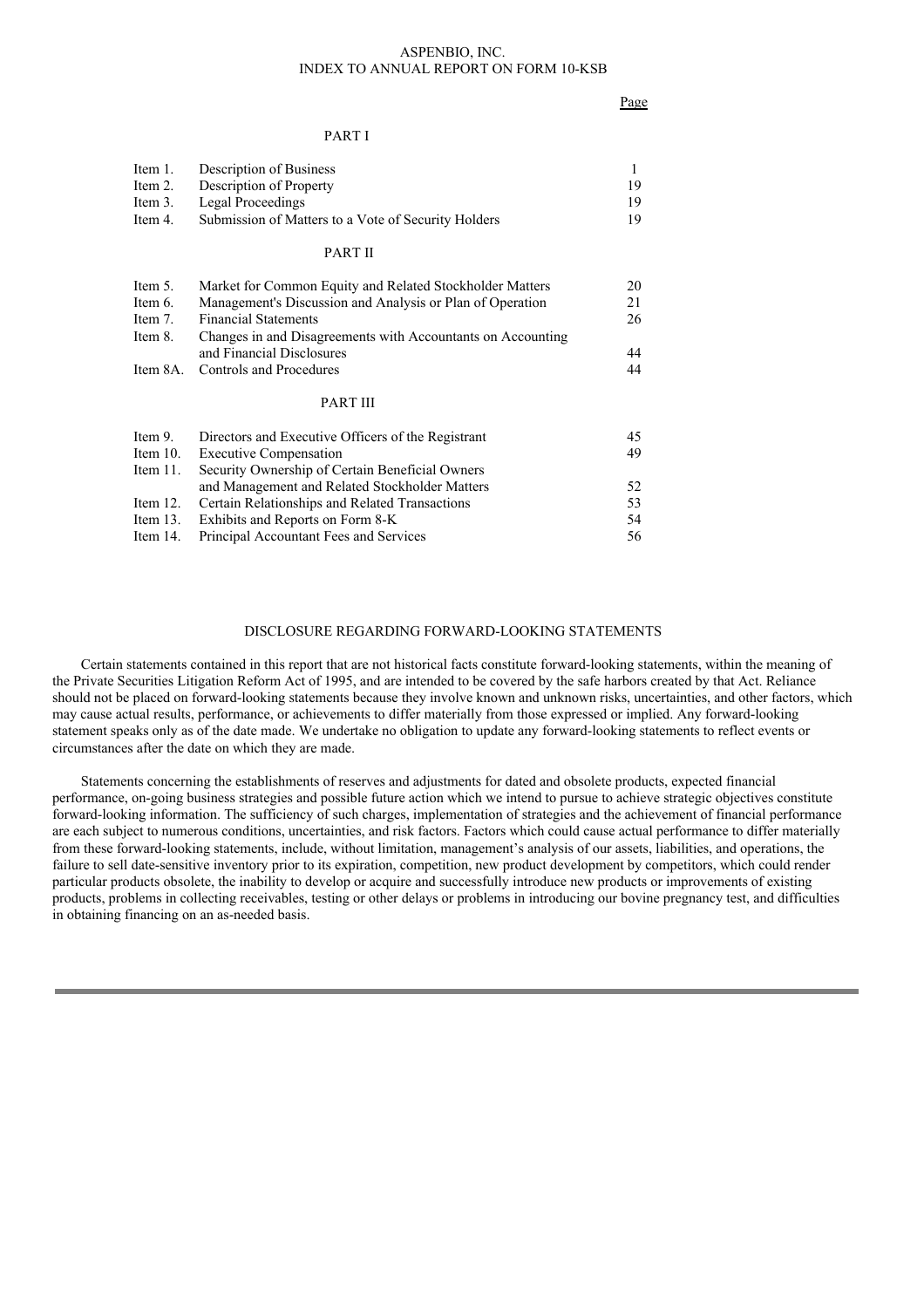#### **PART I**

#### **ITEM 1. DESCRIPTION OF BUSINESS**

AspenBio, Inc. is an emerging biotechnology company engaged in the discovery, development, manufacture, and marketing of products for animal healthcare. Founded in August 2000, the Company was initially created for the purpose of acquiring the antigen business of Vitro Diagnostics, Inc. to leverage its proprietary knowledge and technology towards the development of novel products with substantial market potential. As a dominant supplier of human antigens, AspenBio manufactures these antigens primarily for use as controls to determine whether diagnostic test kits are functioning properly. The Company currently markets more than 30 products to diagnostic test kit manufacturers and research facilities. While generating modest revenues from this antigen business, we have been actively advancing the development of novel animal reproduction products for large worldwide markets. We currently have a robust product pipeline with four novel recombinant hormones and a new bovine early pregnancy detection test in development. We recently initiated our first FDA application with the INADA filing of our new equine drug, (rEquine LH).

By applying its proprietary platform technology to veterinary medicine, AspenBio gains several competitive advantages. First, since the FDA approval process for animal products is often less costly and time-consuming than that for human products, our research and development costs are substantially reduced and the timeline to product launch is shortened. Second, we believe animal healthcare represents an area of significant untapped market potential with relatively limited market competition as compared to the human market. Third, we are able to focus our research and product development resources on improving animal reproduction which provides significant new economic and efficiency benefits in large underdeveloped markets worldwide. Fourth, we are able to focus on fully exploiting the tremendous market potential of a totally new class of reproduction hormones via our patented "single-chain gonadotropin" technology which offers a number of significant cost and performance advantages over conventional hormone products available throughout the world. Our long-term goal is to methodically leverage this "single-chain gonadotropin" technology into products for all non-human mammalian species of economic importance.

Our success depends on our ability to develop and commercialize new products. We are focused on bringing five novel products to market in the near term. Three of these products provide novel solutions to improve bovine reproduction and two of these products provide unique solutions for equine reproduction management. We have or anticipate being granted patent protection on each of these products.

#### **New Bovine Reproduction Products**

The two largest bovine products we currently are developing are SurBred™ (bovine early pregnancy test) and StayBred™ (rbovine LH). Both of these specialized products are designed to create more effective breeding programs for artificially inseminated dairy cows. Since pregnancy is necessary for efficient milk production, more effective breeding programs not only increases milk production per cow and profitability of the dairies, but also produces fewer open ("un-bred") cows and ultimately more calves.

SurBred™ is an early detection pregnancy test that is designed to determine pregnancy status sooner than traditional methods and before the end of the cow's 21-day estrous cycle, thereby enabling herd managers to artificially inseminate cows twice, not just once, during the same cycle if the artificially inseminated cow is determined to not be pregnant. This not only saves a considerable amount of time in helping to achieve pregnancy, but also eliminates duplicate drug and veterinary costs and can reduce feed costs for unproductive animals. This immunoassay-based blood test is not subject to FDA approval regulation. Merial Limited, the world's leading animal health company, (a joint venture of Merck and Aventis), has the exclusive right to market and distribute SurBred™ worldwide, once the product is fully developed.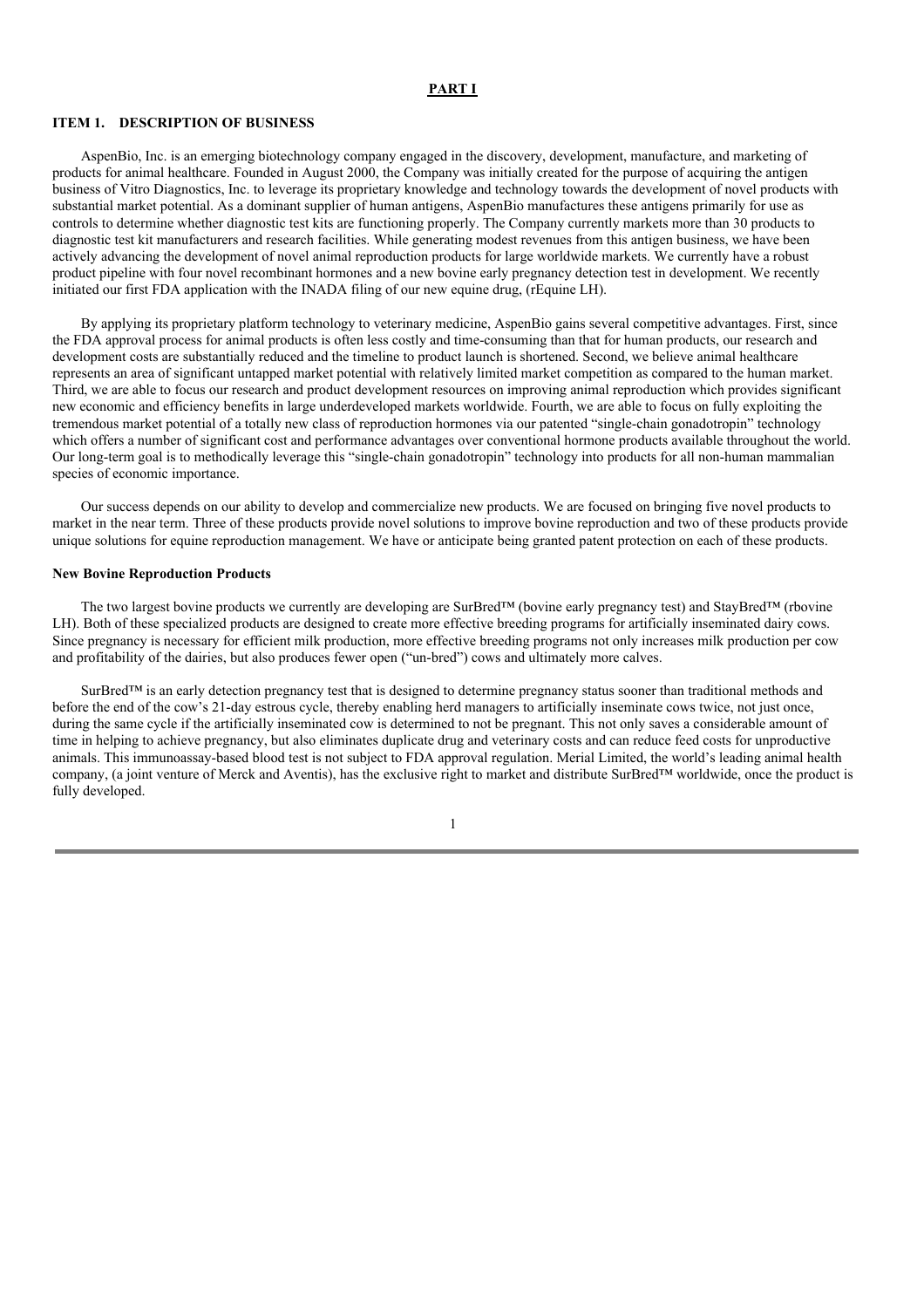StayBred™, a complementary technology, is a novel recombinant form of bovine luteinizing hormone (rbovine LH) that, in initial limited field trials using internally manufactured test materials, significantly enhanced follicle stimulation which reduces the rate of pregnancy loss. Currently up to 70% of artificially inseminated cows fail to either conceive or maintain pregnancy. If both products are successfully developed, the estimated worldwide market potential for both SurBred™ and StayBred™ is estimated to exceed several hundred million dollars.

AspenBio is also in advanced development of a unique recombinant form of bovine follicle stimulating hormone (rbovine FSH) developed to be used for super-ovulation and embryo transfer in dairy and beef cows. This new product is expected to provide significant benefits in terms of both purity and consistency versus conventional "animal derived" pituitary extract FSH products currently on the market. Because our product is a "non-animal derived" recombinant form of bovine FSH, it does not have the potential to transmit infectious diseases such as BSE (bovine spongiform encephalopathy – Mad Cow Disease) that "animal derived extracts" of such products potentially carry.

### **New Equine Reproduction Products**

We have two significant new equine reproduction management products in development. The most advanced equine product is a recombinant form of equine luteinizing hormone (rEquine LH) designed to induce ovulation in estrous mares thereby providing better overall breeding management and convenience. It is estimated that there are over 750,000 high value equine breedings per year in the United States. Initial inquiries have suggested an average possible selling price in the range of \$40 per dose, equaling a total market potential of this product of \$30 million annually. We estimate that rapid penetration of up to 25% of this market is reasonable, representing approximately \$7.5 million in annual sales. This new recombinant equine LH product is anticipated to be our first FDA approved product based upon INADA filing already made.

We are also in advanced development of a novel recombinant form of equine follicle stimulating hormone (rEquine FSH) used for "super-ovulation" and embryo transfer in horses. As with our bovine FSH product, this new equine FSH product is expected to provide significant benefits in terms of both purity and consistency versus conventional "animal derived" pituitary extract FSH products. An accurate market potential estimate for this product is not available at this time.

The equine breeding industry currently lacks any effective method that can precisely control follicular development and ovulation. Extracts containing pituitary derived luteinizing hormone (LH) and follicle stimulating hormone (FSH) have been shown to be effective; however, the lack of a reliable commercial product has prevented wide use. Human chorionic gonadotropin (hCG) is also used but horses often develop an immune response to this foreign protein such that repeated use is ineffective. GnRH-derived products have been shown to be effective in inducing ovulation in the horse. However, the only approved product for use in the horse , OvuplantTM, has been recalled by the FDA and has been off the market for the past two years.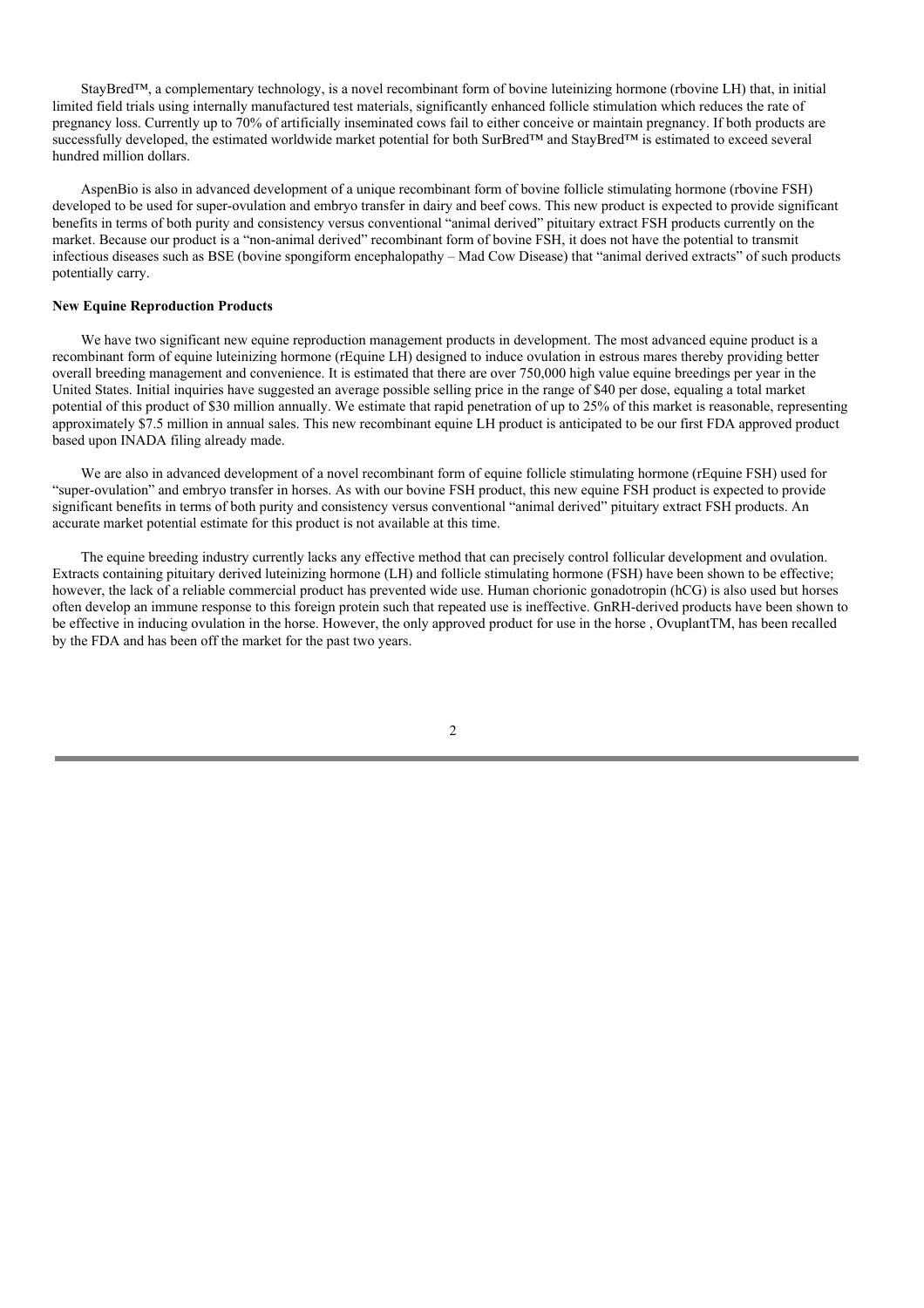#### **Other Non-Core Products**

Currently we are pursuing a number of other product and technology opportunities. This includes a novel new blood based human appendicitis test. We have filed a patent application entitled "METHODS RELATING TO DIAGNOSIS OF APPENDICITIS". This project is in research and development phase as serum and tissue samples are now being collected and banked. Testing is ongoing to refine the marker that could be used to assist in or determine the diagnosis of the condition. This product would require FDA approval.

#### **Overview**

Our strategy is to search for opportunities where we can use our protein purification and molecular biology abilities to create unique and if possible, proprietary products. We focus on expanding into other uses for purified proteins, principally for diagnosis and treatment of animals and humans. An important factor in diagnostics products is the vastly reduced times required from product conception to saleable product as compared to therapeutic products which often require many years to market, due to significantly more stringent FDA requirements for therapeutic products.

We are engaged in the discovery, development, manufacturing and marketing of products for animal and human healthcare. We leverage our expertise as a high quality manufacturer of antigens for diagnostic kit manufacturers to target and validate potential products of significant economic value while primarily focusing our resources on areas of animal healthcare where we believe there are clearly unmet needs. We apply our advanced understanding of the protein purification process to develop products off a broadly applicable technological platform. Our product pipeline consists of product candidates in various stages of clinical and pre-clinical development. One of our business strategies is to focus primarily on products and technologies which we believe have a relatively short time line to revenue, i.e., 18- 24 months. We pursue technologies under "in-licensing" agreements with universities, researchers or doctors; complete research and development on the technologies through proof of concept, and then either "out-license" to "Big Pharma" companies and \ or go to product introduction and launch.

We announced a Global Development and Distribution Agreement covering the Early Detection Bovine Pregnancy Test with Merial Limited ("Merial"), the world's leading animal health company. Merial (preliminary Merial web site for the AspenBio pregnancy test is http://us.merial.com/bovinetest) is a joint venture between Merck & Co., Inc. (MRK: NYSE) and Aventis SA (AVE: NYSE). We believe the total potential market size for the Early Detection Bovine Pregnancy Test is 25 million dairy cows, each of which is potentially checked twice annually and are readily accessible through sophisticated existing channels of distribution. Under the terms of the Merial Agreement, following successful completion of the test, Merial must achieve sales goals of 1.5 million units in year one, 4.0 million units in year two and 5.0 million units in each calendar year thereafter during the full term of the Agreement. In addition to product development fees totaling up to \$1.9 million, we will also receive 33% of all gross sales of the product under the terms of the Agreement subject to a minimum of \$1.75/ test. To date we have not successfully completed the clinical trial required to resolve an issue relating to the test's sensitivity in order to be able to go to commercialization of this product. Accordingly, the product has not been released for distribution to date and we are continuing to work on improving the sensitivity of the test. Due to delays encountered with the Early Detection Bovine Pregnancy Test development, Merial may attempt to renegotiate certain aspects of the contract, when and if the product is successfully completed.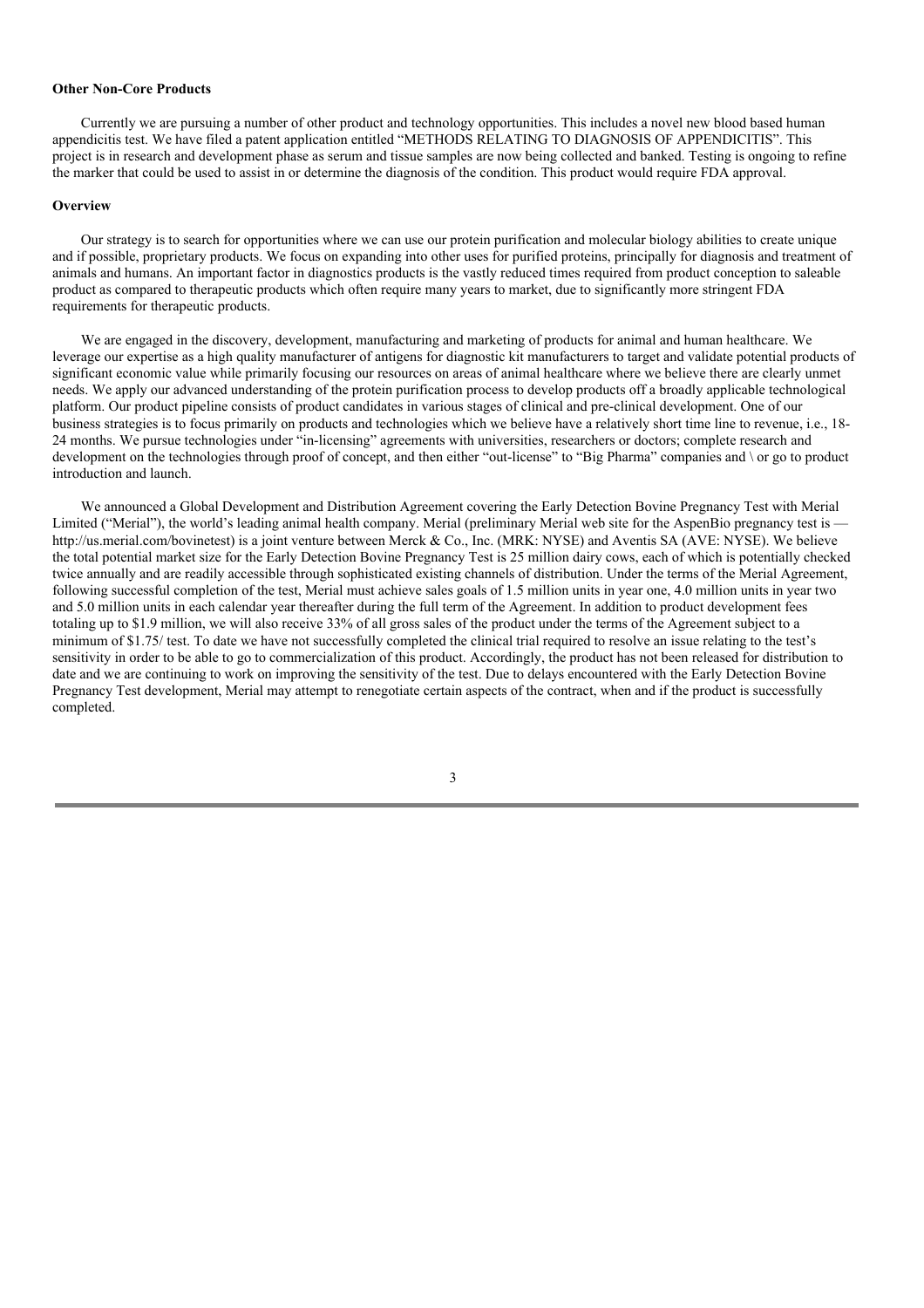# **Products and Status of Products**

**SurBred™** — SurBred™ (bovine early pregnancy test) is a blood test to determine the pregnancy status of cows approximately 18 days after artificial insemination and prior to the end of the cow's twenty-one day heat cycle. This would allow for non-pregnant ("open") cows to be identified and artificially inseminated a second time within the cow's same estrous cycle. Pregnancy is necessary for effective milk production and the dairy industry relies on artificial insemination to impregnate the cows to aid in reproduction and assure improved genetics and high productivity. The traditional way of determining pregnancy is via palpation, a physical examination by a veterinarian. Ultrasound is also being used on a limited basis. The test kit we intend to produce would permit pregnancy status to be determined sooner than the traditional methods, which, in turn, would permit a herd manager to repeat the artificial insemination process at an earlier date on open cows. Our test does not include any physical manipulation of the cow other than a simple blood sample. Traditional manipulation results in higher risk to the calf. We believe pregnancy in other hoofed animals may be able to be determined using the same antigen. The pig, elk, bison, and sheep industries also utilize artificial insemination, and we plan to develop these pregnancy test kits where economically feasible.

We are currently working on optimizing the test to provide a highly sensitive and accurate product. We are also characterizing the target indicator marker more fully to understand how its temporal expression changes through early pregnancy. We have confirmed that the target marker is highly accurate in determining pregnancy status. One of our research partners hopes to publish the results of a recent study that conclusively demonstrates that the test marker the company has been working on is an accurate indicator of pregnancy at day 18 postartificial insemination.

Once the development work is complete we anticipate that in order to create commercial quantities of test kits, we will produce the active ingredients and send them to a company that specializes in large-scale manufacturing of test strips. This company would place the functional ingredients onto the test strips and then ship the sealed and packaged pregnancy test kits to our warehouse or to customers for distribution.

We entered into licensing agreements with the University of Idaho and the University of Wyoming in fall, 2001, to obtain the exclusive rights to manufacture the protein used in the bovine pregnancy test kit. We have filed two provisional patent applications, as well as a trademark application for "SurBred™," the name of the bovine pregnancy test kit.

On March 29, 2003 we entered into a distribution agreement with Merial Inc. Merial is a joint venture between Merck and Aventis. We have granted Merial exclusive rights to market and distribute the bovine pregnancy test worldwide. Based on findings of an expanded field trial during 2003, we concluded that improvements needed to be made to the test before marketing can begin. In 2004 we contracted with a recognized industry expert in this field to assist our internal efforts in development of the test. Since we were unable to launch the test by October 2003, as previously anticipated in our agreement with Merial, the second development payment of \$700,000 from Merial has not been made. While we can provide no assurance of success, development efforts are ongoing with the goal being to try and have product ready to introduce at the World Dairy Expo that occurs in the fall. As a result of the delays we are experiencing in the introduction of the test, Merial may reduce the second development payment, or eliminate it or terminate the agreement. Should Merial elect to terminate the agreement, they may also request a refund of 50% (\$100,000) of the development payment received to date. To date they have been supportive of our efforts to resolve the sensitivity issues surrounding the pregnancy test.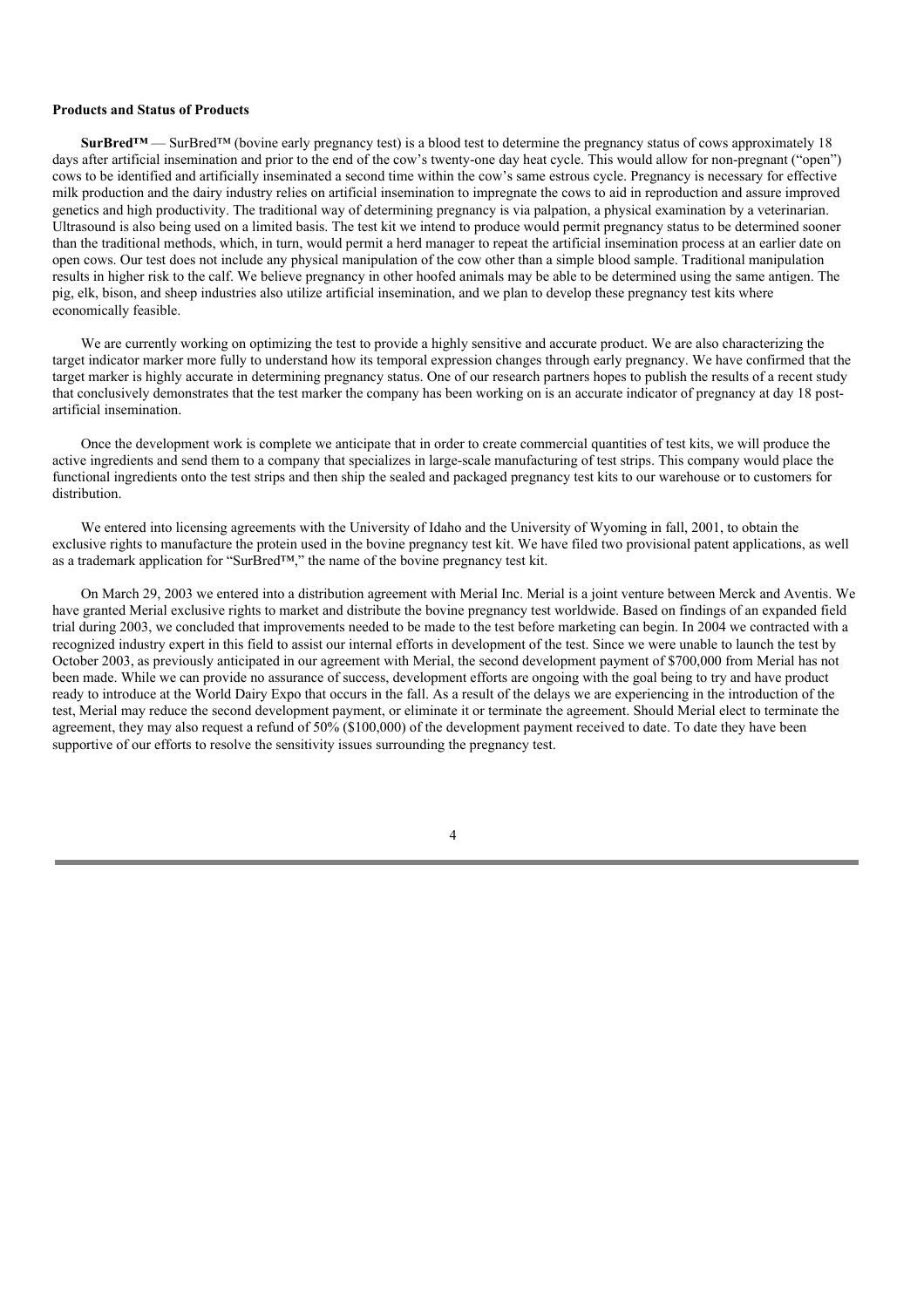**StayBred™ (rbovine LH)** — A complementary technology to the early detection bovine pregnancy test, is our rbovine LH (recombinant luteinizing hormone) drug in development. This product was developed, under the trade name "StayBred™" in collaboration with Dr. Kevin McSweeney, DVM. Initially product field trails utilized hCG injected into dairy cows intended to play the role of LH to reduce the rate of pregnancy loss. Currently up to 70% of dairy cows fail to conceive or maintain a viable pregnancy causing significant financial and production losses to the dairy. StayBred™ (rbovine LH) utilizes our patented "single chain gonadotropin" technology which offers cost and performance advantages over conventional bovine hormone products available in the worldwide market. We are on track to perform expanded field tests on the recombinant form of StayBred™ (rbovine LH) during 2005, subject to financial constraints. If this testing is successful we plan to begin to market and test the product in the field on a very limited basis via veterinary prescription unless a licensing arrangement is entered into with a partner who wants to delay introduction until the product can secure FDA approval. We also plan to file with the FDA an Investigative New Animal Drug Application ("INADA") and begin the registration process as soon as practical after a successful large-scale clinical trials are completed using recombinant bovine LH. The Company, upon launching the project, filed a Provisional Patent Application to protect the concept and methods of product use. We have been amending the Provisional Patent Application with clinical and field results. We plan to continue to expand the protection of our product and findings, as results become known. Furthermore, we believe the recombinant form of the product anticipated to be produced and marketed, will be covered under the patent estate licensed by AspenBio from Washington University.

We believe this drug may create a totally new pregnancy maintenance market for artificially inseminated dairy cows. It is estimated that there are approximately 26,000,000 artificial insemination attempts in dairy cows in the United States alone. The product StayBred™ would be an applicable and beneficial application to dairy cows after each artificial insemination as a therapeutic treatment to maintain pregnancy. At an average selling price of \$7.50 per dose, the total potential US market for StayBred™ could be approximately \$195 million dollars. With a 20 percent market penetration estimate, this product could generate approximately \$40 million dollars in revenue annually in the US market alone. We believe there are similar or greater potential markets outside the US. Actual market penetration forecasts would depend on a potential marketing partner's ability to penetrate the total market. Should the product continue to provide the results experienced to date in the native form, we plan to foster discussions and negotiations with major pharmaceutical companies who have shown an interest in licensing, distributing and or marketing the StavBred™ product.

We anticipate that as we proceed to a large clinical trial of a recombinant form of LH we will have additional discussions and determine what course of action is best.

Although the product is still in its development stage and must still be tested for effectiveness (and although we can provide no assurance that such development and testing efforts will be successful), we anticipate the "value" of the StayBred™ product is successfully launched to the dairy cow industry may be summarized as follows:

- 1. Percentage of cows maintaining pregnancy may significantly increase by approximately 20-50%.
- 2. Saves the additional cost and manipulation to the animal of repeated reproduction treatments.<br>3. Reduces average days a cow is "open" (un-bred), thereby improving overall milk production.
- Reduces average days a cow is "open" (un-bred), thereby improving overall milk production, and milk quality and calf production.
- 4. Anticipated cost per application is easily cost justified to the dairy.
- 5. The product is easy to administer.
- 6. Technology is Patent Pending.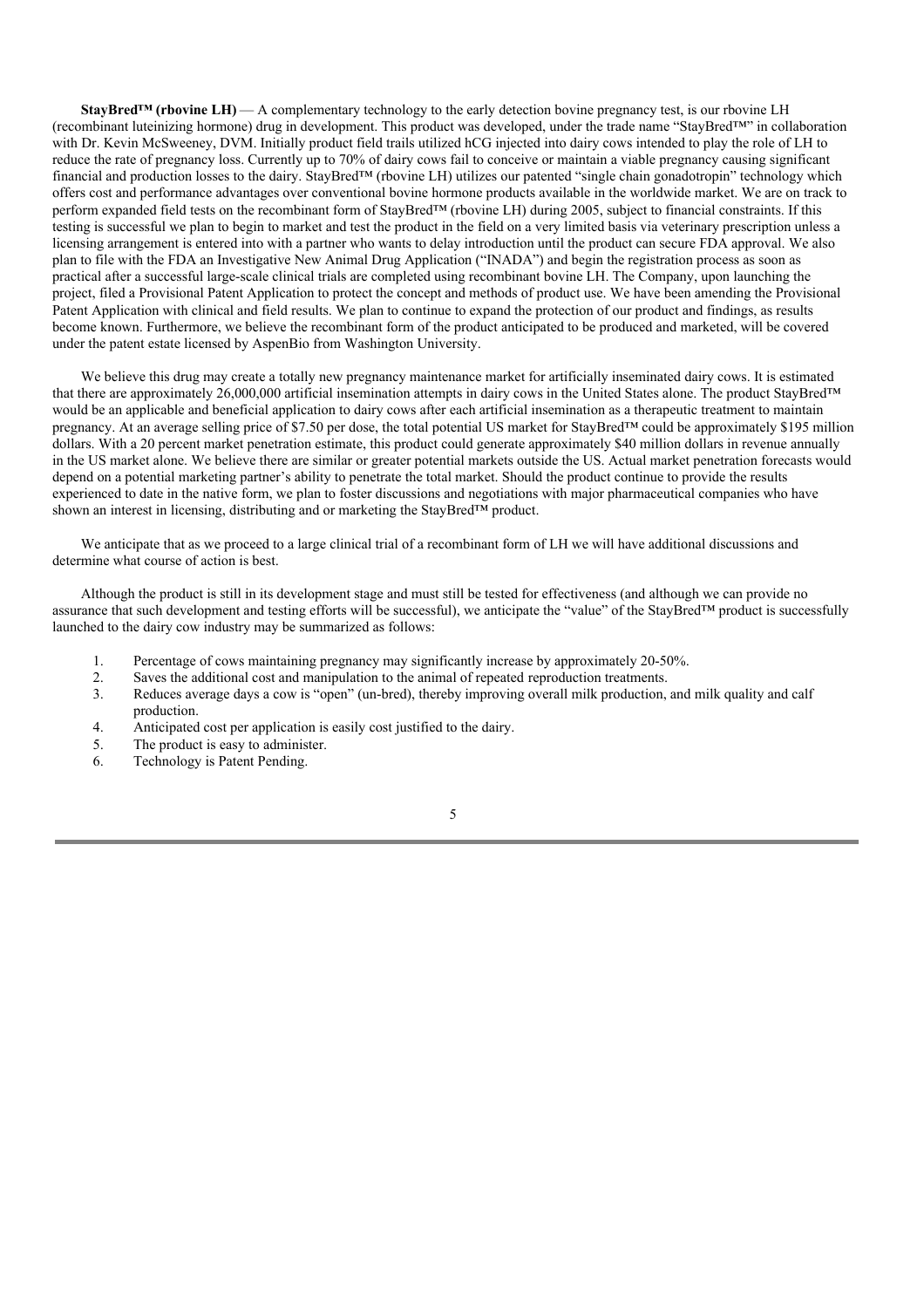# **Single-Chain Gonadotropin Breakthrough — Recombinant LH and FSH:**

To date, no commercially successful recombinant LH or FSH hormone product has been developed because the heterodimeric complex ("combined alpha and beta subunits") is unstable in which the alpha and beta units separate, if it can be assembled properly at all. This instability and lack of assembly result in yields of material that are unacceptably poor for an economically feasable commercial product. As a result, it has not been feasible to produce more than very minute amounts of material for small research and development applications. To overcome these issues, AspenBio has exclusively licensed the technology of Dr. Irving Boime from Washington Univerisity. Dr. Boime's work involves the construction and molecular characterization of single-polypeptide-chain-varients of LH and FSH.

During May 2004, AspenBio entered into an exclusive license agreement for an extensive portfolio of patents and patents pending, developed and enhanced over the last fifteen years by Washington University (St. Louis, MO). We believe this license represents the premiere reproduction patent portfolio in animal reproduction that could potentially be applied to reproduction in all mammals. The patent estate consists of approximately 83 active and inactive patents and patents pending. The term of the agreement is tied to the life of the last patent to expire, which we expect to be approximately 20 years.

The portfolio consists of technology associated with mammalian reproduction and the creation of recombinant drugs to enhance conception and pregnancy rates. We acquired this technology to commercialize and provide these products for use in veterinary medicine. We believe that the technologies developed in the patent estate have the potential to be developed into an array of products to enhance fertility in all mammals. Initial development efforts and field trials are currently focused on the bovine LH (StayBred™), bovine FSH, equine LH and equine FSH.

Recombinant single-chain LH and FSH for equine and bovine species have both been successfully manufactured in small quantities in our lab. They are currently being expressed in cultured mammalian cells. Previous work by Dr. Boime indicates that this system is best suited for proper glycosylation of gonadotropins, an event essential for proper biological function. Purification methods we developed for native gonadotropins are being used for the recombinant LH and FSH. Immunological and biological activity is measured throughout the purification process as well as after sterile manufacturing.

We entered a development agreement with an independent company that has extensive experience in process development for scale-up and manufacturing of recombinant proteins. We are currently working closely with this company to develop the commercial scale-up process for manufacturing. The goal of this process development is to establish a production cell line that is anticipated to be used in cGMP manufacturing of the material for trials for FDA approval. Along that path we intend to provide research grade material to the market to offset the cost of process development and field trials. AspenBio is in a position to move (rbovine LH) to process development for commercial scale-up and manufacturing subject to further funding. The company that is assisting us is fully capable of manufacturing large commercial quantities of the recombinant hormones we intend to sell.

**New Bovine FSH Drug (rbovine FSH)** As part of our product development strategy, focused on improving animal reproduction, we are also in late stage development of a recombinant form of bovine follicle stimulating hormone (rbovine FSH) which is used for superovulation and embryo transfer in dairy and beef cows throughout the world. This new product utilizes our patented "single chain gonadotropin" technology and is expected to provide significant benefits versus conventional "animal derived" pituitary extract based FSH products. Among the anticipated unique benefits of our rbovine FSH product are its superior product purity, consistency and cost of production. These benefits are important to users of FSH products currently on the market. Conventional FSH products, all of which are directly harvested from animal origins, have inherent problems with product purity and variability in activity between manufactured lots. An additional worldwide benefit of (rbovine FSH) is its added element of safety with respect to the transmission of diseases such as BSE (bovine spongiform encephalopathy). Because our single chain recombinant form of bovine FSH is not directly harvested from animals it does not have the direct potential to transmit infectious disease such as BSE that "animal derived extracts" of FSH potentially have. AspenBio is in a position to move (rbovine FSH) to process development for commercial scale-up and manufacturing subject to further funding.

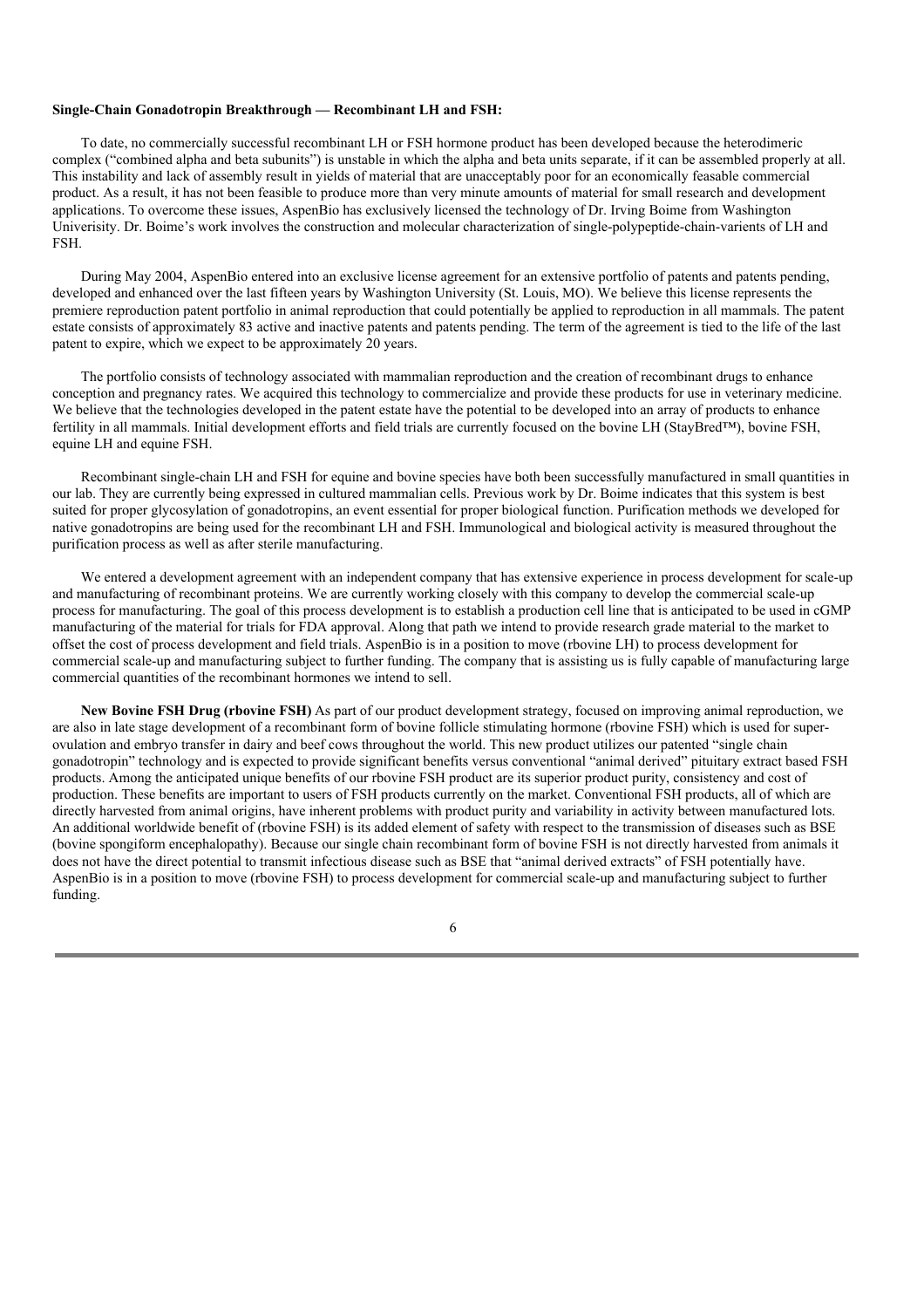**New Equine FSH Drug (rEquine FSH)** As part of our product development strategy, focused on improving animal reproduction, AspenBio is also in late stage development of a recombinant form of equine follicle stimulating hormone (rEquine FSH) which is used for super-ovulation and embryo transfer in horses throughout the world. This new product utilizes our patented "single-chain gonadotropin" technology and is expected to provide significant benefits versus conventional "animal derived" pituitary extract based FSH products. Among the unique benefits of our rEquine FSH product are its superior product purity, consistency and cost of production. These benefits are important to users of FSH products currently on the market. Conventional FSH products, all of which are directly harvested from animal origins, have inherent problems with product purity and variability in activity between manufactured lots. An additional worldwide benefit of (rEquine FSH) is its added element of safety with respect to the transmission of disease such as BSE (bovine spongiform encephalopathy). Because our single chain recombinant form of bovine FSH is not directly harvested from animals it does not have the direct potential to transmit infectious disease such as BSE that "animal derived extracts" of FSH potentially have. AspenBio is in a position to move (rEquine FSH) to process development for commercial scale-up and manufacturing subject to further funding.

### **Other (Non-core) product projects:**

**Human Appendicitis Test** — Appendicitis is a common acute surgical problem affecting patients of a wide age range. It is estimated that there are approximately 700,000 cases annually in the United States and approximately 2,000,000 cases that seek diagnosis. An accurate diagnosis at a sufficiently early stage is a significant factor in achieving a successful outcome. An accurate and early diagnosis, however, is difficult because there is considerable overlap of genuine appendicitis with other clinical conditions. Furthermore, to date there appears to be no individual sign, symptom, test, or procedure capable of providing a reliable indication of appendicitis. Misdiagnosis of appendicitis can lead not only to unnecessary surgery but also to delay of proper therapy for the actual underlying condition. A dilemma for surgeons is minimizing the negative appendectomy rate without increasing the incidence of perforation among patients referred for suspected appendicitis. We hope to address this problem by identifying diagnostic markers through genomic and proteomic screening approaches in collaboration with Dr. John Bealer, a pediatric surgeon with extensive experience in the area. AspenBio has filed a patent application entitled "METHODS RELATING TO DIAGNOSIS OF APPENDICITIS". The project is in research and development phase as serum and tissue samples are now being harvested and banked. Testing is ongoing to refine the marker that could be used to assist in or determine the diagnosis of the condition. This product will require FDA approval.

#### **Raw Materials**

We have recombinant sources for the protein for the bovine pregnancy test. We have also cultured cell lines and recombinant material for both human and animal proteins, which can be used for therapeutic applications, when produced in a GMP facility. Ultimately, we expect that this type of production will replace the need for tissue or fluids as a source material, thereby reducing the chance of contamination from possible impurities.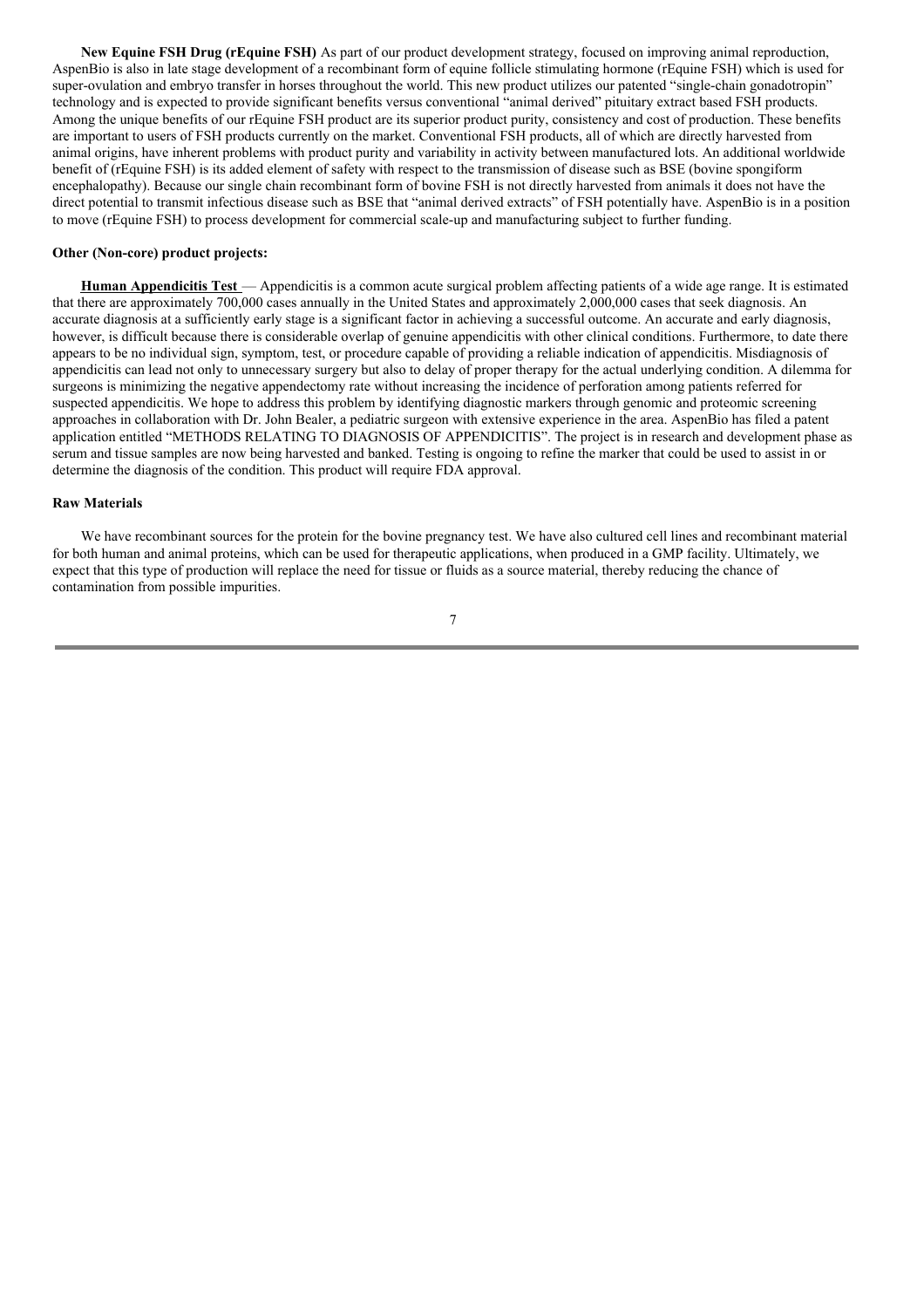We have entered into a development agreement with an outside contractor providing for them to determine the most effective growth methods to produce equine LH on a recombinant basis. The contractor has determined the best production method to use and is currently producing an initial batch of the recombinant equine LH product that we will use for additional field testing and to provide for expected reagent sales in 2005. Depending upon financial constraints, we anticipate entering into additional development agreements with the contractor to assist us in similar product determination and development for the recombinant forms of bovine LH and FSH and equine FSH.

The human antigens are purified from human tissue or fluids. We generally have several sources available for the materials needed, some of which are from international sources. Accordingly, certain of the materials purchased require longer lead times to be received for processing and production. We do not have supply agreements in place for raw material purchases. There are several suppliers for our raw materials and we believe therefore that we will have reasonable access to raw materials. No one raw material supplier represents a concentration of our purchases.

#### **Intellectual Property**

Under the exclusive license agreement with Washington University (St. Louis, MO), AspenBio obtained the property rights to their patent estate consisting of approximately 83 active and inactive patents and patents pending. The term of the agreement is tied to the life of the last patent to expire, which, given the fact that there are a number of patents pending, we expect to be approximately 20 years. We are currently developing and testing products using the Washington University patents rights in the bovine and equine areas.

With respect to SurBred™ (bovine early pregnancy test), we entered into exclusive licensing agreements with the University of Idaho and the University of Wyoming in fall, 2001, for the manufacture, use, sale and distribution of the pregnancy proteins used in the test. We have titled the pregnancy test "SurBred™" and titled the LH product "StayBred™" and have applied for trademark protection. We have also filed provisional patent applications for the bovine pregnancy test as well as the bovine LH product, among a number of others. The Company, upon launching the project, filed a Provisional Patent Application to protect the concept and methods of product use. Further, the Company has been amending the Provisional Patent Application with clinical and field results. We plan to continue and expand the protection of our product and findings, as results become known. Furthermore, we believe the recombinant form of the product anticipated to be used to market, will be covered under the patent estate licensed by AspenBio from Washington University.

We have not filed patents for all of our human diagnostic antigens, although we treat our protein purification process as proprietary. Much of the purification work is considered an art form and the processes are trade secrets. We have filed for a patent or provisional patent on a number of our technologies. The total number of provisional patent applications, patents pending or licensed or pending patents we have filed directly is in excess of 25.

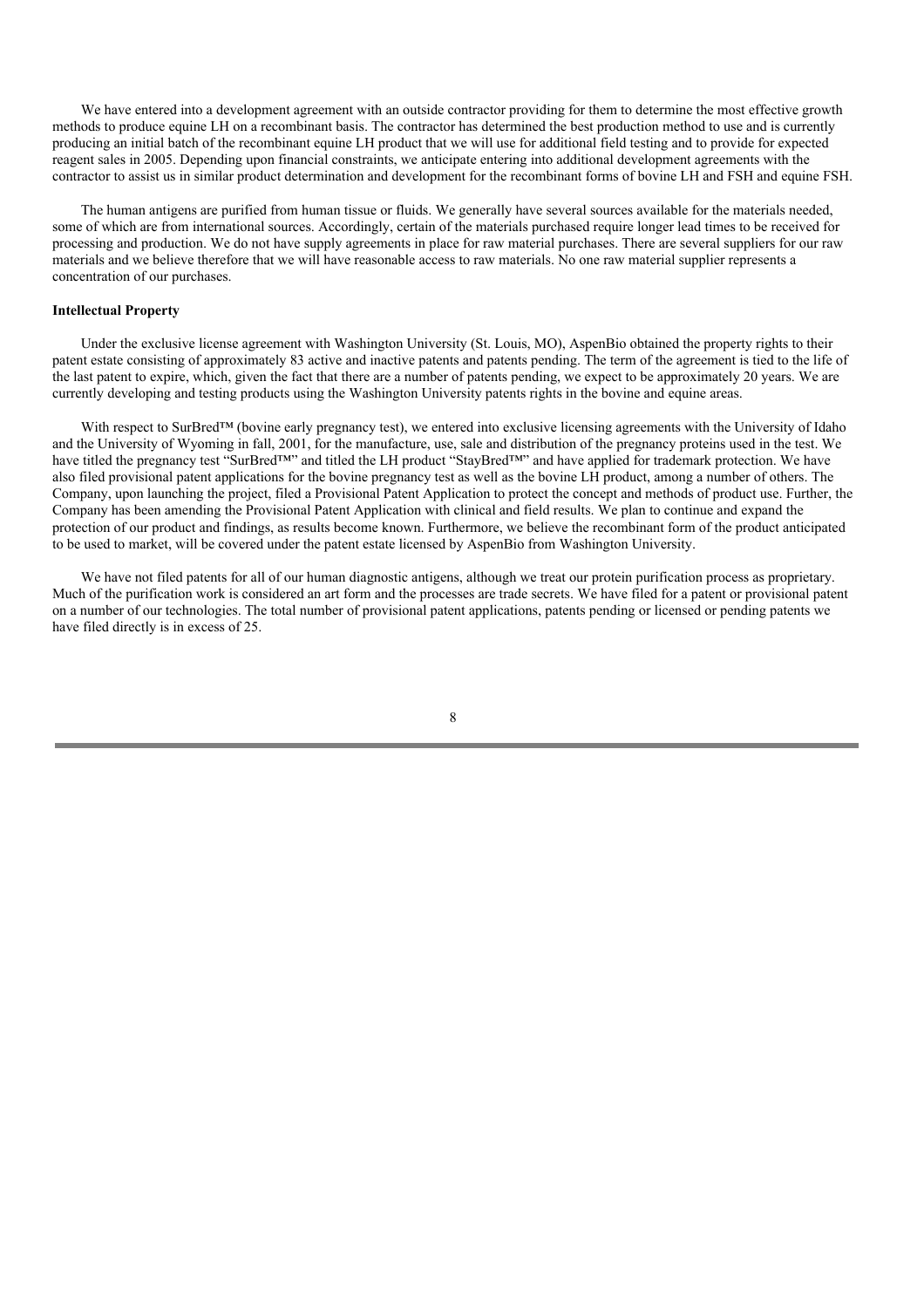### **Marketing/Competitive Conditions**

#### *Product Markets*

**SurBred™and StayBred™** — The success of a modern dairy cow operation is dependent upon a number of critical factors. Several of these factors are outside the control of the dairyman, such as milk prices and costs for feed, nutrients, and medicines. Other factors, however, are within the dairyman's control such as size of the operation (number of head milked), labor costs, and access to high quality bulk feed. The amount of revenue derived from milk sales is a function of the quantity of milk produced and the level of milk fat contained in the milk. These factors correspond directly to the amount of time that a cow is pregnant. The more days during a year that a cow remains un-bred ("open"), the lower the annual milk production from that cow, hence the lower the revenue received.

The worldwide population of dairy cows exceeds 100 million, of which approximately 58 million cows are located in North America, Europe and the former Soviet Union. According to industry estimates approximately 70% of cows in the North American and European dairy industry are artificially inseminated. Although there are no known published reports regarding timed or synchronized cow breeding programs, management believes, based on discussions with industry sources, that there are an estimated 25 million artificially inseminated cows in timed breeding programs which would represent the primary target market for SurBred™.

Over the last decade, the average number of days per year that a cow remains open has steadily increased from 130 to 175 days, which has had a negative impact on the average milk revenue per head. A significant percentage of dairy cows, when artificially inseminated, do not become pregnant. Approximately 70% of artificially inseminated cows that do become pregnant abort or absorb. The rate of success for breeding cows after the first attempt has decreased over the past decade from 50% to less than 35%. On average, 65% to 70% of artificially inseminated cows require a second insemination, and approximately 40% of these cows will require a third attempt before typically being culled from the herd.

In recent decades, several products have been introduced that are designed to create more effective breeding programs for artificially inseminated cows. Whereas these products are administered before artificial insemination ("AI"), SurBred™ and StayBred™ are administered after AI.

The bovine pregnancy test methods currently being used — palpation and ultrasound — cannot determine pregnancy status until at least 30-days after artificial insemination, which is several days after the cow's 21-day estrous cycle is over. Additionally, these methods may be harmful to a pregnant cow or risk aborting the calf. Because the first attempt at AI is often unsuccessful, cows in the same "heat" cycle can be inseminated again if the pregnancy status is determined quickly enough. SurBred™, upon successful completion of the test is anticipated to be able to determine pregnancy 18 days after artificial insemination, in time for operators to breed open cows a second time during each 21-day estrous cycle.

The total cost of artificially inseminating a cow, including the semen, breeder time, and the administration of Gonadorelin ("GnRH", sold by Merial) and prostaglandin ("PGF", also known at Lutelyze, sold by Pfizer) to promote ovulation is estimated to be in the range of \$24 to \$34 per head per treatment (excluding labor) before the cost of ultrasound for determining pregnancy status. The majority of this cost is incurred again with each subsequent artificial insemination, averaging at least two treatments per year to achieve successful pregnancy.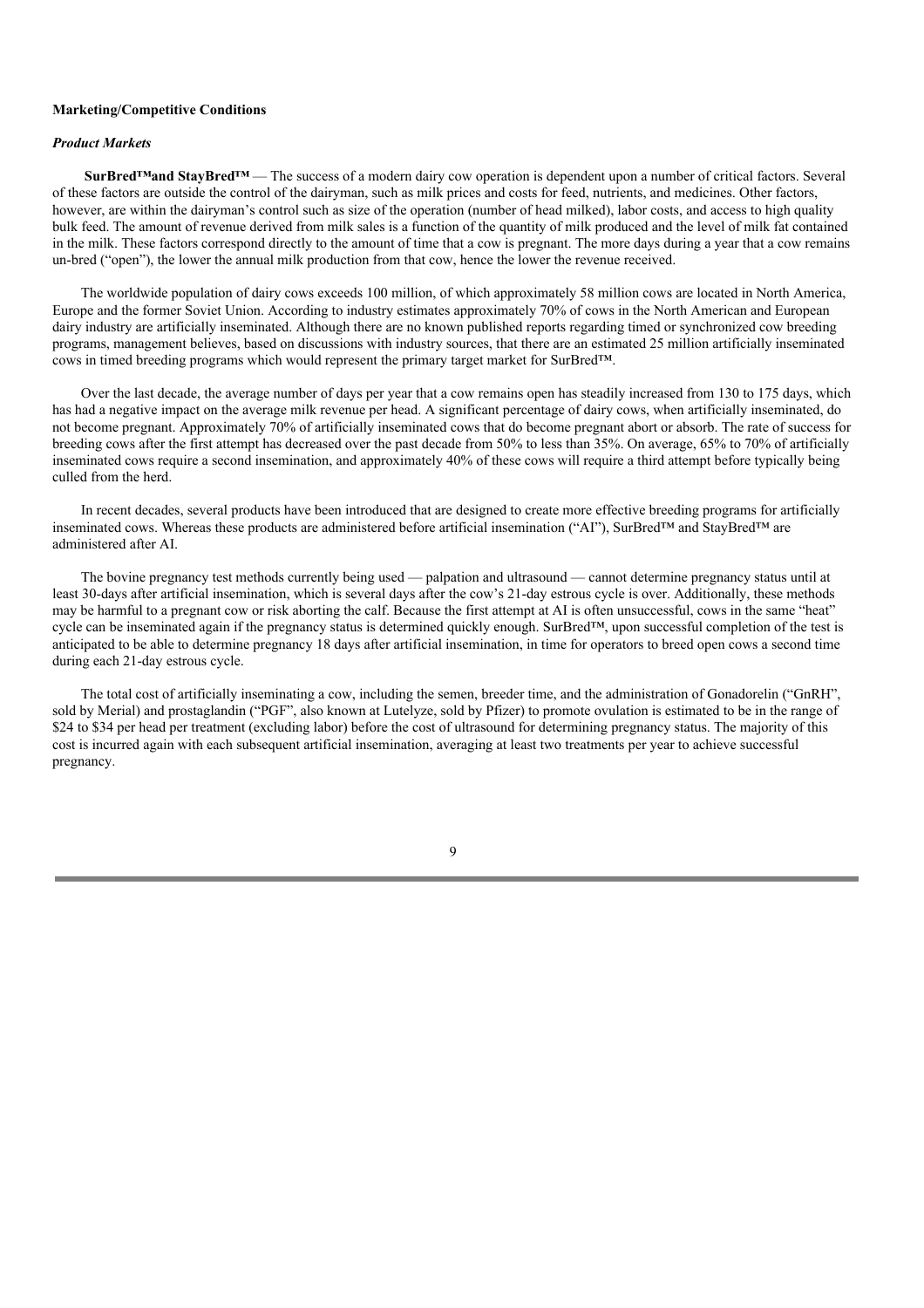The following chart describes the ovulation synchronization protocol for dairy cows using traditional synchronization protocol and the second chart the potential impact of AspenBio's StayBred™ and SurBred™ products that are in development. The Company is currently refining its approach to the reproduction problem and further studies are ongoing. This chart also shows the potential cost differences to the dairy by using StayBred™ at Day 4 and SurBred™ at Day 18 post-AI, as compared to current costs.

## OVULATION SYNCHRONIZATION CURRENT PROTOCOL AND COST

| Day                                    | $-10$  | $-3$   | - 1    |              | 32           | 45         |
|----------------------------------------|--------|--------|--------|--------------|--------------|------------|
| Drug/Procedure                         | GnRH   | PGF    | GnRH   | Al           | Ultrasound   | Palpation  |
| Approximate Cost<br>per Dose/Procedure | \$3.00 | \$3.30 | \$3.00 | \$15 to \$25 | \$10 to \$30 | \$1 to \$2 |

## OVULATION SYNCHRONIZATION PROTOCOL USING STAYBRED™™ AND SURBRED™™

| Day                                    | $-10$  | $-3$       | -1      |              |                          | 18                      |
|----------------------------------------|--------|------------|---------|--------------|--------------------------|-------------------------|
| Drug/<br>Procedure                     | GnRH   | <b>PGF</b> | GnRH    | AI           | StayBred                 | SurBred                 |
| Approximate Cost<br>per Dose/Procedure | \$3.00 | \$3.30     | \$ 3.00 | \$15 to \$25 | Projected \$8 to<br>\$10 | Projected<br>\$5 to \$7 |

Management believes that the use of StayBred™ will result in a higher number of cows maintaining pregnancy (an indicated increase from approximately 20% to 50% in the initial field tests using native LH and hCG), thus decreasing the overall costs of reproduction. This means that total annual costs associated with GnRH, PGF, and artificial insemination would drop and, because the dairy's cows would retain more calves from the first round of artificial insemination. When SurBred™ is used to determine if a cow is open at day 18 after artificial insemination, the operator is in a position to re-inseminate open cows within the same estrous cycle, thereby reducing duplicate drug costs as well as the number of days a cow is open.

Merial Limited, the world's largest animal health company, has the exclusive rights to market and distribute SurBred™ worldwide, once the product is fully developed. If we are able to successfully complete product development, Merial will market and distribute the product exclusively so long as target sales and other conditions are satisfied. As long as there is no competing technology, and assuming that Merial agrees to a restart of the agreement terms, Merial must sell at minimum (subject to adjustment and pro ration depending upon timing of test development) 1.5 million units in year one, 4 million units in year two and 5 million units in each calendar year thereafter during the term of the agreement. We would receive 33% of gross sales revenues, subject to a minimum price of \$1.75 per test. If Merial does not satisfy the sales targets, then Merial will lose its exclusive distribution rights. Due to delays encountered with the Early Detection Bovine Pregnancy Test development, Merial may attempt to renegotiate certain aspects of the contract, when and if the product is successfully completed. With respect to each market in which Merial markets the product, the term of the agreement will be the greater of five years or the term of the patent in the country. We also granted Merial a right of first negotiation during the first two years of the agreement to distribute future animal health products we develop exclusive of products generated through outside collaborations.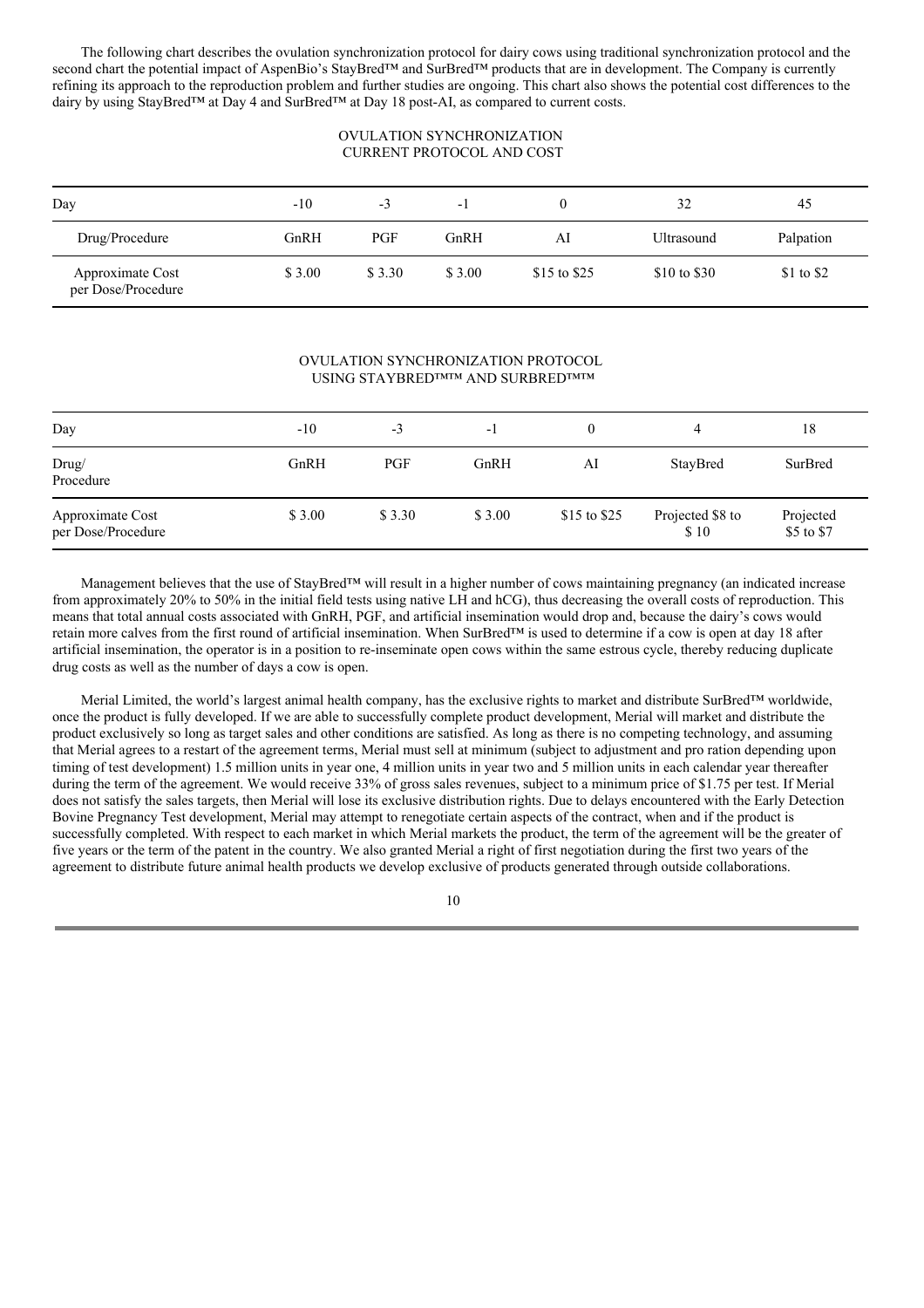We are on track to complete the initial proof of concept for StayBred™ using a recombinant form of LH during 2005. Once the final formulation has been successfully tested and a mass production process has been decided upon, management plans to begin to market and test the product in the field on a limited basis via veterinary prescription. Additionally, we also plan to file an INADA with the FDA and begin the registration process. Management believes that StayBred™ can be sold by a compounding pharmacy with a veterinarian's prescription as soon as the product is available although there are no assurances that this will be the case. It is noted that if we involve a major pharmaceutical company in the marketing of this product they may not want to go to market with a product until final FDA approval has been obtained and only then gear up production and concentrate on developing a significant market roll out.

#### **rbovine FSH**

We are also on track to complete dose and efficacy studies on (rbovine FSH) during this calendar year. While we can provide no assurance that this will occur, we are in a position to move (rbovine FSH) to process development for commercial scale-up and manufacturing subject to further funding. The market for rbovine FSH, while being much less than that of rbovine LH, is substantial. Due to the significant number of product advantages that we expect (rbovine FSH) to have over conventional FSH extract products our plan is to ask for a premium price per dose of this new compound. This premium price position is supported by the extra benefits and properties we expect rbovine FSH to have such as unbeatable consistency, activity and overall product quality.

#### **Equine Reproduction Hormones**

The most advanced equine product is a recombinant form of equine luteinizing hormone (rEquine LH) designed to induce ovulation in estrous mares thereby providing better overall breeding management and convenience. It is estimated that there are over 750,000 high value equine breedings per year in the United States. Initial inquiries have suggested an average possible selling price in the range of \$40 per dose, equaling a total market potential of this product of \$30 million annually. We estimate that rapid penetration of up to 25% of this market is reasonable, representing approximately \$7.5 million in annual sales. This new recombinant equine LH product is anticipated to be our first FDA approved product based upon INADA filing already made.

We are also in advanced development of a novel recombinant form of equine follicle stimulating hormone (rEquine FSH) used for "super-ovulation" and embryo transfer in horses. As with our bovine FSH product, this new equine FSH product is expected to provide significant benefits in terms of both purity and consistency versus conventional "animal derived" pituitary extract FSH products. An accurate market potential estimate for this product is not available at this time.

The equine breeding industry currently lacks any effective method that can precisely control follicular development and ovulation. Extracts containing pituitary derived luteinizing hormone (LH) and follicle stimulating hormone (FSH) have shown to be effective; however, the lack of a reliable commercial product has prevented wide use. Human chorionic gonadotropin (hCG) is also used but horses often develop an immune response to this foreign protein such that repeated use is ineffective. GnRH-derived products have been shown to be effective in inducing ovulation in the horse. However, the only approved product for use in the horse , OvuplantTM , has been recalled by the FDA and has been off the market for the past two years.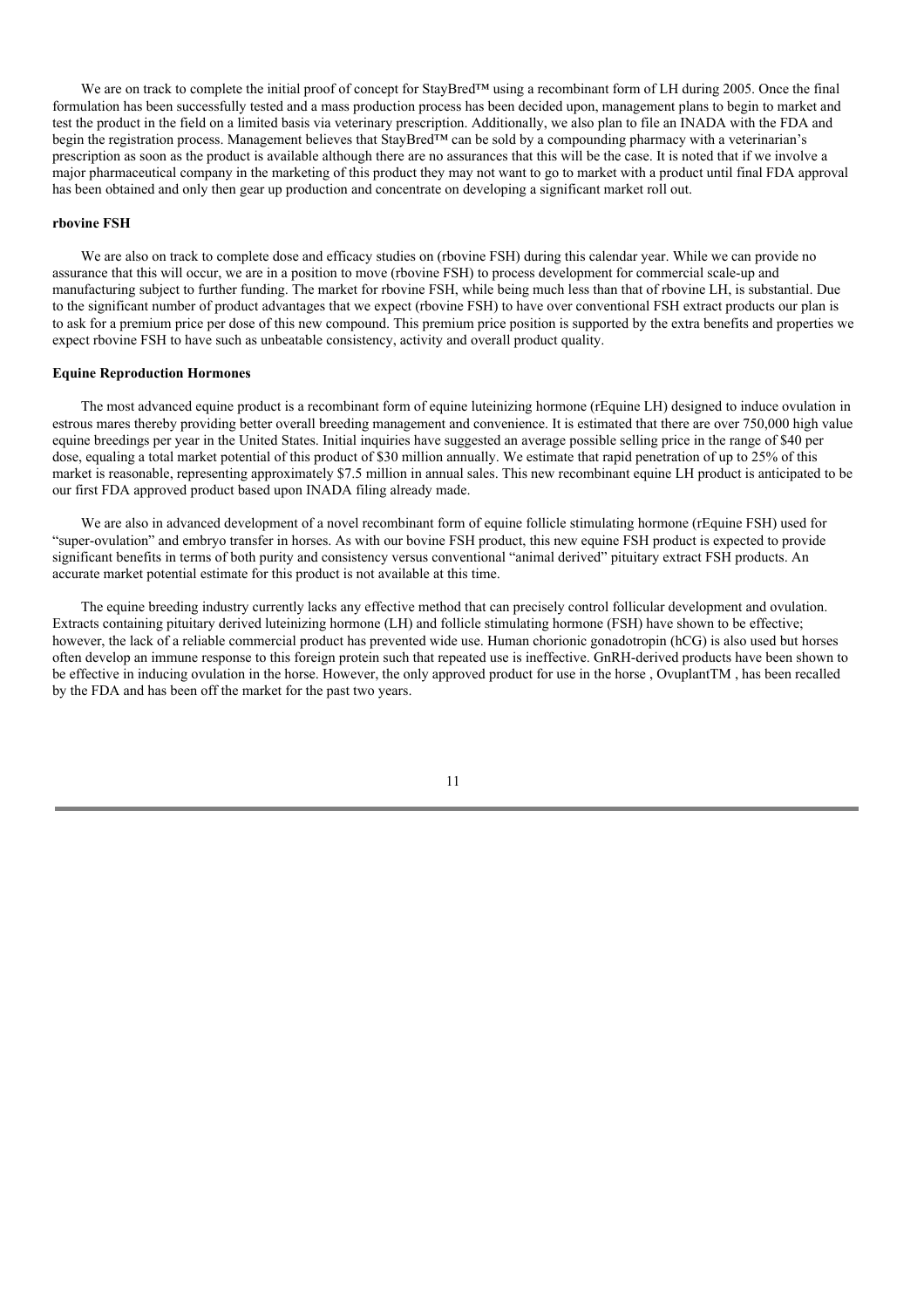#### *Other (Non-core) product projects:*

*Human diagnostic antigens* — The total market for human antigens and tumor markers is estimated at approximately \$2 million, annually. We believe we currently are the largest supplier in our market, and all of our revenues to date have come from sales of these products. We expect to continue adding products to our diagnostic protein line. Our primary competitor for supply of human pituitary antigens is Dr. Albert Parlow, a professor at UCLA. We do not currently sell our products under contracts. Sales are made generally on open account on a purchase order basis.

#### **Customers/Marketing**

*SurBred™ (early bovine pregnancy test)* — Merial will be responsible for the marketing of this product. We expect that the customers for our bovine pregnancy test will be primarily the artificial insemination (AI) providers. The AI providers include three general categories of business: (1) pharmaceutical companies selling prostaglandins, which are used to induce estrus in cows to be artificially inseminated; (2) companies selling cattle semen and providing the actual AI services; and (3) AI equipment manufacturers and suppliers. There are a limited number of these AI providers who service the dairy industry. We would expect the AI providers to market the products as well.

*Recombinant Bovine LH & FSH* — While all of these hormone products will be prescribed by licensed veterinarians, the ultimate customers for the bovine drugs will be commercial dairy operations using timed (synchronized) breeding programs. It may also have further applications in all artificially inseminated cows. An injection given shortly after insemination should increase the retention of a healthy fetus by a measurable percentage over cows not receiving an injection. We anticipate that a significant partner will develop marketing on a large scale, which will be determined as we complete our clinical trials on the recombinant form of LH now being developed.

*Recombinant Equine LH & FSH* — We anticipate that the ultimate customers for the equine LH and FSH will be licensed veterinarians. If we are successful in the development of these products we anticipate entering into agreements with a pharmaceutical company for marketing and distribution.

*Human Antigens Division* — The customers for our human antigen products are the manufacturers of the diagnostic test kits and research facilities and brokers who sell to these same end users. Two of our larger customers are brokers, Monobind and Golden West Biologics, which accounted for approximately eighteen percent (18%) and three percent (3%) of our business, respectively, in 2004. One of our customers, BioRad, accounted for approximately fifty-two percent (52%) of our business in 2004. In 2003, BioRad accounted for 54% of our sales. The loss of BioRad would have a material adverse effect on this division of our business.

### **General Operations**

*Backlog and inventory* — Our business is not seasonal in nature, so we expect demand to remain relatively steady. Because we produce proteins on demand, we do not maintain a backlog of orders. We believe we have reliable sources of raw materials, do not require significant amounts of raw materials, and can manufacture all of our protein. As a result, we do not expend large amounts of capital to maintain inventory.

*Payment terms* — Because we currently act as a supplier to manufacturers of test kits and research facilities, we do not provide extended payment terms.

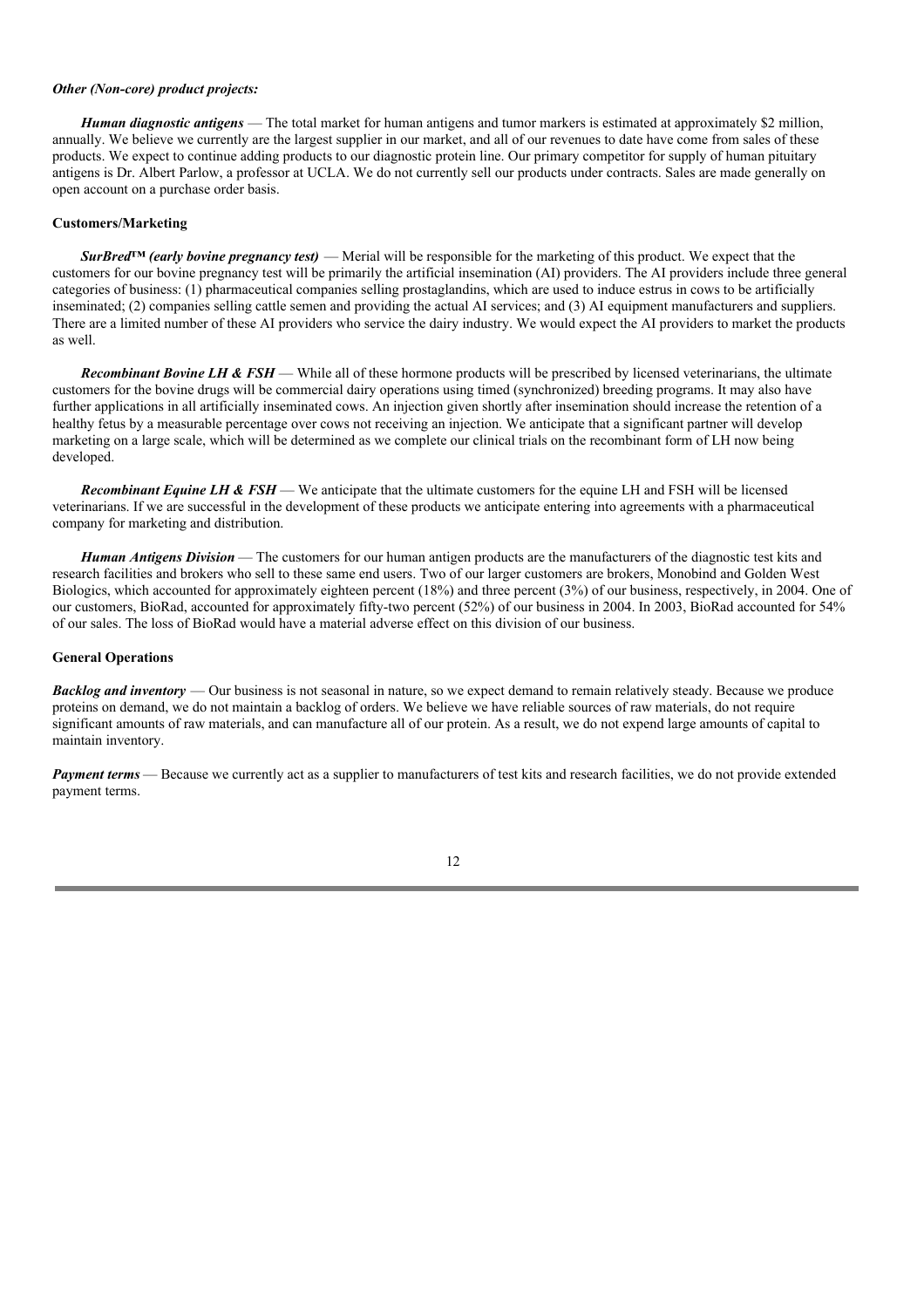*Revenues* — The vast majority of our revenues come from domestic customers. Less than 10% of our revenues come from several foreign customers.

*Employees* — We currently have eleven full-time employees. We will hire additional personnel, as needed depending upon the implementation and success of our new product lines.

### **Research and Development**

We spent \$561,000 on research and development in fiscal 2004 and \$540,000 in fiscal 2003. We expect to spend significantly more over the next few years to develop our new products depending upon available funding, primarily on the recombinant form of bovine and equine proteins. We will also continue research and development to improve and add antigens to the bovine pregnancy test, in order to improve accuracy and eliminate competition.

### **Compliance**

## **FDA**

The Food and Drug Administration ("FDA") has regulatory authority over certain of our planned products. Our existing products require no approvals at our level.

*SurBred™ Early Bovine Pregnancy Test* — Because the bovine pregnancy test will be a diagnostic use only, it will not be subject to FDA regulation. However, we will make a notification filing with the FDA, which advises the FDA of the expected uses and labeling of the product.

*Recombinant Bovine LH and FSH Drugs* — It is anticipated that an ANDA will be required to be filed with the FDA before mass marketing and distribution can occur. During the initial distribution phase management believes the Company will be able to use the drugs as sterile reagent products for use under a veterinarian's prescription.

*Recombinant Equine LH and FSH Drugs* — As these two equine drugs would have a therapeutic use, they would require FDA regulatory approval similar to that required for other animal drugs. During the initial distribution phase management believes the Company will be able to use the drugs as sterile reagent products for use under a veterinarian's prescription.

*Human Patients* — FDA approval is required for therapeutic uses of products. For use on human patients, FDA extensively regulates the testing, manufacturing, labeling, advertising, promotion, export and marketing of therapeutic products. A therapeutic product administered to human patients is regulated as a drug or a biologic drug and requires regulatory approval before it may be commercialized. This would be applicable to AspenBio if we become involved in the manufacture of the potential diagnostic for the treatment of Appendicitis.

Product approvals are granted after extensive clinical trials. Any product approvals that are granted remain subject to continual FDA review, and newly discovered or developed safety or efficacy data may result in withdrawal of products from marketing. Moreover, if and when such approval is obtained, the manufacture and marketing of such products remain subject to extensive regulatory requirements administered by the FDA and other regulatory bodies, including compliance with current Good Manufacturing Practices, adverse event reporting requirements and the FDA's general prohibitions against promoting products for unapproved or "off-label" uses. Manufacturers are subject to inspection and market surveillance by the FDA for compliance with these regulatory requirements. Failure to comply with the requirements can, among other things, result in warning letters, product seizures, recalls, fines, injunctions, suspensions or withdrawals of regulatory approvals, operating restrictions and criminal prosecutions. Any such enforcement action could have a material adverse effect on our business. Unanticipated changes in existing regulatory requirements or the adoption of new requirements could also have a material adverse effect on our business.

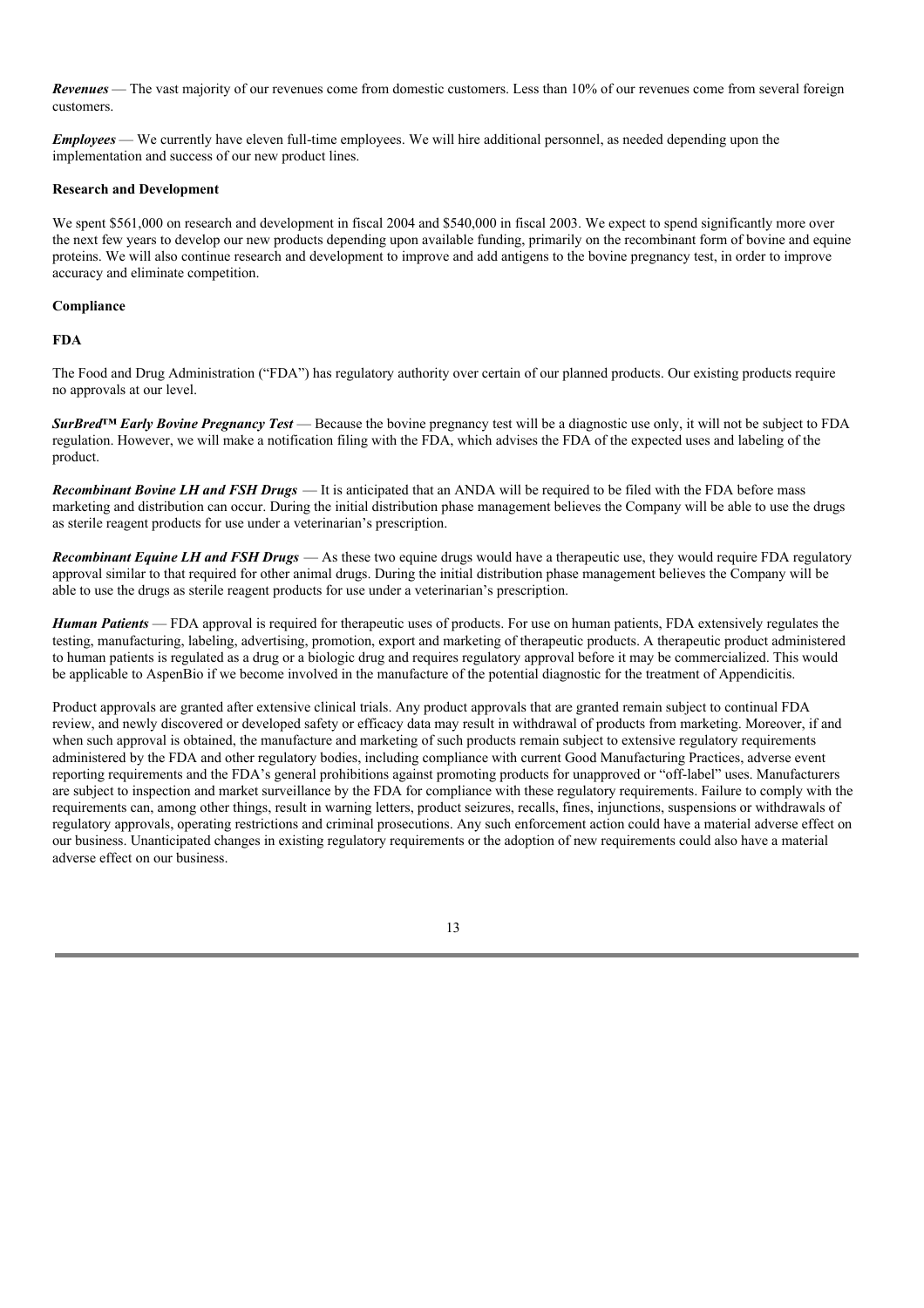#### **Environmental Protection**

We are subject to various environmental laws pertaining to the disposal of hazardous medical waste. We contract for disposal of our hazardous waste with a licensed disposal facility. We do not expect to incur liabilities related to compliance with environmental laws; however, we cannot make a definitive prediction. The costs we incur in disposal of hazardous waste have not been significant.

### **Other Laws**

We are also subject to other federal, state and local laws, pertaining to matters such as safe working conditions and fire hazard control.

# **RISK FACTORS**

An investment in our common stock involves a high degree of risk. Prospective investors should consider carefully the following factors and other information in this report before deciding to invest in shares of our common stock. If any of the following risks actually occur, our business, financial condition, results of operations and prospects for growth would likely suffer. As a result, the trading price of our common stock could decline and you could lose all or part of your investment.

## **Risks Related to Our Business**

#### **Our success depends on our ability to develop and commercialize new products.**

Our success depends on our ability to successfully develop new products. Although we are engaged in human diagnostic antigen manufacturing operations and all of our revenues are derived from this business, we believe our ability to substantially increase our revenues and generate net income is contingent on successfully developing one or more of our pipeline products. Our ability to develop any of the pipeline products is dependent on a number of factors, including funding availability to complete development efforts, to adequately test and refine products, and to commercialize our products, thereby generating revenues once development efforts prove successful. We have encountered in the past and may again encounter in the future problems in the testing phase for different pipeline products, sometimes resulting in substantial setbacks in the development process. There can be no assurance that we will not encounter similar setbacks with the products in our pipeline, or that funding from outside sources and our revenues will be sufficient to bring any or all of our pipeline products to the point of commercialization. The can be no assurance that the products we are developing will work effectively in the marketplace, nor that we will be able to produce them on an economical basis.

#### **Our Distribution Agreement with Merial could be terminated.**

Our Agreement with Merial Limited ("Merial") for SurBred™15(TM) contemplated a product launch date of October 1, 2003. The sales goals under the Agreement state that the goals will be prorated by calendar quarter since the product launch did not occur by October 1, 2003. We are actively engaged in research and development on this product, but do not yet have a satisfactory working

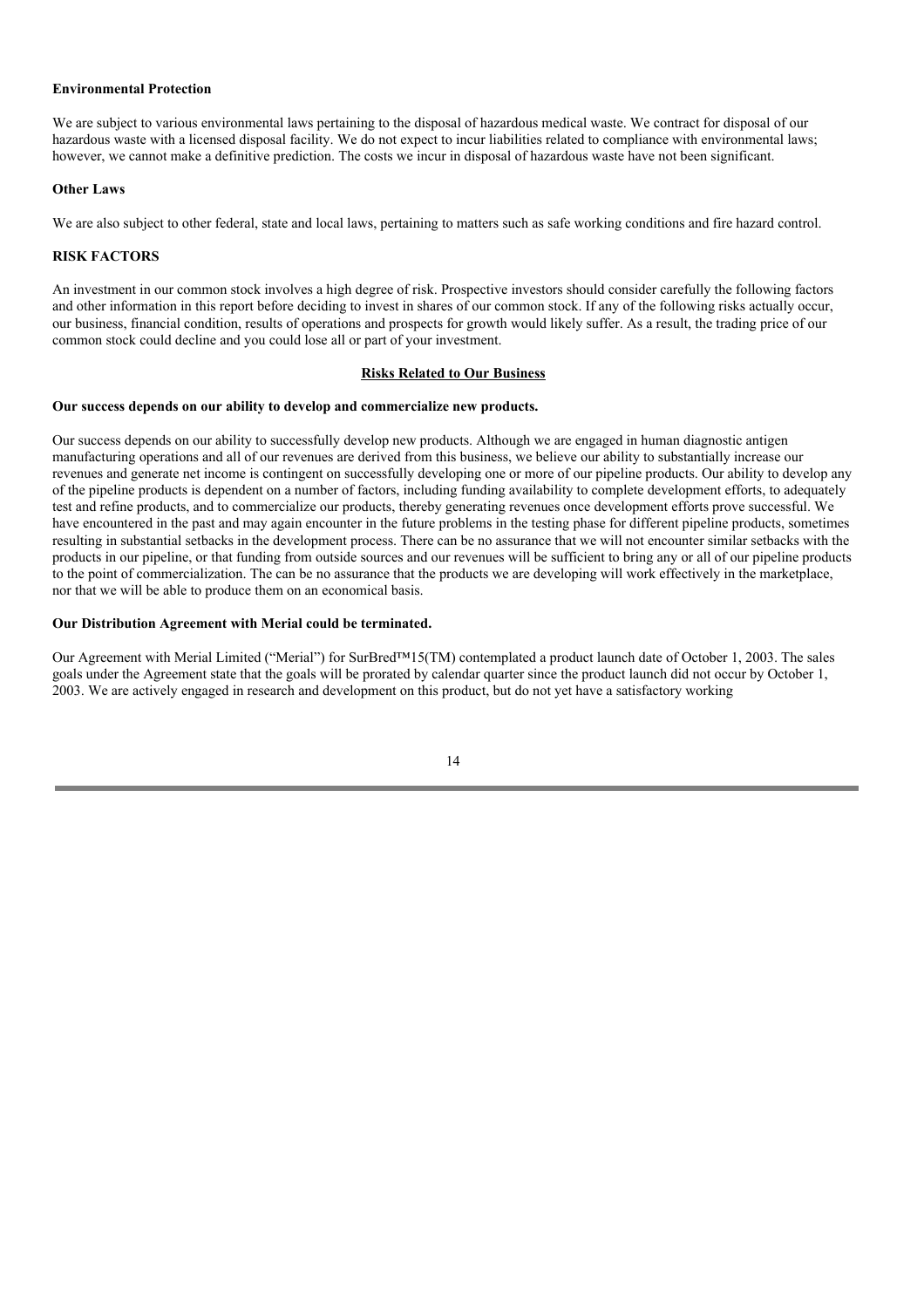prototype. Consequently, progress payments from Merial have been delayed, and until we reach certain milestones, continued delays in developing a prototype could result in substantial modifications to the Merial Agreement, and/or possibly cancellation. As a result of sensitivity issues encountered in making the test into a commercially acceptable rapid diagnostic test we have recently engaged a specialist with extensive experience in whole blood rapid diagnostic tests to assist us in the development of this product. Although Merial has expressed its desire to continue working with us, if we are unable to satisfy Merial and/or successfully develop a prototype, due to the significant delays that have been encountered, Merial may discontinue its support of this product and cancel the Agreement and, in the event of canceling, may request a refund of 50% (\$100,000) of the advance development fees they have paid to date. The inability to successfully develop a prototype and/or cancellation of the Agreement could have a material adverse effect on our business plan and projected growth.

#### **Our success will depend in part on establishing effective strategic partnerships and business relationships.**

A key aspect of our business strategy is to establish strategic partnerships. We currently have license arrangements with the University of Idaho, the University of Wyoming and Washington University (St. Louis, MO). It is likely that we will seek other strategic alliances. We also intend to rely heavily on companies with greater capital resources and marketing expertise to market some of our products, such as our agreement with Merial. While we have identified certain possible candidates for other potential products, we may not reach definitive agreements with any of them. Even if we enter into these arrangements, we may not be able to maintain these collaborations or establish new collaborations in the future on acceptable terms. Furthermore, these arrangements may require us to grant certain rights to third parties, including exclusive marketing rights to one or more products, or may have other terms that are burdensome to us, and may involve the issuance of our securities. Our partners may decide to develop alternative technologies either on their own or in collaboration with others. If any of our partners terminate their relationship with us or fail to perform their obligations in a timely manner, or if we fail to perform our obligations in a timely manner, the development or commercialization of our technology in potential products may be affected, delayed or terminated.

### We have limited manufacturing experience, and we may experience manufacturing problems that limit the growth of our revenue.

We purify human and animal antigens and tumor markers. In 2004, our revenues from these sales were approximately \$804,000. We intend to introduce new products with substantially greater revenue potential. We may seek to manufacture these products in-house or through contractual arrangements with third parties. In either event, we may not be able to produce sufficient quantities at an acceptable cost. In addition, we may encounter difficulties in production due to, among other things, quality control, quality assurance and component supply. These difficulties could reduce sales of our products, increase our costs, or cause production delays, all of which could damage our reputation and hurt our financial condition. To the extent that we enter into manufacturing arrangements with third parties, we will depend on them to perform their obligations in a timely manner and in accordance with applicable government regulations.

#### **Our success depends upon our ability to protect our intellectual property rights.**

Our success will partially depend on our ability to obtain and enforce patents relating to our technology and to protect our trade secrets. Third parties may challenge, narrow, invalidate or circumvent our patents. The patent position of

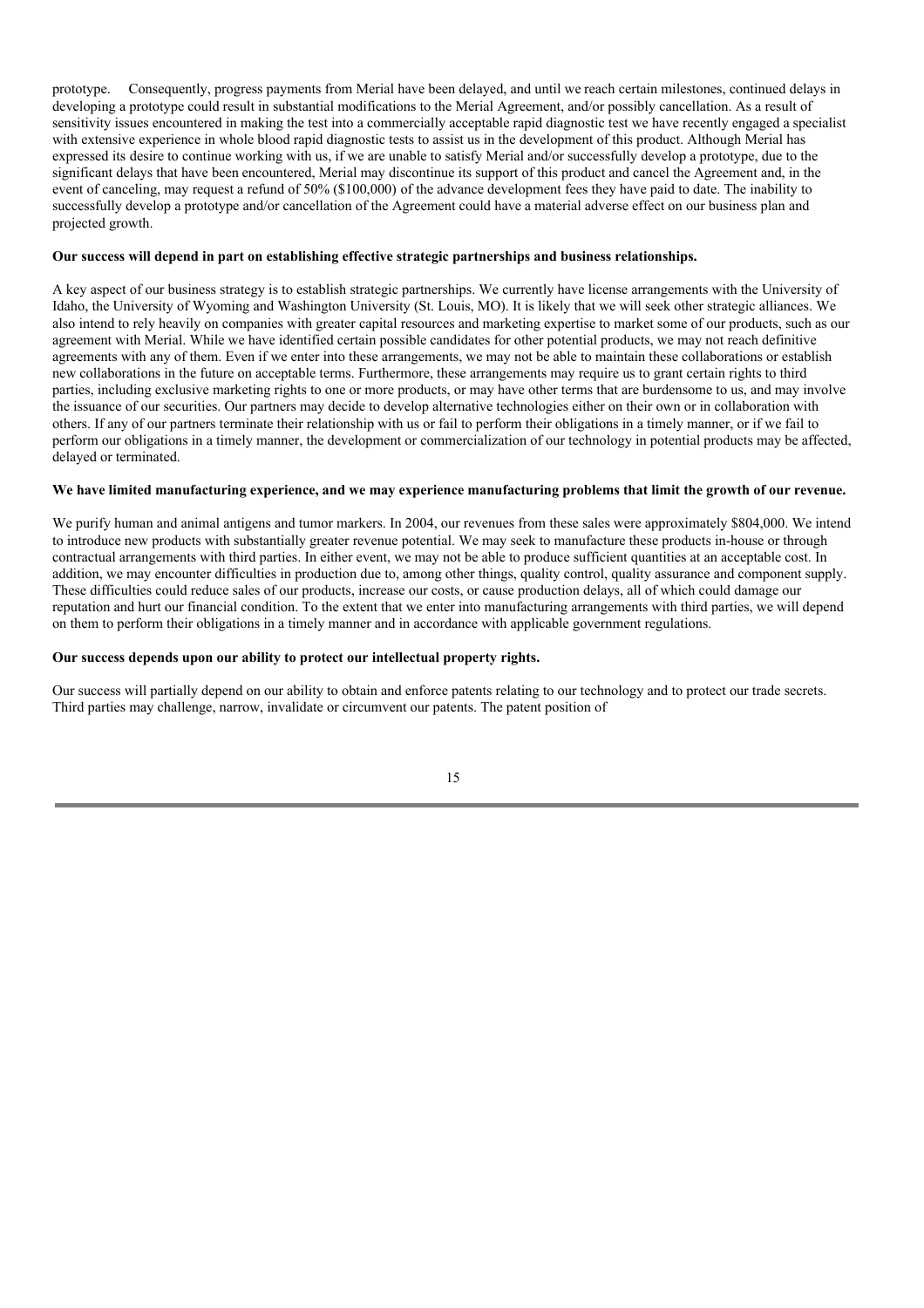biotechnology companies is generally highly uncertain, involves complex legal and factual questions and has recently been the subject of much litigation. Neither the U.S. Patent Office nor the courts have a consistent policy regarding breadth of claims allowed or the degree of protection afforded under many biotechnology patents.

In an effort to protect our un-patented proprietary technology, processes and know-how, we require our employees and consultants to execute confidentiality agreements. However, these agreements may not provide us with adequate protection against improper use or disclosure of confidential information. These agreements may be breached, and we may not have adequate remedies for any such breach. In addition, in some situations, these agreements may conflict, or be subject to, the rights of third parties with whom our employees or consultants have previous employment or consulting relationships. Also, others may independently develop substantial proprietary information and techniques or otherwise gain access to our trade secrets. We intend to market our products in many different countries some of which we will not have patents in or applied for. Different countries have different patent rules and we may sell in countries that do not honor patents and in which the risk that our products could be copied and we would not be protected would be greater.

#### **We may be unable to retain key employees or recruit additional qualified personnel.**

Because of the specialized scientific nature of our business, we are highly dependent upon qualified scientific, technical, and managerial personnel. There is intense competition for qualified personnel in our business. Therefore, we may not be able to attract and retain the qualified personnel necessary for the development of our business. A loss of the services of existing personnel, as well as the failure to recruit additional key scientific, technical and managerial personnel in a timely manner would harm our development programs and our business.

### Our competitors may have greater resources or research and development capabilities than we have, and we may not have the **resources necessary to successfully compete with them.**

Our business strategy has been to create a niche in the protein purification area, which is from where all of our current revenues are generated. We are aware of only one competitor commercially selling products in this area, Dr. Albert Parlow, a UCLA professor. The biotechnology business is highly competitive, and we may face increasing competition. We expect that many of our competitors will have greater financial and human resources, more experience in research and development, and more established sales, marketing and distribution capabilities than we have. In addition, the healthcare industry is characterized by rapid technological change. New product introductions or other technological advancements could make some or all of our products obsolete.

# **We do not currently have insurance that covers product liability.**

Our insurance policies do not currently cover claims and liability arising out of defective products. As a result, if a claim were brought against us, we would not have any insurance that would apply and would have to pay any costs directly, which we may not have the resources to do. Because our products have only been used as part of diagnostic test kits, we did not believe that this insurance would be necessary. However, as we expand into other products, the risk of claims will increase and we will need to evaluate the need to obtain insurance.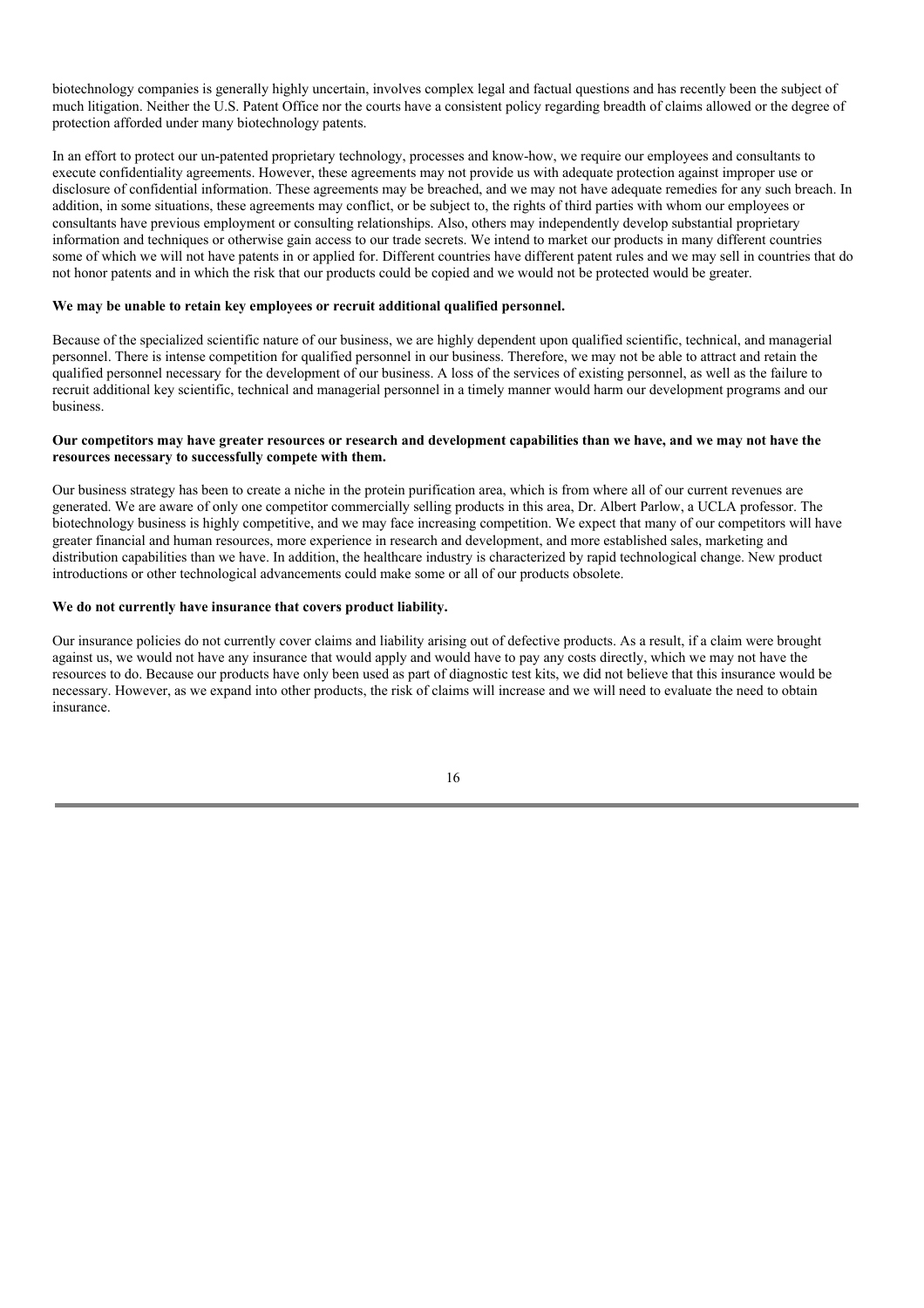# **If we fail to obtain FDA approval, we cannot market certain products in the United States.**

Therapeutic products to be used by humans must be approved by the FDA prior to marketing and sale. This would apply to our plan to potentially market an appendicitis test. In order to obtain approval, we must complete extensive clinical trials and comply with numerous standards; this process can take substantial amounts of time and resources to complete. Even if we complete the trials, FDA approval is not guaranteed. FDA approval can be suspended or revoked, or we could be fined, based on a failure to continue to comply with those standards.

FDA approval is also required prior to marketing and sale for therapeutic products that will be used on animals, and can also require considerable time and resources to complete. New drugs for companion animals must receive New Animal Drug Application approval. This type of approval would be required for the use of our therapeutic equine and bovine protein products. The requirements for obtaining FDA approval are similar to those for human drugs described above and may require similar clinical testing. Approval is not assured and, once FDA approval is obtained, we would still be subject to fines and suspension or revocation of approval if we fail to comply with ongoing FDA requirements. The Company is considering selling some of its products thru compounding pharmacies, thereby, circumventing for a period of time, the need for FDA approval prior to making sales of product so long as an IANDA has been filed.

## If we fail to obtain regulatory approval in foreign jurisdictions, then we cannot market our products in those jurisdictions.

We plan to market some of our products in foreign jurisdictions. Specifically, we expect that the bovine pregnancy test will be aggressively marketed in foreign jurisdictions. We may market our therapeutic products in foreign jurisdictions, as well. We may need to obtain regulatory approval from the European Union or other jurisdictions to do so and obtaining approval in one jurisdiction does not necessarily guarantee approval in another. We may be required to conduct additional testing or provide additional information, resulting in additional expenses, to obtain necessary approvals.

# **Risks Related to Our Securities**

## We will require additional capital in the future and we cannot assure you that capital will be available on reasonable terms, if at **all, or on terms that would not cause substantial dilution to your stock holdings.**

We have historically needed to raise capital to fund our operating losses. We expect to continue to incur operating losses into the 2005 calendar year and possibly longer. If capital requirements vary materially from those currently planned, we may require additional capital sooner than expected. There can be no assurance that such capital will be available in sufficient amounts or on terms acceptable to us, if at all. Any sale of a substantial number of additional shares may cause dilution to your investment and could also cause the market price of our Common Stock to decline.

## Our auditors' have added an emphasis paragraph to their opinion raising a question of our ability to continue as a going concern.

Due to our continued losses and limited capital resources our accountants have issued an opinion that questions our going concern status at year-end that could negatively affect our ability to raise capital. The accountants' report discloses the fact that we incurred a net loss and utilized net cash in operating activities of \$2,091,576 and \$1,372,268, respectively, in the year ended December 31, 2004, and incurred a net loss and utilized net cash in operating activities of \$1,717,177 and \$395,603, respectively, in the year ended December 31, 2003. These conditions raise substantial doubt about the Company's ability to continue as a going concern. The financial statements do not include any adjustments that might result from the outcome of this uncertainty.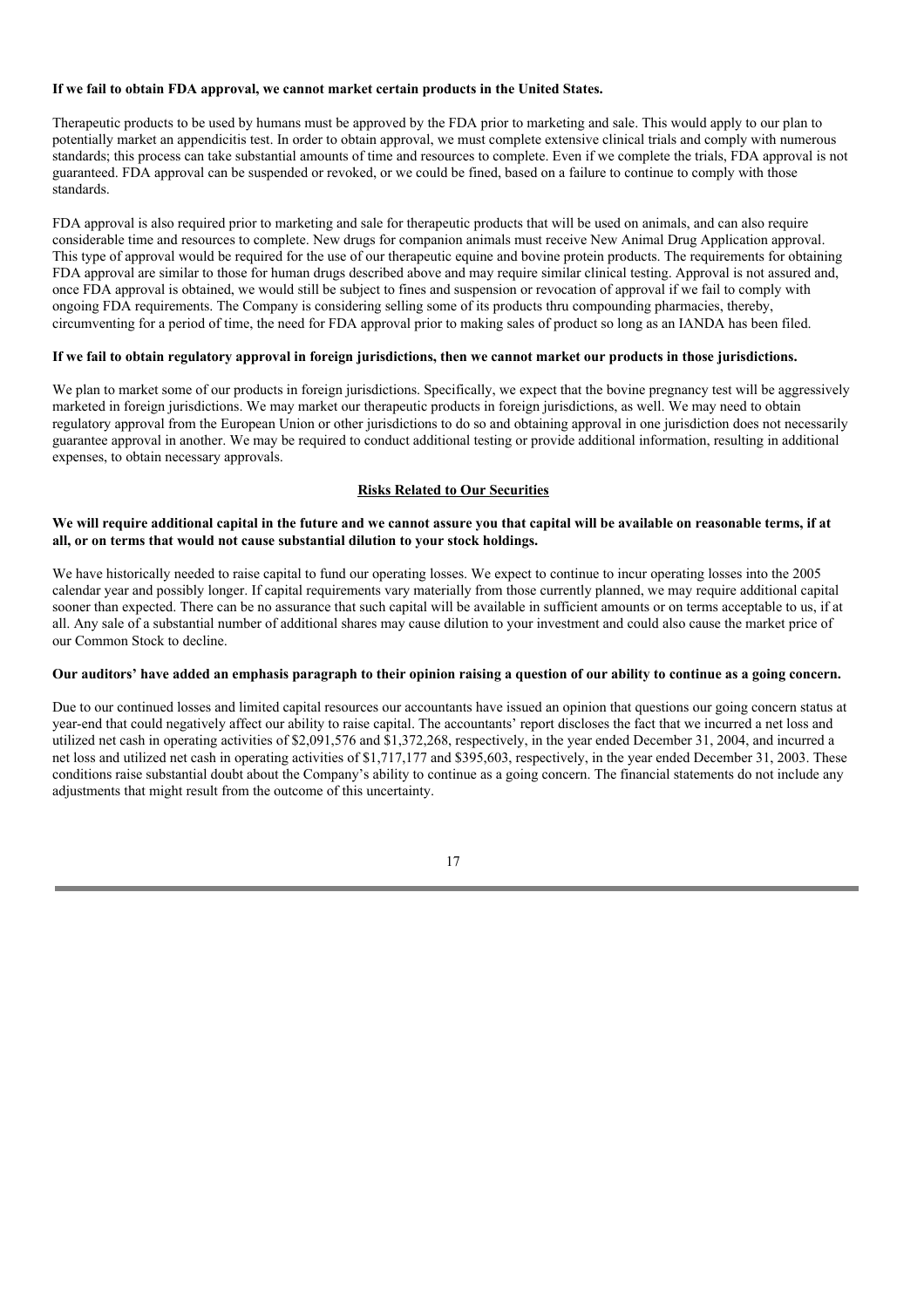## **We do not anticipate paying any dividends in the foreseeable future.**

The Company does not intend to declare any dividends in the foreseeable future. Investors who require income from dividends should not purchase our securities.

#### Our common stock is classified as a "penny stock" under SEC rules and the market price of our common stock is highly unstable.

A limited trading market exists for our common stock on the OTC Bulletin Board. Since inception of trading in January 2003, our common stock has not traded at \$5 or more per share. Because our stock is not traded on a stock exchange or on the Nasdaq National Market or the Nasdaq Small Cap Market, if the market price of the common stock is less than \$5 per share, the common stock is classified as a "penny stock." SEC Rule 15g-9 under the Exchange Act imposes additional sales practice requirements on broker-dealers that recommend the purchase or sale of penny stocks to persons other than those who qualify as an "established customer" or an "accredited investor." This includes the requirement that a broker-dealer must make a determination that investments in penny stocks are suitable for the customer and must make special disclosures to the customers concerning the risk of penny stocks. Many broker-dealers decline to participate in penny stock transactions because of the extra requirements imposed on penny stock transactions. Application of the penny stock rules to our common stock reduces the market liquidity of our shares, which in turn affects the ability of holders of our common stock to resell the shares they purchase, and they may not be able to resell at prices at or above the prices they paid. Furthermore, at present there is relatively limited trading in our stock which could cause our price to fall if shares are sold into the market.

#### We have a large number of outstanding options and warrants, and we may issue additional shares, options and warrants,

As of March 21, 2005, 11,713,143 shares of our common stock and an aggregate of 9,229,662 options and warrants were outstanding. We may issue additional shares upon exercise of warrants or options, or in connection with certain business development or license agreements. We may issue additional shares and warrants in order to raise additional capital on an as-needed basis. The issuance of additional shares, options or warrants may cause dilution of your investment.

# **We issued securities in 2002 which may not qualify for the Private Offering Exemption.**

In July, 2002, we issued certain securities in reliance on the private offering exemption from registration to sophisticated, experienced investors who were our shareholders prior to these transactions and who are knowledgeable about the business, financial condition and the risks of investing in the securities. These transactions were made during the pendency of the processing of a registration statement. Under certain circumstances, the SEC has determined that separate offerings should be integrated which has the effect of destroying the private offering exemption. We do not believe that these transactions should be integrated with the sale of our shares by selling shareholders pursuant to the prospectus, which was part of the registration statement. Nonetheless, the SEC may take the position that the offering should be integrated and could challenge the availability of the private offering exemption to us. In that event, we could be subject to enforcement proceedings brought by the SEC and subject to injunctive or other relief, and could be subject to possible civil action by the two purchasers of these securities. It is also possible that the SEC could require us to make a rescission offer through a registration statement to the purchasers of the securities. Any such developments could be expensive and could harm our reputation and result in an adverse impact on our business and financial condition.

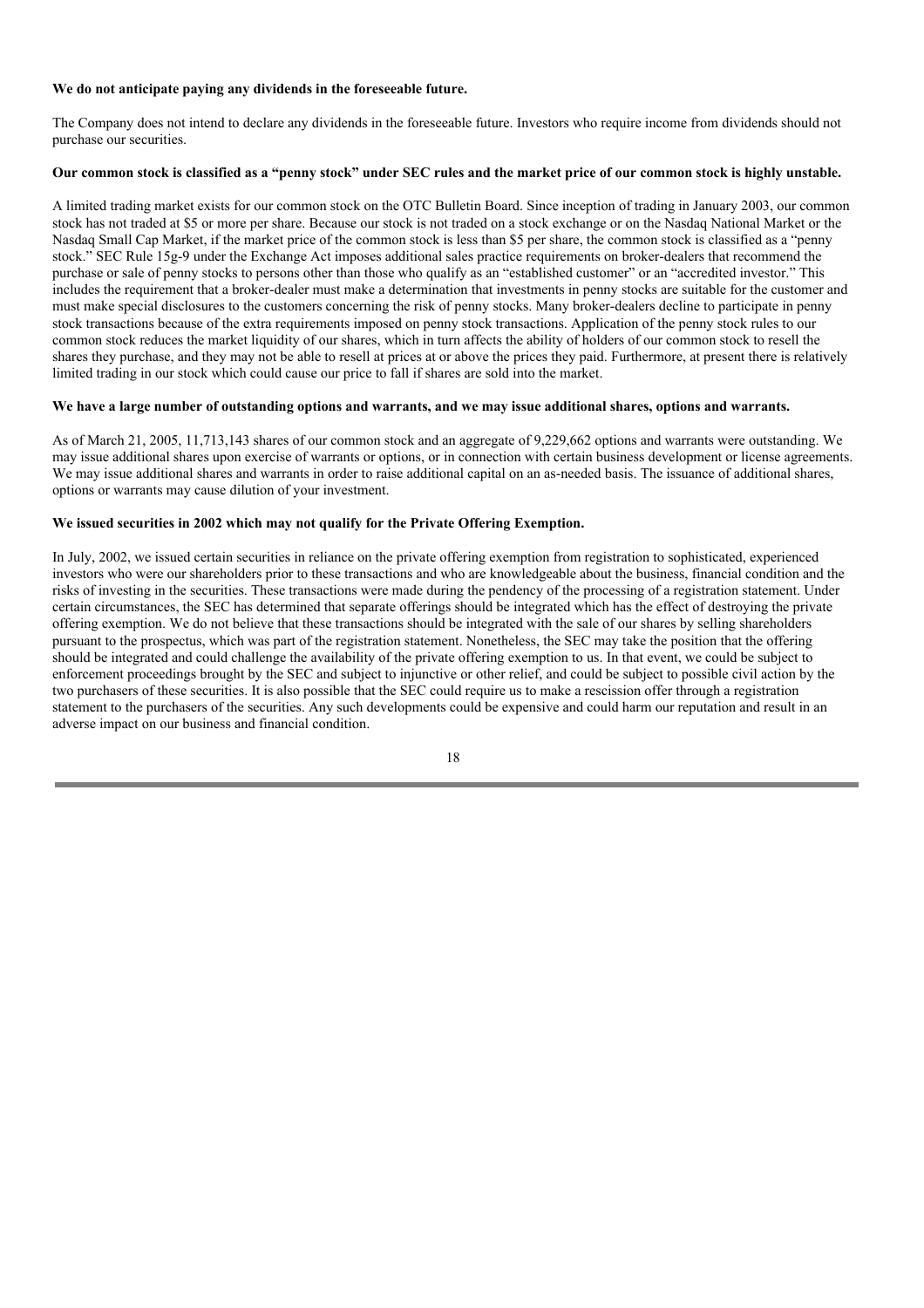Because one of our shareholders exercises voting power of more than 17% of our common stock, he may be able to significantly influence the outcome of all matters submitted to our shareholders for approval, regardless of the preferences of the minority **shareholders.**

Roger D. Hurst currently owns 17.1% of our outstanding common stock. Accordingly, he may have the ability to control matters affecting us, including the composition of our board of directors, any determinations with respect to mergers, or other business combinations, our acquisition or disposition of assets and our financings. In addition, Mr. Hurst may be able to prevent or cause a change in control of our company and may be able to amend our articles of incorporation and bylaws without the approval of any other shareholder, depending on the number of votes cast on any proposal. His interests may conflict with the interests of our other shareholders.

#### **ITEM 2. DESCRIPTION OF PROPERTY**

We maintain our administrative office, laboratory and production operations in a 40,000 square foot building in Castle Rock, Colorado, which was constructed for us. We moved into our new facility in early 2003 and do not presently plan any renovation, improvements, or development of this property.

We own the property subject to a mortgage with an outstanding balance of \$3,188,141 at December 31, 2004, payable in monthly installments of approximately \$23,700 and bearing interest at an approximate average rate of 6.5%. The Company maintains adequate insurance coverage on the property.

### **ITEM 3. LEGAL PROCEEDINGS.**

On November 29, 2004, a complaint was filed in New York Supreme Court, County of New York, and case #603907/04 by Strategic Growth International, Inc. ("SGI") against the Company. SGI was seeking compensation for amounts allegedly owed under an agreement for investor relations services between SGI and the Company. The Company filed an answer and counter claims against SGI on January 25, 2005. Management believes SGI's claims are without merit and that SGI failed to perform as promised under the agreement between the Company and SGI. SGI is seeking approximately \$47,000 in damages. The Company has filed counter claims seeking approximately \$91,000 in damages plus cancellation of 800,000 options issued to SGI that are exercisable to purchase the Company's common stock.

We are not a party to any other legal proceedings, the adverse outcome of which would, in our management's opinion, have a material adverse effect on our business, financial condition and results of operations.

# **ITEM 4. SUBMISSION OF MATTERS TO A VOTE OF SECURITY HOLDERS.**

None.

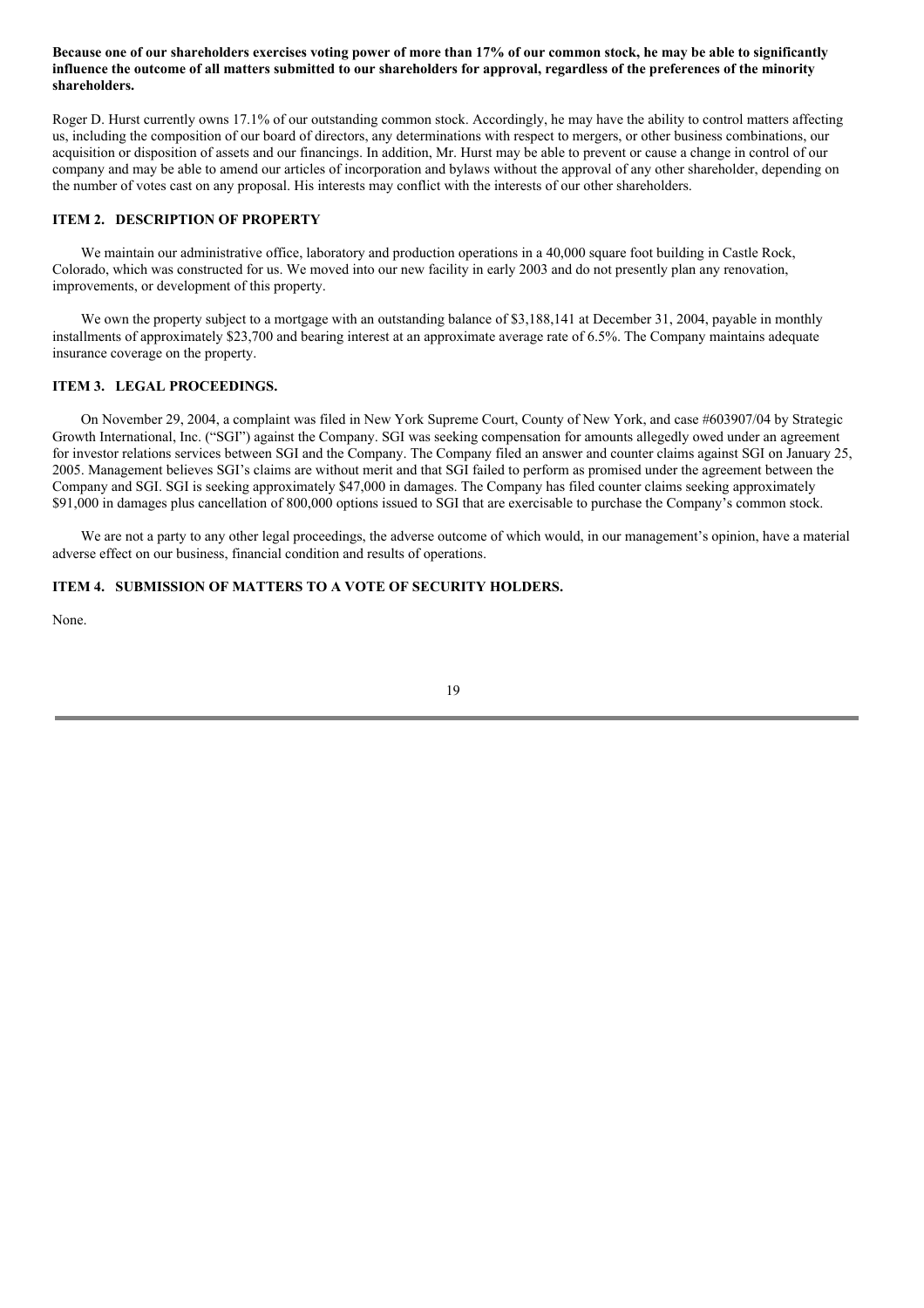#### **PART II**

#### **ITEM 5. MARKET FOR COMMON EQUITY AND RELATED STOCKHOLDER MATTERS.**

#### **Market Information**

Our common stock is traded on the over-the-counter bulletin board system operated by NASDAQ under the symbol "APNB.OB". Trading of our stock commenced in February 2003. The following table sets forth, for the periods indicated, the high and low closing prices of our shares, as reported by Prophet.net. These quotations reflect the inter-dealer prices, without retail markup, markdown or commission and may not necessarily represent actual transaction.

| Quarter ended      | High   | Low    |
|--------------------|--------|--------|
| March 31, 2004     | \$1.70 | \$1.07 |
| June 30, 2004      | \$1.60 | \$1.20 |
| September 30, 2004 | \$1.25 | \$0.64 |
| December 31, 2004  | \$0.95 | \$0.45 |
| March 31, 2003     | \$4.30 | \$3.50 |
| June 30, 2003      | \$3.70 | \$1.20 |
| September 30, 2003 | \$1.60 | \$1.25 |
| December 31, 2003  | \$1.45 | \$1.07 |

As of March 21, 2005 we had approximately 1,000 holders of record (excluding an indeterminable number of shareholders whose shares are held in street or "nominee" name) of our common stock.

During the years ended December 31, 2003 and 2004, we did not pay a dividend on our common stock and we do not intend to pay cash dividends for the foreseeable future. Instead, we currently plan to retain earnings, if any, for use in the operation of our business and to fund future growth. In addition, the Company is prohibited from paying dividends on its Common Stock while certain long-term indebtedness remains outstanding.

The closing bid price of our Common Stock on March 18, 2005 was \$.68 per share.

### **Recent Sales of Unregistered Securities.**

The following sets forth the equity securities sold by the Company during the period covered by this report, not previously reported on Forms 10-QSB or 8-K, which were not registered under the Securities Act.

During February 2004 the Company sold 342,857 shares of common stock and in March an additional 114,286 shares were sold each at \$.875 per share (as subsequently revised per the terms of the investment agreements). The investors were also granted warrants to purchase 457,143 shares of common stock at \$1.50 per share.

During the first quarter of 2004, a previous consulting agreement was amended whereby the consultant agreed to terminate 50,000 options that the Company had agreed to issue and 5,000 common shares previously issued to the consultant were returned to the Company.

During May 2004, a Director was granted an option for 100,000 shares under the 2002 Stock Incentive Plan, exercisable for five years at a price of \$1.47, per share. During July 2004 the Company approved the issuance of 100,000 options under the Company's 2002 Stock Option Plan, to an individual exercisable at \$1.20 per share. During August 2004, the Company formed an advisory board and in connection therewith, during 2004 a total of 475,000 options exercisable at \$.61 to \$.85 per share, were granted to advisory members.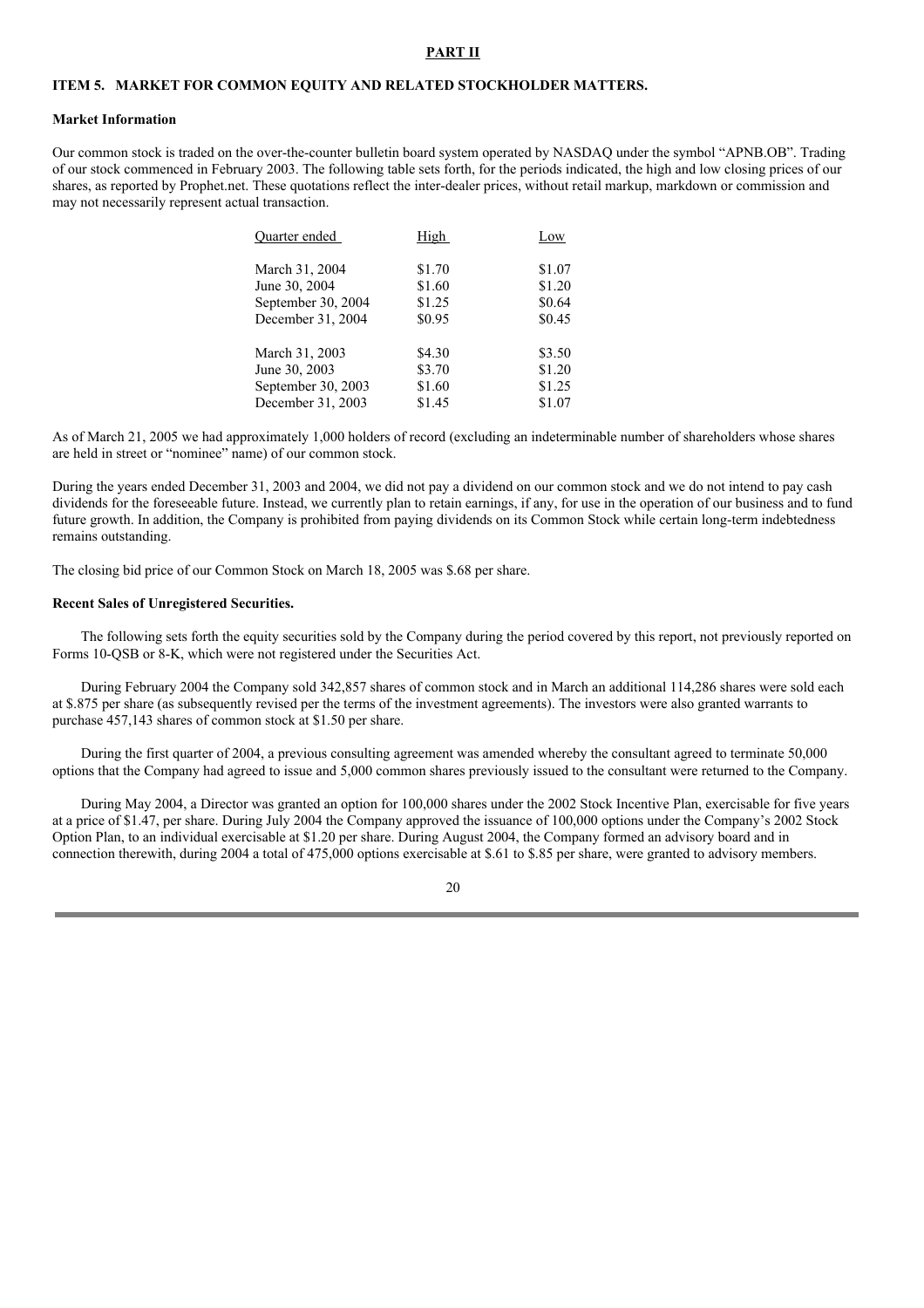## **ITEM 6. MANAGEMENT'S DISCUSSION AND ANALYSIS OR PLAN OF OPERATION.**

#### **RESULTS OF OPERATIONS**

Sales for the year ended December 31, 2004 totaled \$804,000, which is a \$154,000 or 23.6% increase from the year ended December 31, 2003. The increase in sales is primarily attributable to increased shipment levels to a number of existing customers, including the Company's largest customer, to which sales increased by approximately \$69,000 or 20%. It is not unusual for the orders from our customers to vary by quarter and by year depending upon the customer's sales and production needs. We cannot predict future sales volumes that could be expected from existing or other customers.

Costs of sales for the year ended December 31, 2004 totaled \$476,000, a \$43,000 or 8.3% decrease as compared to the 2003 period. The change in cost of sales resulted from a combination of factors including a reduction in the cost of certain raw materials and better absorption of overhead at the higher sales levels. Gross profit percentage increased to 40.8% in the year ended December 31, 2004, as compared to 20.3% in the 2003 period. The change is generally attributable to better absorption of certain fixed overhead costs at the higher sales levels, more efficient production out of our new facility, net of the increased operating costs associated with the new facility.

Selling, general and administrative expenses in the year ended December 31, 2004, totaled \$1,113,000, which is a \$236,000 or 26.8% increase as compared to the 2003 period. The increase is primarily attributable to a combination of additional personnel on staff, higher operating expenses in our new facility and costs of contracts and capital raised. During 2004 operating expenses included \$426,000 in amortization expenses relating to the cost of the one-year consulting contract we entered into in January 2004.

Research and development expenses in the year ended December 31, 2004 totaled \$561,000, which is a \$21,000 or 3.9% increase as compared to the 2003 period. The increase is due primarily to an \$86,000 increase in consulting services on product development net of a \$45,000 decrease in research salaries due to outsourced consulting. Current technologies being developed include the bovine pregnancy tests as well as equine and bovine pregnancy enhancement products. Depending upon available cash, we expect research and development expenses to increase appreciably for the year ending December 31, 2005, as development of our primary products accelerates.

Interest expense for the year ended December 31, 2004, decreased to \$324,000 or \$30,000 less as compared to the \$353,000 for the 2003 year. The decrease was primarily due to lower debt levels following the equity offerings that were closed in 2004. During the year ended December 31, 2003, we recorded an \$81,500 expense for the estimated non-cash cost associated with the revision in terms of a convertible note offering that was completed during 2003.

No income tax benefit was recorded on the loss for the year ended December 31, 2004, as management of the Company was unable to determine that it was more likely than not that such benefit would be realized. At December 31, 2004, the Company had a net operating loss for income tax purposes of approximately \$4,170,000, expiring through 2024.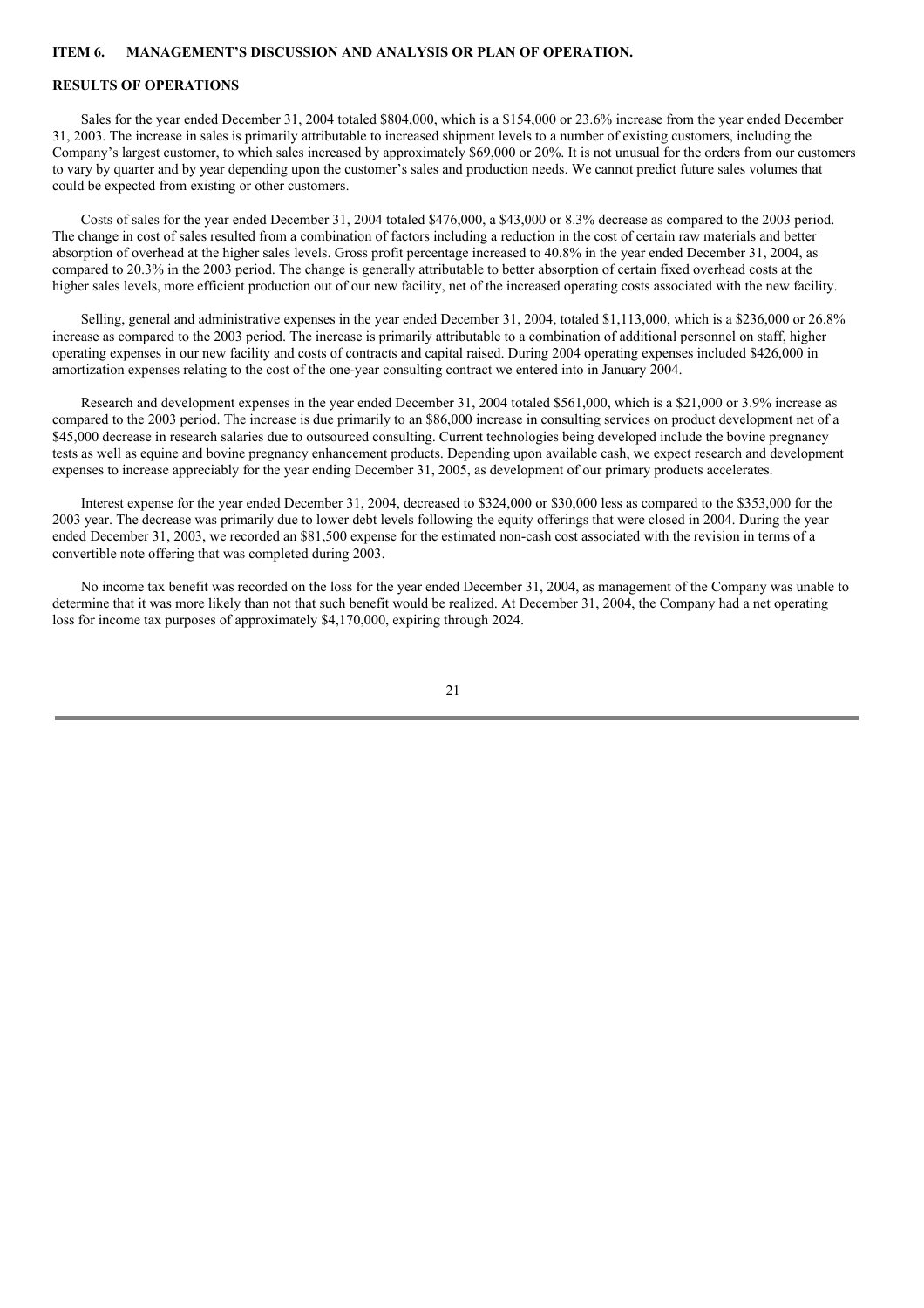#### **LIQUIDITY AND CAPITAL RESOURCES**

The Company reported a net loss of \$2,092,000 during the year ended December 31, 2004, which included non-cash depreciation and amortization expense of \$673,016 and a charge of \$73,872 for common stock and options issued for services. At December 31, 2004, the Company had working capital of \$542,000. In order to continue with the technology development activities and support the current level of operations, the Company will need to continue to pursue capital raising activities. Management's plans also include continuing to fulfill the requirements under the global development and distribution agreement signed in March 2003, to accomplish the milestones and successful completion of the bovine pregnancy test to receive additional development payments of up to \$1,700,000. The completion of this test has been delayed from the timeline originally agreed to under the distribution agreement and the Company is attempting to achieve its requirements in the next six to nine months under the agreement. The Company is also focused on generating increased product sales, and raising additional capital.

Capital expenditures, primarily for production, laboratory and facility improvement costs for the fiscal year ending December 31, 2005, are anticipated to total approximately \$40,000-80,000. Funding for the capital additions is contingent on the Company's ability to obtain additional financing and available working capital.

AspenBio anticipates that spending for research and development for the fiscal year ending December 31, 2005, will increase appreciably as development of our primary drug products accelerates. The primary expenditures will be to continue to file patents on the Company's technologies as well to fund development costs in support of the current pipeline products in development. The principal products in development consist of the bovine pregnancy test as well as equine and bovine pregnancy enhancement drug products. Additional animal health and reproduction products, being derived from the patent license agreement signed in April 2004, will also be considered for development in 2005. The Company may also consider acquisitions of development technologies or products, should opportunities arise that the Company believes fit the Company's business strategy and would be appropriate from a capital standpoint.

The Company has a \$150,000 line of credit agreement with a bank, which matures April 30, 2005. The facility bears interest at the prime rate plus 1% (with an interest rate floor of 6.5%). The line of credit is collateralized by the assets of the Company and guaranteed by a stockholder and former president of the Company. As of December 31, 2004, there was zero outstanding on the line with availability of \$150,000 as of the date of this report.

During June 2003, the Company closed on a \$3,250,000 permanent mortgage facility on its land and building. The mortgage is held by a commercial bank and includes a portion guaranteed by the U. S. Small Business Administration. The loan is collateralized by the real property and is also personally guaranteed by a stockholder and the Company's former president. The average approximate interest rate is 6.5% and the loan requires monthly payments of approximately \$23,700.

During June 2003, the Company's largest stockholder and former president agreed to consolidate the Company's notes payable to him in the aggregate principal amount of \$958,651, into one new note with an interest rate of 6% per annum. A principal payment of \$200,000 was made to him in August 2004. Monthly payments of \$10,000 are being made to him, which began in September 2004 and will continue for thirty-six months at which time the then remaining balance will be due. Under an agreement previously entered into with Roger Hurst, the Company's largest stockholder and former President, at the time the principal payments commenced on his debt, he contributed 1,896,757 common shares Mr. Hurst owned of the Company, back to the Company for no consideration, which reduced the outstanding shares by that amount.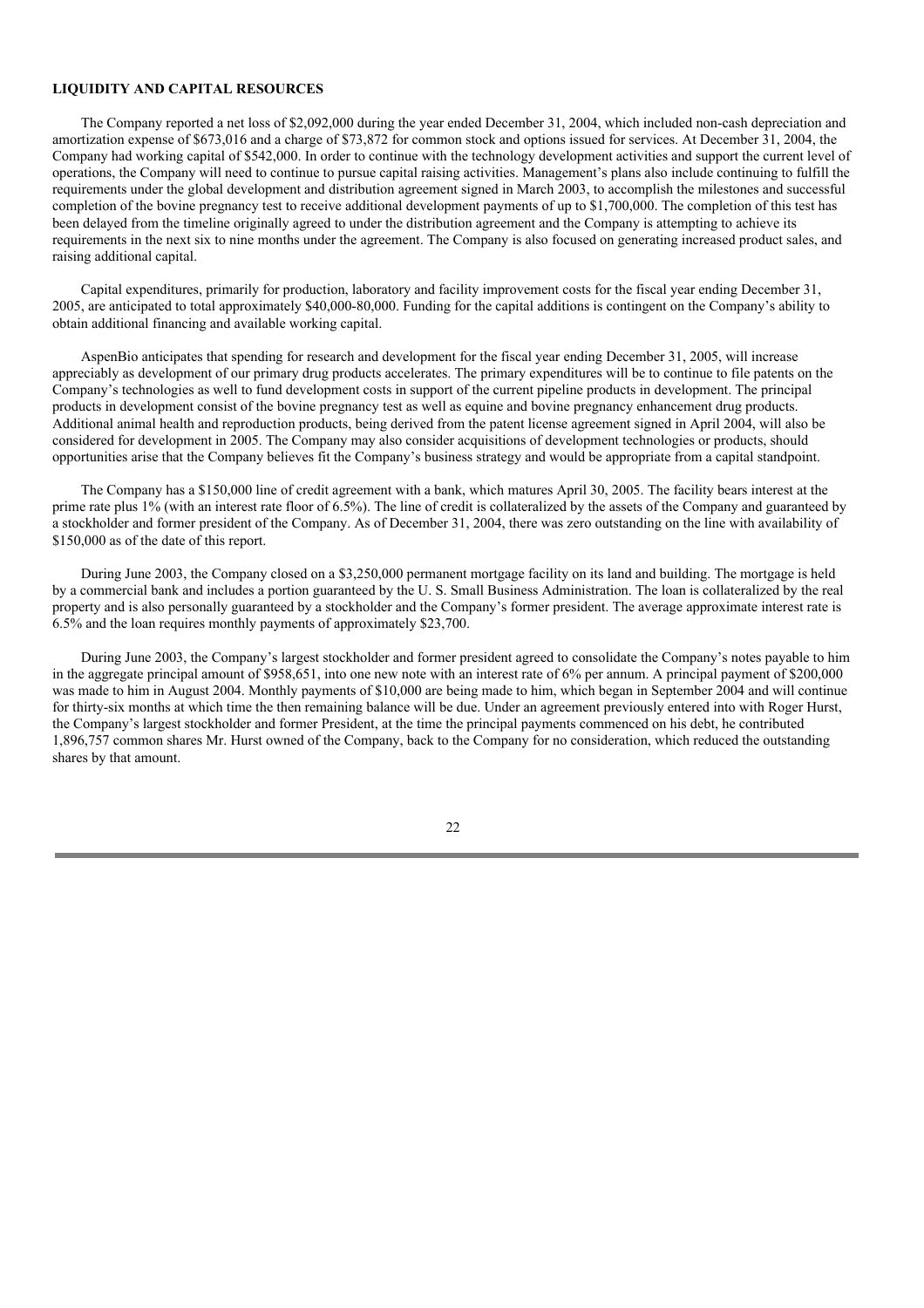During 2003 the Company received cash proceeds from the issuance of debt totaling approximately \$745,000. This primarily arose from \$350,000 under a bridge loan offering of which \$100,000 was repaid in 2003, \$205,000 was converted in our common stock in 2003 and \$45,000 was repaid in 2004, an additional \$249,000 was advanced under the Company's then line of credit and the balance generated from loans from stockholders. Net cash proceeds from equity offerings in 2003 totaled approximately \$718,000 less \$100,000 that was used to repurchase common shares.

During 2004 the Company received cash proceeds from the issuance of debt totaling approximately \$63,000, primarily from stockholder loans for working capital, with such loans being repaid in 2004. Net cash proceeds from equity offerings in 2004 generated approximately \$2,564,000.

The accompanying financial statements have been prepared assuming that the Company will continue as a going concern. The Company incurred a net loss and utilized net cash in operating activities of \$2,091,576 and \$1,372,268, respectively, in the year ended December 31, 2004, and incurred a net loss and utilized net cash in operating activities of \$1,717,177 and \$395,603, respectively, in the year ended December 31, 2003. These conditions raise substantial doubt about the Company's ability to continue as a going concern. Management's plans with regard to these matters are discussed below. The accompanying financial statements do not include any adjustments that might result from the outcome of this uncertainty.

During 2005 the Company expects to continue to incur cash losses from operations. While recent increases in revenues will provide limited additional cash flow from such sales margins, additional expenses from the recent hiring of our new President \ CEO and expenses for contract services in product development will more than offset these amounts. The Company's plans to bridge such cash shortfalls in 2005 include the following:

- 1. Aggressively pursuing additional fund raising activities from both existing and possible new investors.
- 2. Explore revenue opportunities from licensing, partnering or limited research product sales of one or more of the new drugs under development, with the most near term product being the recombinant equine LH drug.
- 3. Continue to refine and develop the bovine early pregnancy test to achieve the milestones as anticipated to be required under the Merial agreement and reach a "re-start" agreement of the dates with Merial on that agreement, to provide the Company with milestone payments.
- 4. Depending upon the timing and magnitude of cash flow needs, attempt to reach agreements with key employees and stockholders to defer all or a portion of compensation and loan payments to such parties.

### **Operating Activities**

Net cash consumed by operating activities was \$1,372,000 during the year ended December 31, 2004. Cash was consumed by the loss of \$2,092,000, less non-cash expenses of \$747,000 for stock and options issued for services and depreciation and amortization, including \$426,000 associated with the amortization of the consulting agreement signed in January 2004. Higher operating expenses generally accounted for the majority of the loss increase. An increase in accounts receivable of \$175,000, net of decreases of \$58,000 in inventories and a net increase of \$77,000 in accounts payable and accruals during the year also consumed cash.

Net cash consumed by operating activities was \$396,000 during the year ended December 31, 2003. During March 2003, cash of \$200,000 was received upon the execution of the global development and distribution agreement, which has been recorded as deferred revenue until the Company has completed the contingencies under the agreement. Cash was consumed by the loss of \$1,717,000, less noncash expenses of \$411,000 for stock and options issued for services and depreciation and amortization. Cash of \$350,000 was generated when the permanent mortgage was closed, thereby releasing the restricted cash associated with the prior agreement. Accounts receivable and inventories increased \$325,000, which consumed additional cash. During March 2003, cash of \$200,000 was received upon the execution of the global development and distribution agreement, which has been recorded as deferred revenue until the Company has completed the contingencies under the agreement.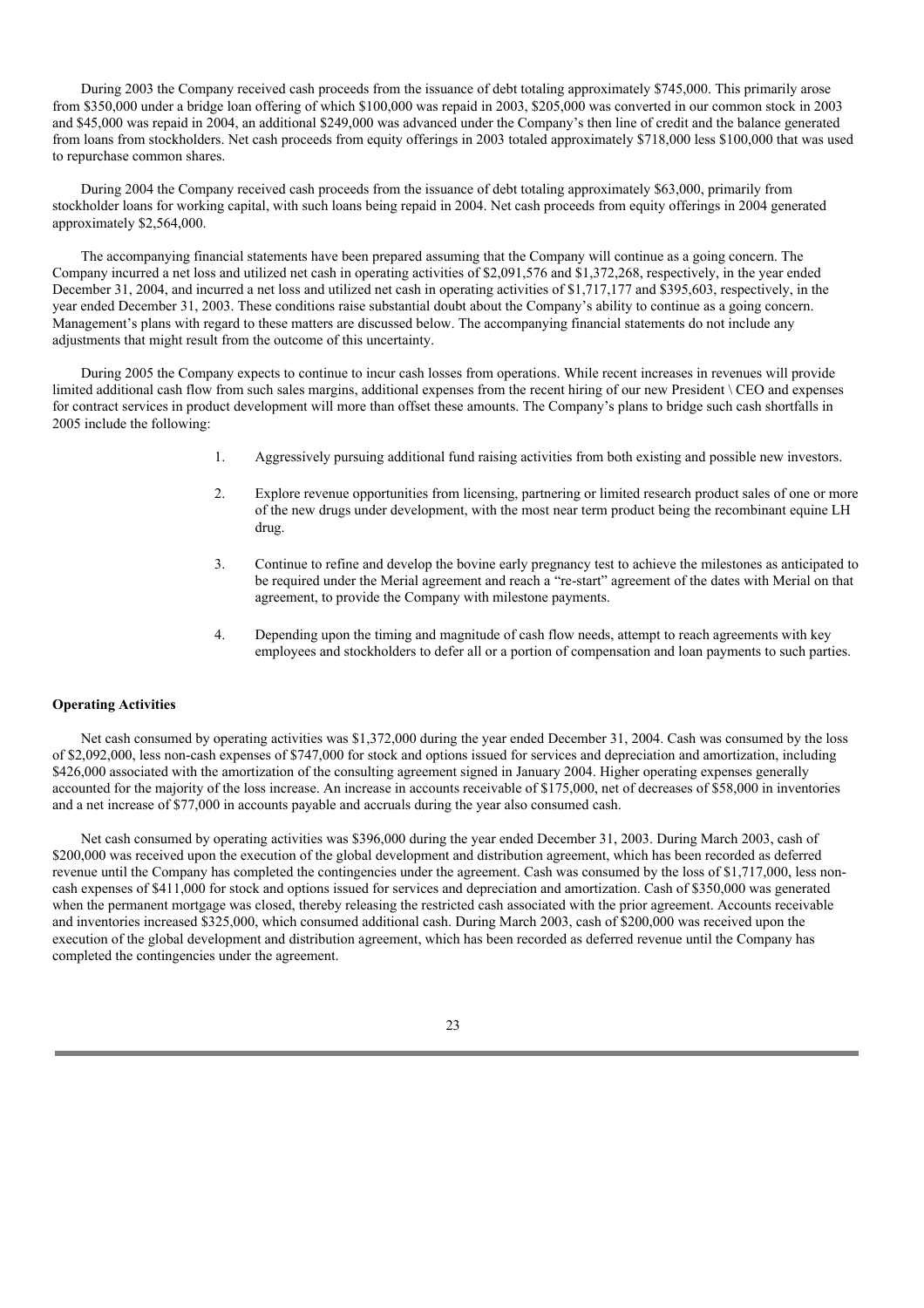#### **Investing Activities**

Net cash outflows from investing activities consumed \$138,000 during the year ended December 31, 2004. The outflow was primarily attributable to purchases of property and equipment and intangibles.

Net cash outflows from investing activities consumed \$228,000 during the year ended December 31, 2003. The outflow was primarily attributable to purchases of property and equipment and intangibles.

### **Financing Activities**

Net cash inflows from financing activities generated \$1,941,000 during the year ended December 31, 2004. The Company received net proceeds of \$2,564,000 from the sale of common stock during 2004. During 2004, the Company received \$63,000 from the proceeds of debt and repaid \$687,000 under its debt agreements.

Net cash inflows from financing activities generated \$640,000 during the year ended December 31, 2003. The Company drew \$249,000 under the new line of credit. The construction loan was increased by \$653,000, advanced directly to finalize the construction of our new facility. This loan was converted into a \$3,250,000 permanent mortgage in June 2003, and loan closing costs of \$57,000 incurred. During the year we received \$79,000 in new loan proceeds above the amounts that we repaid during the period. We also received net proceeds from the sale of common stock totaling \$718,000, exclusive of debt conversions, and repurchased and retired \$100,000 of common stock during the year.

### **Critical Accounting Policies**

The Company's financial position, results of operations and cash flows are impacted by the accounting policies the Company has adopted. In order to get a full understanding of the Company's financial statements, one must have a clear understanding of the accounting policies employed. A summary of the Company's critical accounting policies follows:

**Accounts Receivable:** Accounts receivable balances are stated net of allowances for doubtful accounts. The Company records allowances for doubtful accounts when it is probable that the accounts receivable balance will not be collected. When estimating the allowances for doubtful accounts, the Company takes into consideration such factors as its day-to-day knowledge of the financial position of specific clients, the industry and size of its clients. A financial decline of any one of the Company's large clients could have an adverse and material effect on the collectibility of receivables and thus the adequacy of the allowance for doubtful accounts. Increases in the allowance for doubtful accounts are recorded as charges to bad debt expense and are reflected in other operating expenses in the Company's statements of operations. Write-offs of uncollectible accounts are charged against the allowance for doubtful accounts.

**Inventories:** The Company's inventory is a significant component of current assets and is stated at the lower of cost or market. The Company regularly reviews inventory quantities on hand and records provisions for excess or obsolete inventory based primarily on its estimated forecast of product demand, market conditions, production requirements and technological developments. Significant or unanticipated changes to the Company's forecasts of these items, either adverse or positive, could impact the amount and timing of any additional provisions for excess or obsolete inventory that may be required.

**Long-Lived Assets:** The Company records property and equipment at cost. Depreciation of the assets is recorded on the straight-line basis over the estimated useful lives of the assets. Dispositions of property and equipment are recorded in the period of disposition and any resulting gains or losses are

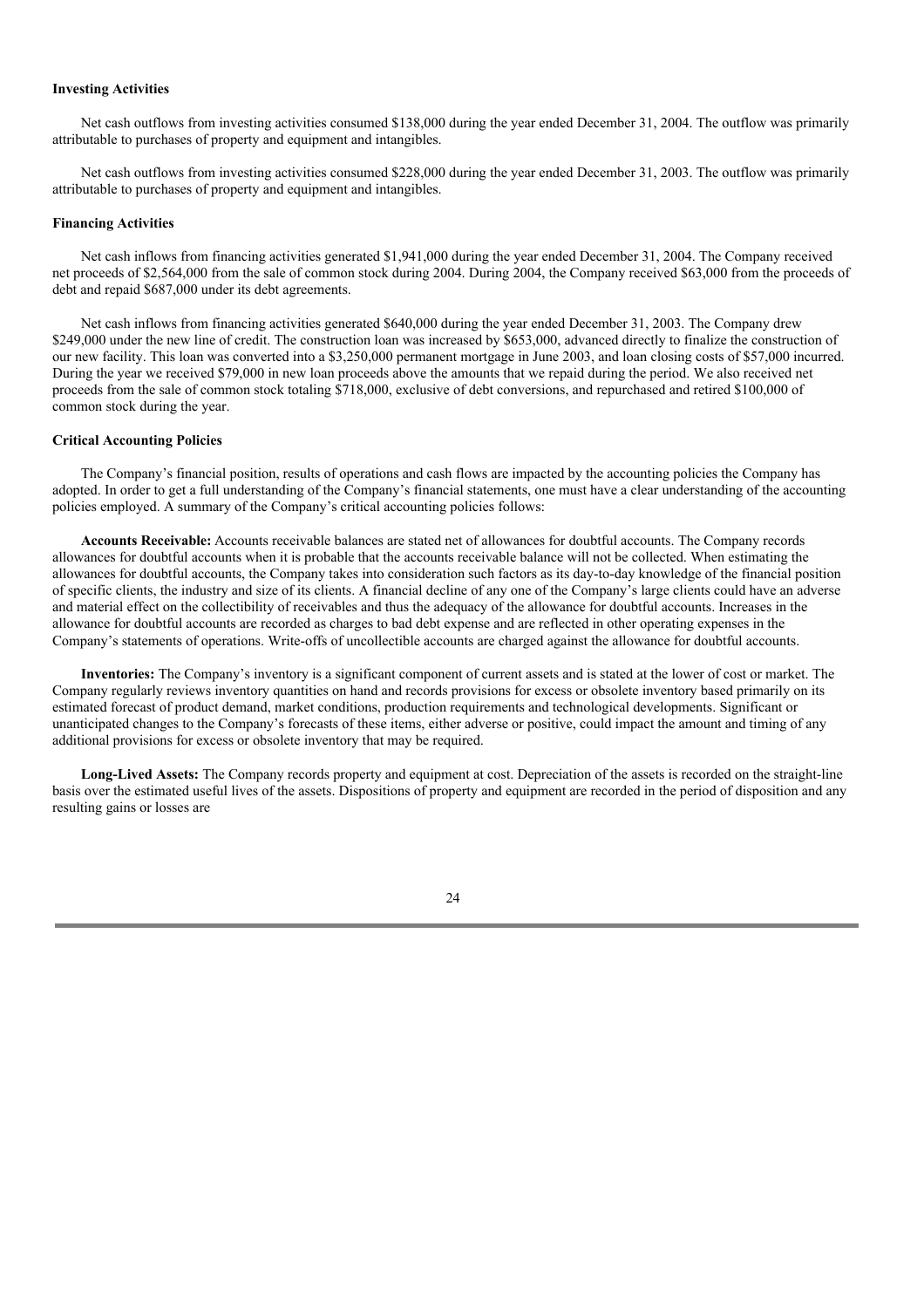charged to income or expense when the disposal occurs. The carrying value of the Company's long-lived assets is periodically reviewed to determine that such carrying amounts are not in excess of estimated market value. Goodwill is reviewed annually for impairment by comparing the carrying value to the present value of its expected cash flows or future value. For the years ended December 31, 2004 and 2003, the required annual testing resulted in no impairment charge.

**Revenue recognition:** The Company's revenues are recognized when products are shipped or delivered to unaffiliated customers. The Securities and Exchange Commission's Staff Accounting Bulletin (SAB) No. 101, "Revenue Recognition" provides guidance on the application of generally accepted accounting principles to select revenue recognition issues. The Company has concluded that its revenue recognition policy is appropriate and in accordance with SAB No. 101. Revenue is recognized under development and distribution agreements only after the following criteria are met: (i) there exists adequate evidence of the transactions; (ii) delivery of goods has occurred or services have been rendered; and (iii) the price is not contingent on future activity and collectibility is reasonably assured.

**Stock-based compensation**: SFAS No. 123, Accounting for Stock-Based Compensation, defines a fair-value-based method of accounting for stock-based employee compensation plans and transactions in which an entity issues its equity instruments to acquire goods or services from non-employees, and encourages but does not require companies to record compensation cost for stock-based employee compensation plans at fair value. The Company has chosen to account for employee stock-based compensation using the intrinsic value method prescribed in Accounting Principles Board Opinion No. 25 (APB No. 25), Accounting for Stock Issued to Employees, and related interpretations. Accordingly, employee compensation cost for stock options is measured as the excess, if any, of the estimated fair value of the Company's stock at the date of the grant over the amount an employee must pay to acquire the stock.

Transactions in which the Company issues stock-based compensation for goods or services received from non-employees are accounted for based on the fair value of the consideration received or the fair value of the equity instruments issued, whichever is the more reliably measurable. The Company often utilizes pricing models in determining the fair values of options and warrants issued as stockbased compensations to non-employees. These pricing models utilize the market price of the Company's common stock and the exercise price of the option or warrant, as well as time value and volatility factors underlying the positions.

In December 2004, the FASB issued SFAS No. 123 (R ) Share-Based Payment, which addresses the accounting for share-based payment transactions. SFAS No. 123(R ) eliminates the ability to account for share-based compensation transactions using APB Opinion No. 25, Accounting for Stock Issued to Employees, and generally requires instead that such transactions be accounted and recognized in the statement of income based on their fair value. SFAS No. 123 (R ) will be effective for public companies that file as small business issuers as of the first interim or annual reporting period that begins after December 15, 2005. We are evaluating the provisions of this standard, but depending upon the number and terms of options that may be granted in future periods, the implementation of this standard could have a material impact on the Company's financial position and results of operations.

#### **Recently Issued Accounting Pronouncements:**

In December 2004, the Financial Accounting Standards Board ("FASB") issued SFAS No. 123(R) "Share-Based Payment", which addresses the accounting for share-based payment transactions. SFAS No. 123(R) eliminates the ability to account for share-based compensation transactions using APB 25, and generally requires instead that such transactions be accounted and recognized in the statement of operations based on their fair value. SFAS No. 123(R) will be effective for public companies that file as small business issuers as of the first interim or annual reporting period that begins after December 15, 2005. The Company is evaluating the provisions of the standard. Depending upon the amount of and terms for options that are granted in future periods, the implementation of this standard could have a significant non-cash impact on results of operations in future periods.

In December 2003, the FASB issued SFAS Interpretation 46R ("FIN 46R"), a revision to SFAS Interpretation No. 46 ("FIN 46"), "Consolidation of Variable Interest Entities". FIN 46R clarifies some of the provisions of FIN 46 and exempts certain entities from its requirements. FIN 46R is effective at the end of the first interim period ending after March 15, 2004. Entities that have adopted FIN 46 prior to this effective date can continue to apply the provision of FIN 46 until the effective date of FIN 46R or elect early adoption of FIN 46R. The adoption of FIN 46 and FIN 46R did not have a material impact on the Company's consolidated financial statements.

In May 2003, the FASB issued SFAS No. 150, "Accounting for Certain Financial Instruments with Characteristics of both Liabilities and Equity". This statement establishes standards for how an issuer classifies and measures in its financial position certain financial instruments with characteristics of both liabilities and equity. In accordance with this standard, financial instruments that embody obligations of the issuer are required to be classified as liabilities. SFAS No. 150 is effective for all financial instruments entered into or modified after May 31, 2003, except for certain provisions relating to mandatorily redeemable non-controlling interests, which have been indefinately deferred. The adoption of SFAS No. 150 did not have a material impact on the financial position or results of operations of the Company. Management believes if the deferred provisions are finalized in their current form, the adoption of these provisions will not have a material impact on the Company's operations or financial condition.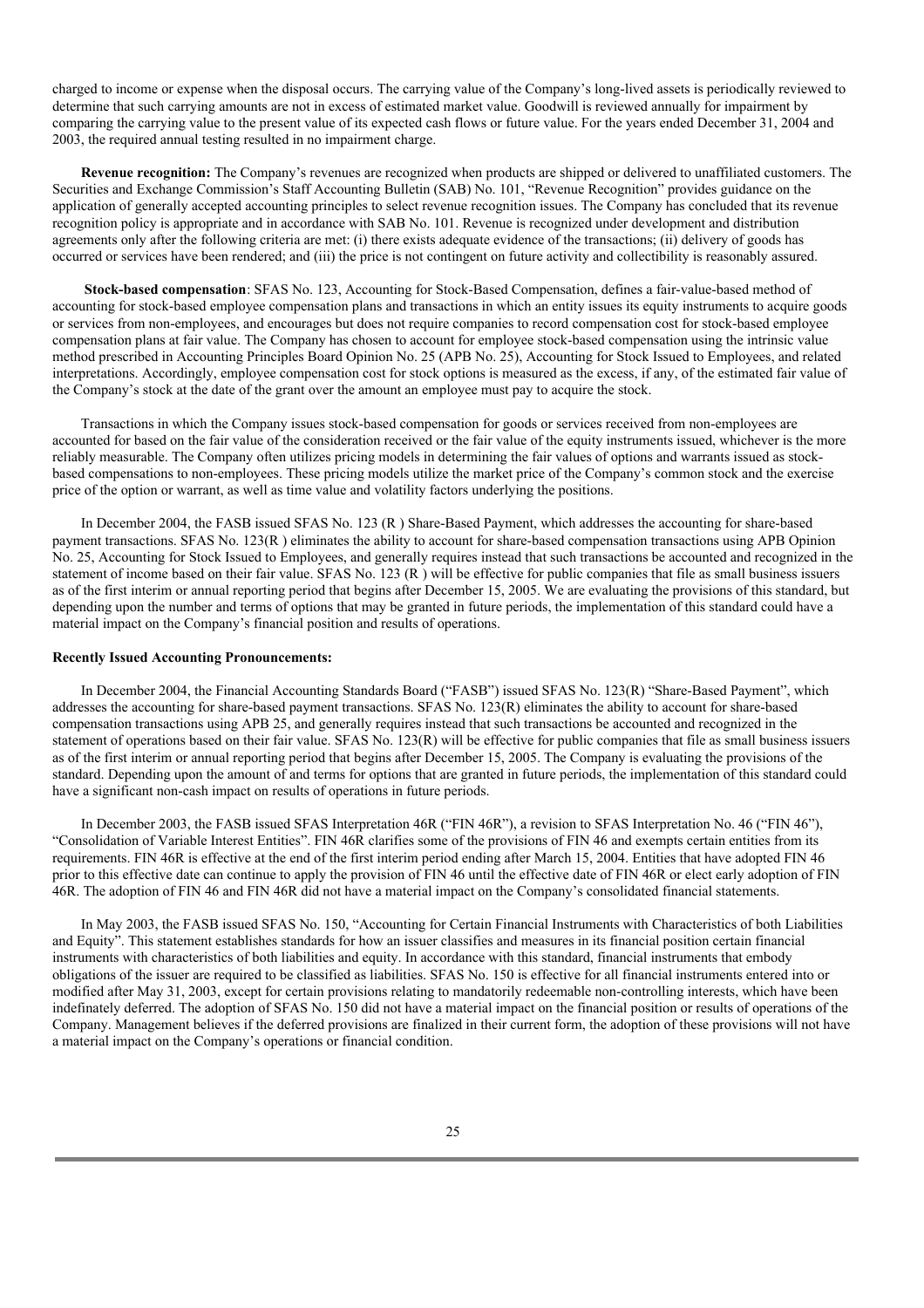### REPORT OF INDEPENDENT REGISTERED PUBLIC ACCOUNTING FIRM

Board of Directors and Stockholders AspenBio, Inc.

We have audited the accompanying balance sheet of AspenBio, Inc. ("the Company") as of December 31, 2004, and the related statements of operations, stockholders' equity and cash flows for each of the years in the two-year period ended December 31, 2004. These financial statements are the responsibility of the Company's management. Our responsibility is to express an opinion on these financial statements based on our audits.

We conducted our audits in accordance with the standards of the Public Company Accounting Oversight Board (United States). Those standards require that we plan and perform the audit to obtain reasonable assurance about whether the financial statements are free of material misstatement. An audit includes examining, on a test basis, evidence supporting the amounts and disclosures in the financial statements. An audit also includes assessing the accounting principles used and significant estimates made by the management, as well as evaluating the overall financial statement presentation. We believe that our audits provide a reasonable basis for our opinion.

In our opinion, the financial statements referred to above present fairly, in all material respects, the financial position of AspenBio, Inc. as of December 31, 2004, and the results of its operations and its cash flows for each of the years in the two-year period ended December 31, 2004, in conformity with accounting principles generally accepted in the United States of America.

The accompanying financial statements have been prepared assuming that the Company will continue as a going concern. As discussed in Note 1 to the financial statements, the Company incurred a net loss and utilized net cash in operating activities of \$2,091,576 and \$1,372,268, respectively, in the year ended December 31, 2004, and incurred a net loss and utilized net cash in operating activities of \$1,717,177 and \$395,603, respectively, in the year ended December 31, 2003. These conditions raise substantial doubt about the Company's ability to continue as a going concern. Management's plans with regard to these matters are also described in Note 1. The financial statements do not include any adjustments that might result from the outcome of this uncertainty.

GHP HORWATH, P.C.

/s/ GHP Horwath, P.C.

Denver, Colorado March 22, 2005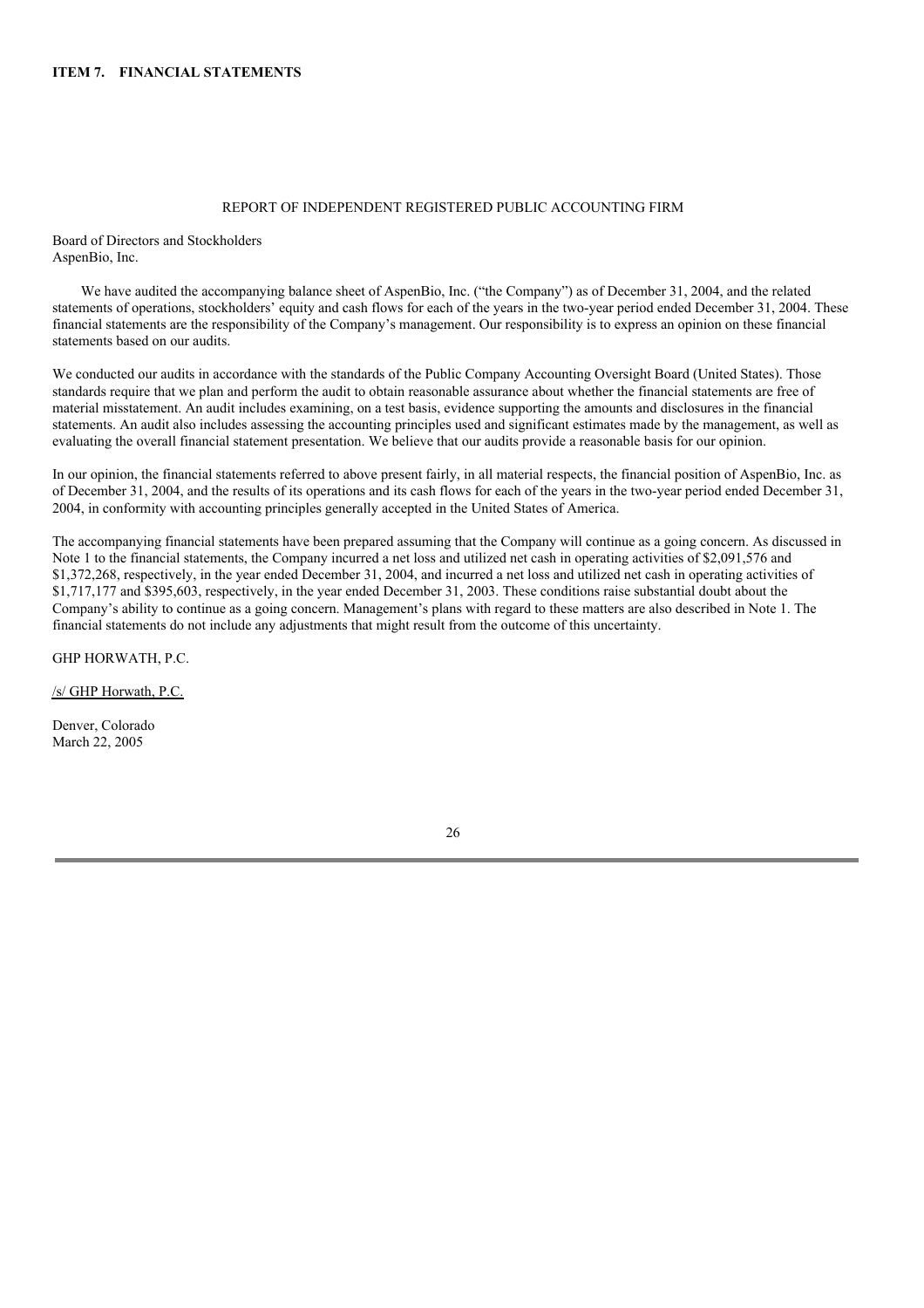### AspenBio, Inc. Balance Sheet December 31, 2004

| <b>ASSETS</b>                                                                                                                                                                                                     |                                     |
|-------------------------------------------------------------------------------------------------------------------------------------------------------------------------------------------------------------------|-------------------------------------|
| Current assets:<br>Cash<br>Accounts receivable, net (Notes 6 and 12)<br>Inventories (Notes 3 and 6)                                                                                                               | \$<br>578,105<br>196,456<br>202,403 |
| Total current assets                                                                                                                                                                                              | 976,964                             |
| Property and equipment, net (Notes 4, 6 and 8)                                                                                                                                                                    | 3,553,415                           |
| Other assets:<br>Goodwill<br>Other intangibles (Note 5)                                                                                                                                                           | 387,239<br>493,754                  |
| Total other assets                                                                                                                                                                                                | 880,993                             |
| Total assets                                                                                                                                                                                                      | \$<br>5,411,372                     |
| LIABILITIES AND STOCKHOLDERS' EQUITY<br>Current liabilities:                                                                                                                                                      |                                     |
| Accounts payable<br>Accrued expenses (Note 7)<br>Current portion of notes payable:<br>Mortgage note (Note 8)                                                                                                      | \$<br>140,531<br>141,897<br>77,200  |
| Related party (Note 7)                                                                                                                                                                                            | 75,156                              |
| Total current liabilities                                                                                                                                                                                         | 434,784                             |
| Mortgage note payable, less current portion (Note 8)<br>Note payable, related party (Note 7)<br>Deferred revenue (Note 2)                                                                                         | 3,110,941<br>706,320<br>200,000     |
| <b>Total liabilities</b>                                                                                                                                                                                          | 4,452,045                           |
| Commitments and contingencies (Note 12)<br>Stockholders' equity (Notes 9 and 10):<br>Common stock, no par value, 30,000,000 shares authorized;<br>11,713,143 shares issued and outstanding<br>Accumulated deficit | 5,919,695<br>(4,960,368)            |
| Total stockholders' equity                                                                                                                                                                                        | 959,327                             |
| Total liabilities and stockholders' equity                                                                                                                                                                        | \$<br>5,411,372                     |

See Accompanying Notes to Financial Statements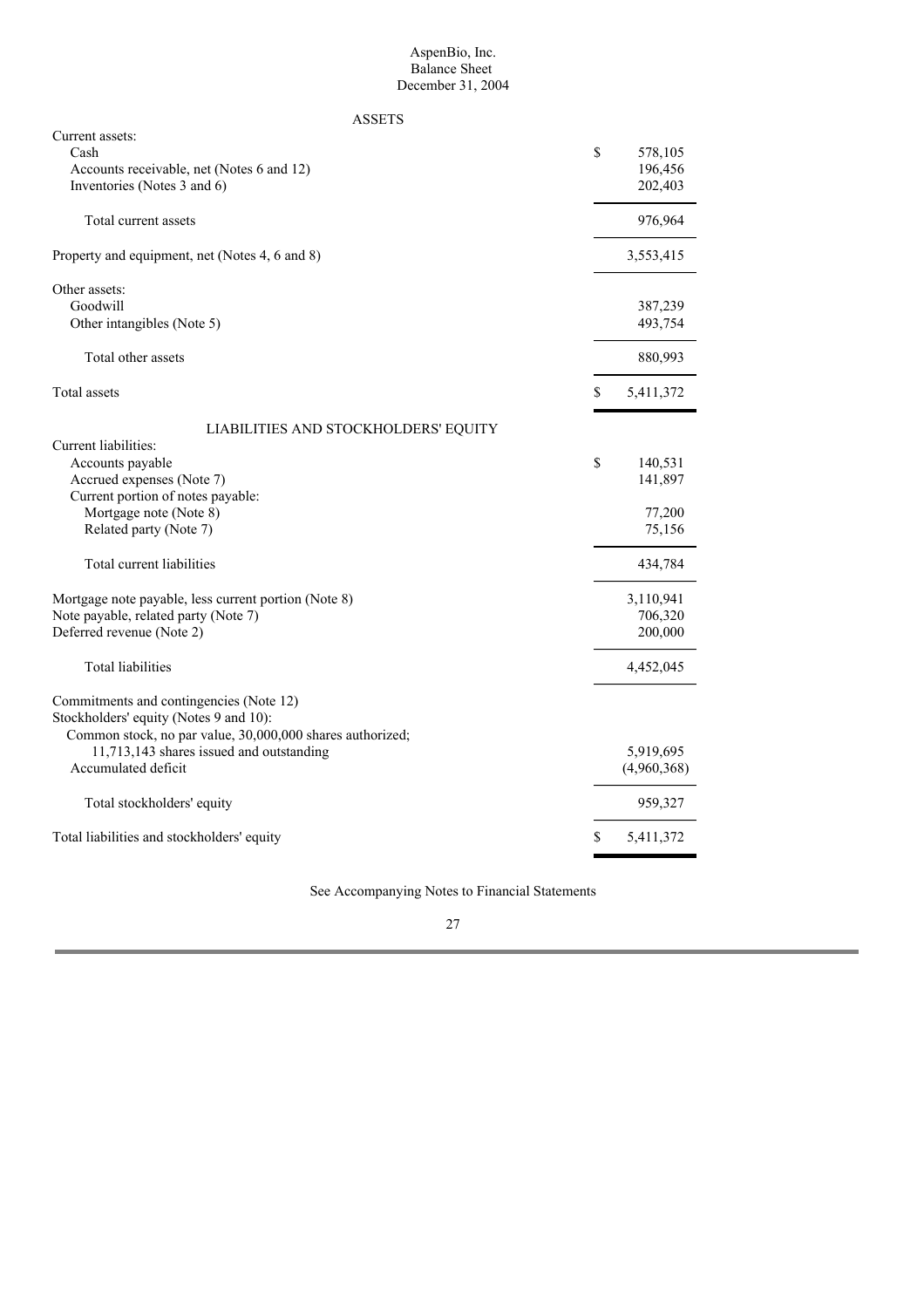# AspenBio, Inc. Statements of Operations Years ended December 31,

|                                               | 2004              | 2003              |
|-----------------------------------------------|-------------------|-------------------|
| <b>Sales</b>                                  | \$<br>804,101     | \$<br>650,575     |
| Cost of sales                                 | 475,676           | 518,493           |
| Gross profit                                  | 328,425           | 132,082           |
| Operating expenses:                           |                   |                   |
| Selling, general and administrative           | 1,113,142         | 877,562           |
| Amortization of consulting contract (Note 12) | 426,458           |                   |
| Research and development                      | 561,141           | 540,292           |
| Total operating expenses                      | 2,100,741         | 1,417,854         |
| Operating loss                                | (1,772,316)       | (1,285,772)       |
| Other income (expense):                       |                   |                   |
| Interest expense                              | (323, 824)        | (353, 342)        |
| Debt conversion inducement expense (Note 7)   |                   | (81,500)          |
| Interest income                               | 4,564             | 3,437             |
| Total other (expense)                         | (319,260)         | (431, 405)        |
| Net loss                                      | \$<br>(2,091,576) | \$<br>(1,717,177) |
| Basic and diluted loss per share              | (.19)             | \$<br>(.19)       |
|                                               |                   |                   |
| Basic and diluted weighted average            |                   |                   |
| shares outstanding                            | 10,935,928        | 9,239,909         |

See Accompanying Notes to Financial Statements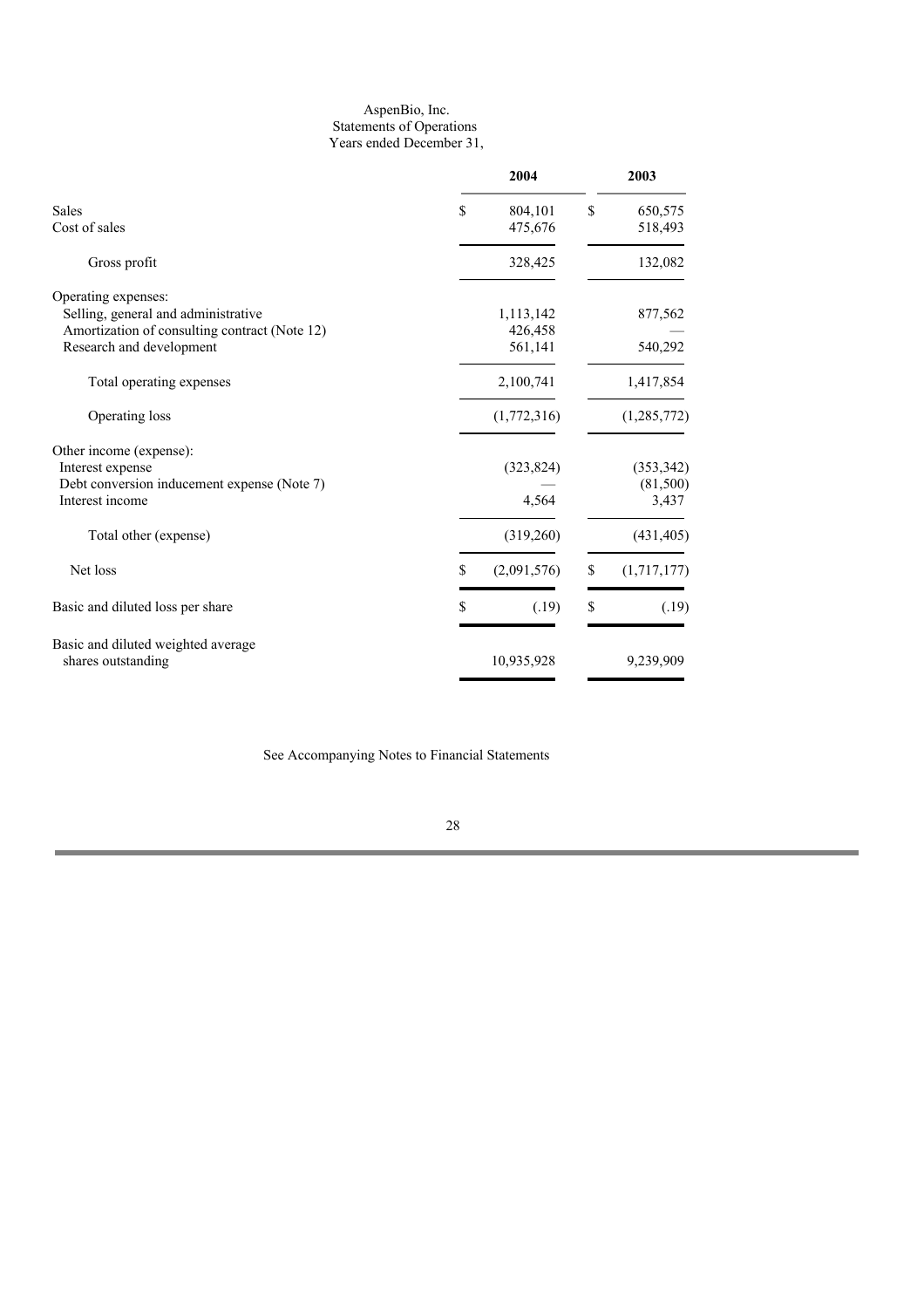### AspenBio, Inc. Statements of Stockholders' Equity (Deficit) Years ended December 31, 2004 and 2003

# **Common Stock**

|                                                                           | <b>Shares</b>       | Amount              | Accumulated<br>deficit | <b>Total</b>        |
|---------------------------------------------------------------------------|---------------------|---------------------|------------------------|---------------------|
| Balance, December 31, 2002                                                | 9,300,000           | \$1,555,770         | (1,151,615)            | 404,155<br>S.       |
| Debt converted into common stock                                          | 188,281             | 272,365             |                        | 272,365             |
| Common stock and warrants                                                 |                     |                     |                        |                     |
| issued with debt offering                                                 | 350,000             | 188,510             |                        | 188,510             |
| Common stock contributed by stockholder                                   |                     |                     |                        |                     |
| for debt offering                                                         | (350,000)           | (161, 490)          |                        | (161, 490)          |
| Common stock issued for cash, net of                                      |                     |                     |                        |                     |
| offering expenses of \$160,770                                            | 1,083,750           | 922,980             |                        | 922,980             |
| Common stock repurchased for cash<br>Common stock issued for services     | (500,000)<br>30,000 | (100,000)<br>33,900 |                        | (100,000)<br>33,900 |
| Net loss for the year                                                     |                     |                     | (1,717,177)            | (1,717,177)         |
|                                                                           |                     |                     |                        |                     |
| Balance, December 31, 2003                                                | 10,102,031          | 2,712,035           | (2,868,792)            | (156, 757)          |
| Stock options issued for consulting                                       |                     |                     |                        |                     |
| agreement and services                                                    |                     | 500,872             |                        | 500,872             |
| Common stock surrendered upon                                             |                     |                     |                        |                     |
| agreement termination                                                     | (5,000)             | (5,650)             |                        | (5,650)             |
| Common stock issued for cash, net of                                      |                     |                     |                        |                     |
| offering expenses of \$370,562<br>Common stock contributed by stockholder | 3,354,285           | 2,564,438           |                        | 2,564,438           |
| for equity offering                                                       | (1,896,757)         |                     |                        |                     |
| Common stock issued for services                                          |                     |                     |                        |                     |
| and license agreement                                                     | 158,584             | 148,000             |                        | 148,000             |
| Net loss for the year                                                     |                     |                     | (2,091,576)            | (2,091,576)         |
| Balance, December 31, 2004                                                | 11,713,143          | \$5,919,695         | \$ (4,960,368)         | 959,327<br>\$.      |
|                                                                           |                     |                     |                        |                     |

See Accompanying Notes to Financial Statements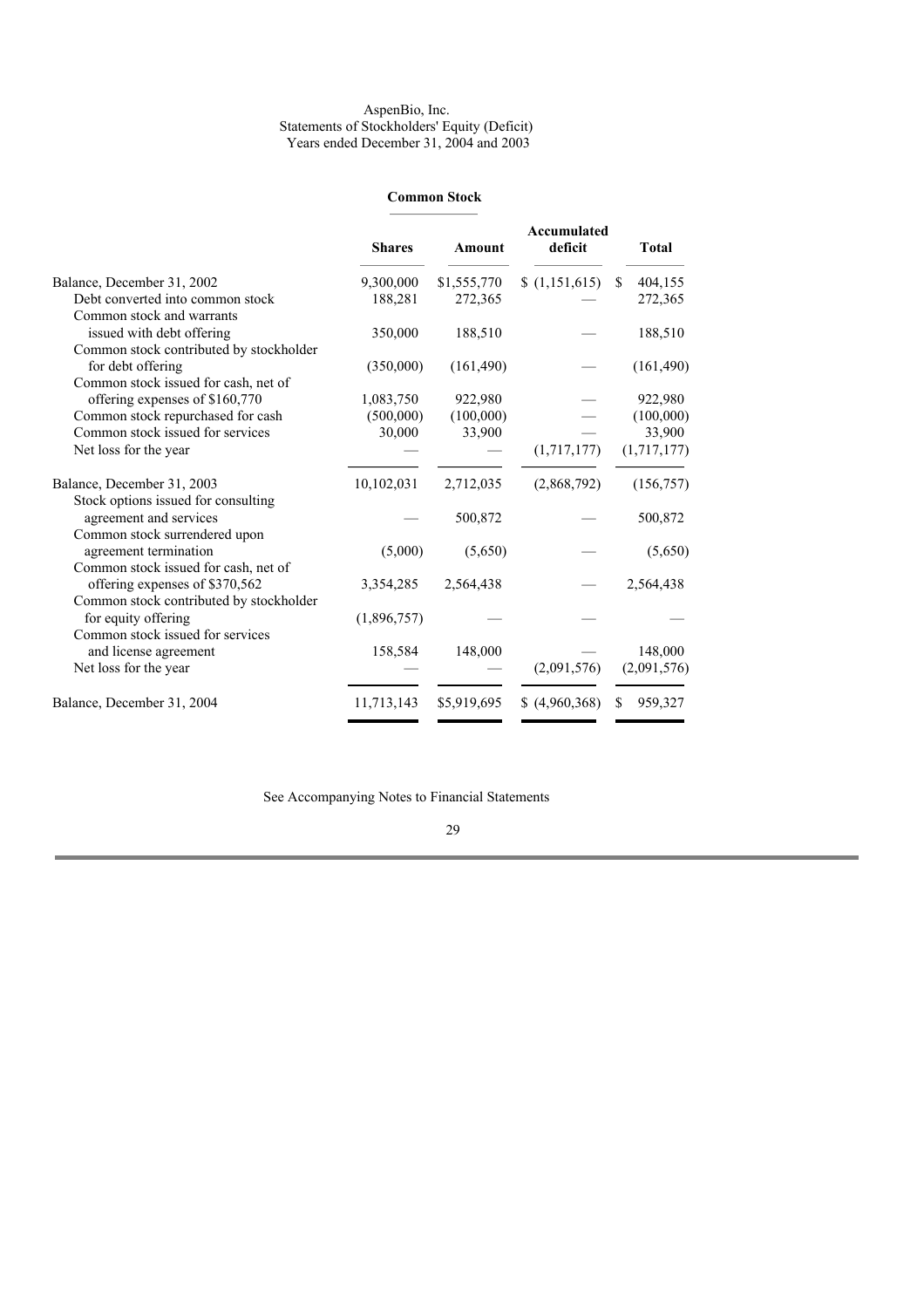### AspenBio, Inc. Statements of Cash Flows Years ended December 31,

|                                             | 2004              | 2003              |
|---------------------------------------------|-------------------|-------------------|
| Cash flows from operating activities        |                   |                   |
| Net loss                                    | \$<br>(2,091,576) | \$<br>(1,717,177) |
| Adjustments to reconcile net loss to        |                   |                   |
| net cash used by operating activities       |                   |                   |
| Depreciation and amortization               | 673,015           | 277,735           |
| Stock and options issued for services       | 73,872            | 133,705           |
| Discount of note payable                    |                   | 16,000            |
| (Increase) decrease in:                     |                   |                   |
| Accounts receivable                         | (175, 107)        | 73,088            |
| Inventories                                 | 57,569            | 251,487           |
| Restricted cash                             |                   | 350,000           |
| Prepaid expenses                            | 13,068            | (7, 418)          |
| Increase (decrease) in:                     |                   |                   |
| Accounts payable                            | 68,457            | (177, 130)        |
| Accrued liabilities                         | 8,434             | 204,107           |
| Deferred revenue                            |                   | 200,000           |
| Net cash used by operating activities       | (1,372,268)       | (395, 603)        |
| Cash flows from investing activities        |                   |                   |
| Purchases of property and equipment         | (30,256)          | (176, 435)        |
| Patent and trademark application costs      | (108, 185)        | (60, 467)         |
| Reductions in other assets                  |                   | 8,925             |
| Net cash used by investing activities       | (138, 441)        | (227, 977)        |
| Cash flows from financing activities        |                   |                   |
| Proceeds from the issuance of notes payable | 62,857            | 745,464           |
| Payment of mortgage loan costs              |                   | (57,085)          |
| Repayment of notes payable                  | (686, 613)        | (666, 427)        |
| Proceeds from issuance of common stock      | 2,564,438         | 717,980           |
| Repurchase of common stock                  |                   | (100,000)         |
| Net cash provided by financing activities   | 1,940,682         | 639,932           |
| Net increase in cash                        | 429,973           | 16,352            |
| Cash at beginning of year                   | 148,132           | 131,780           |
| Cash at end of year                         | \$<br>578,105     | \$<br>148,132     |

Continued

30

ı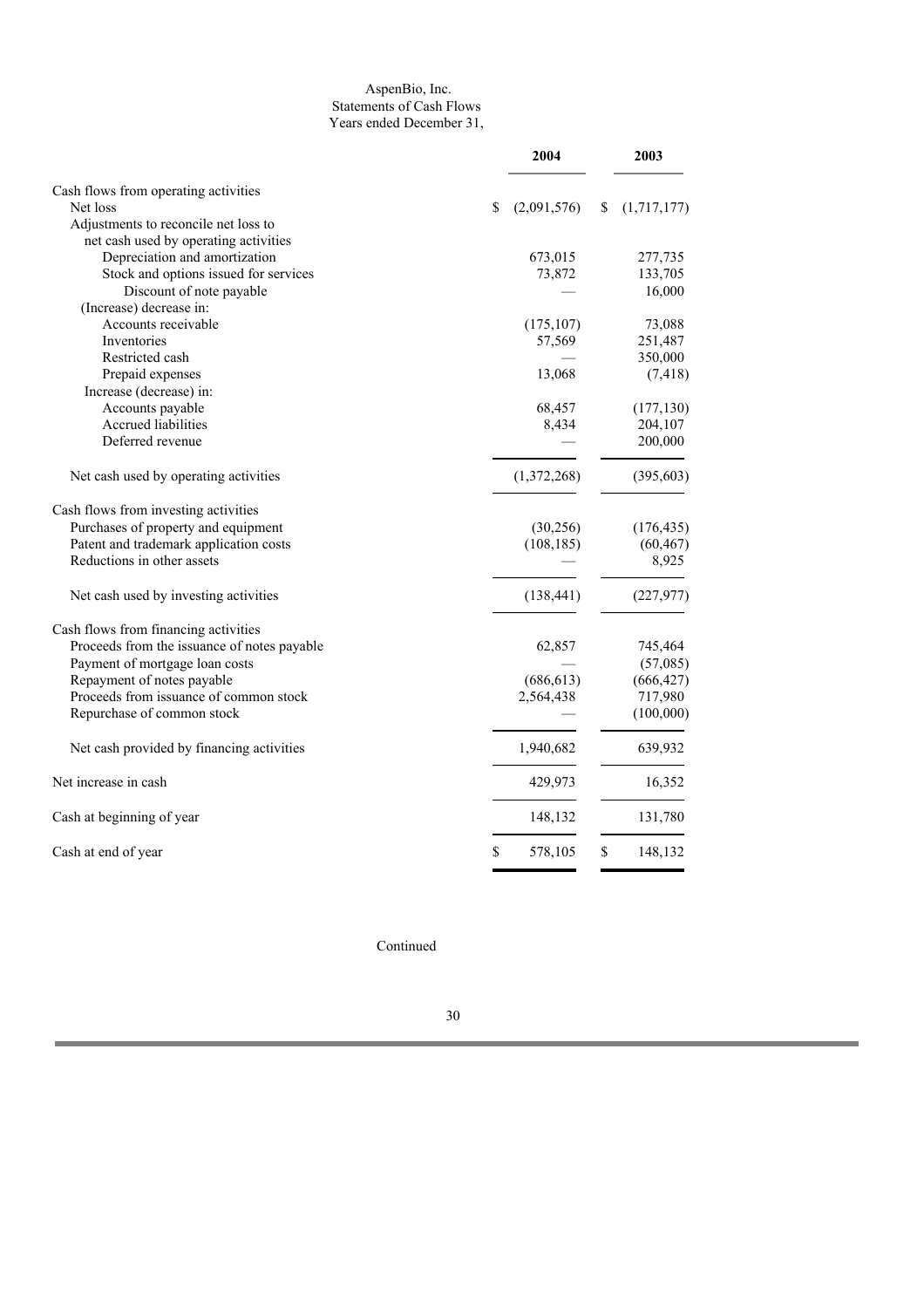#### AspenBio, Inc. Statements of Cash Flows (Continued) Years ended December 31,

|                                                          | 2004          |     | 2003      |
|----------------------------------------------------------|---------------|-----|-----------|
| Supplemental disclosure of cash flow information         |               |     |           |
| Cash paid during the year for                            |               |     |           |
| Interest                                                 | \$<br>294.168 | \$. | 222,551   |
| Schedule of non-cash investing and                       |               |     |           |
| financing transactions:                                  |               |     |           |
| Common stock issued for debt conversion                  |               | - S | 427,181   |
| Common stock issued pursuant to license agreement        | 130,000       |     |           |
| Value of 5,000 and 350,000 common shares                 |               |     |           |
| contributed by stockholders; respectively                | 5,650         |     | 161,490   |
| Warrants issued in connection with note payable          |               |     | 29,603    |
| Construction in progress financed by construction loan   |               |     | 653,252   |
| Construction loan refinanced to mortgage                 |               |     | 3,250,000 |
| Contribution of 1,896,757 common shares from stockholder |               |     |           |

See Accompanying Notes to Financial Statements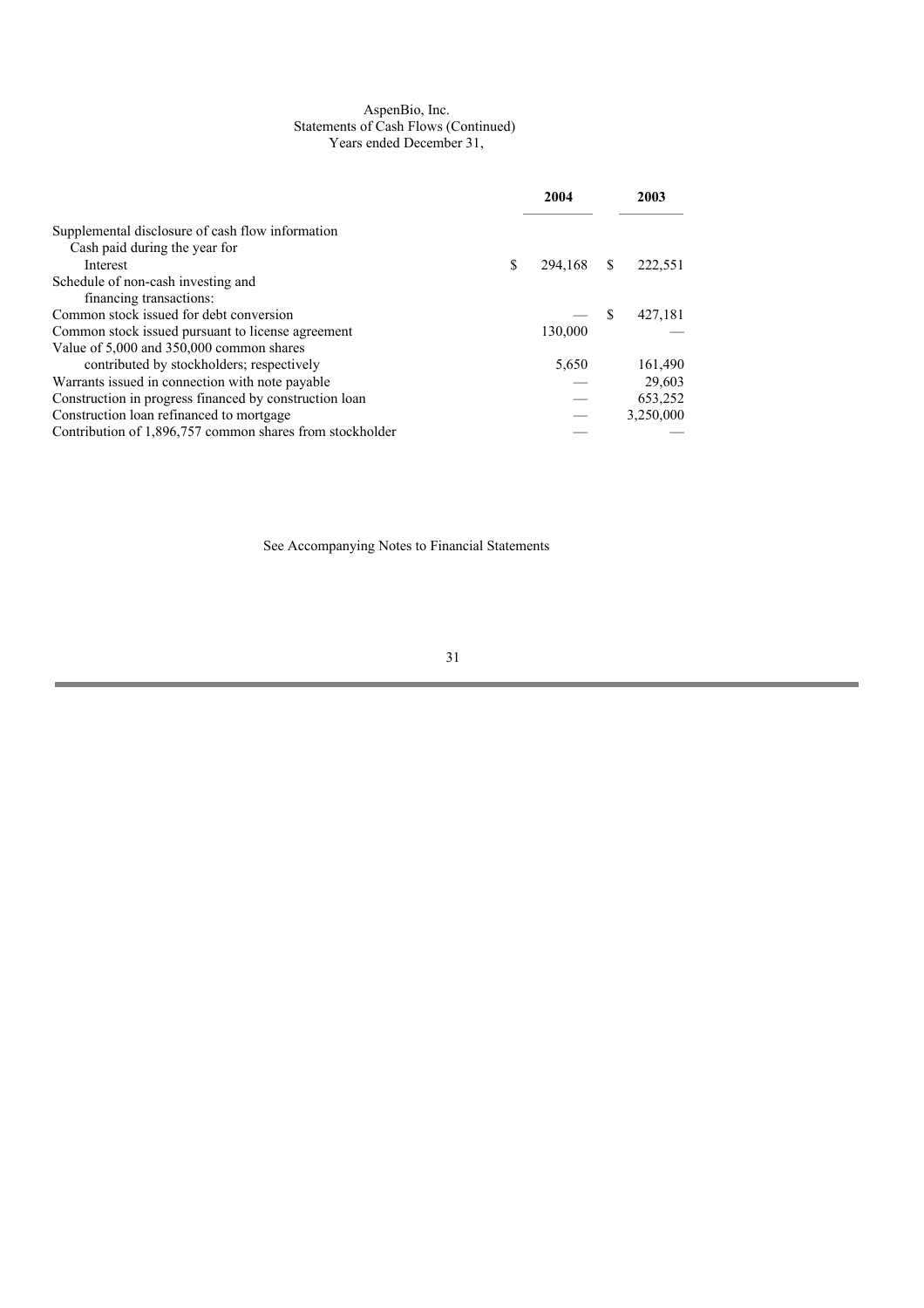#### AspenBio, Inc. Notes to Financial Statements

### **1. Organization and summary of significant accounting policies:**

### **Nature of operations:**

AspenBio, Inc. (the "Company" or "AspenBio") was organized on July 24, 2000, as a Colorado corporation. AspenBio is a biotechnology company that operates a base business as a purifier of human and animal antigens, manufacturing over 30 products. The antigens are used as standards and controls in diagnostic test kits, antibody purification and in research projects.

The Company's research and development activities consist primarily of the bovine pregnancy test as well as equine and bovine pregnancy enhancement drug products. Products being developed are currently projected for use in the diagnosis and treatment of animals.

The accompanying financial statements have been prepared assuming that the Company will continue as a going concern. The Company incurred a net loss and utilized net cash in operating activities of \$2,091,576 and \$1,372,268, respectively, in the year ended December 31, 2004, and incurred a net loss and utilized net cash in operating activities of \$1,717,177 and \$395,603, respectively, in the year ended December 31, 2003. These conditions raise substantial doubt about the Company's ability to continue as a going concern. Management's plans with regard to these matters are discussed below. The accompanying financial statements do not include any adjustments that might result from the outcome of this uncertainty.

During 2005 the Company expects to continue to incur cash losses from operations. While recent increases in revenues will provide limited additional cash flow from such sales margins, additional expenses from the recent hiring of our new President  $\setminus$  CEO and expenses for contract services in product development will more than offset these amounts. The Company's plans to bridge such cash shortfalls in 2005 include the following:

- 1. Aggressively pursuing additional fund raising activities from both existing and possible new investors.
- 2. Explore revenue opportunities from licensing, partnering or limited research product sales of one or more of the new drugs under development, with the most near term product being the recombinant equine LH drug.
- 3. Continue to refine and develop the bovine early pregnancy test to achieve the milestones as anticipated to be required under the Merial agreement and reach a "re-start" agreement of the dates with Merial on that agreement, to provide the Company with milestone payments.
- 4. Depending upon the timing and magnitude of cash flow needs, attempt to reach agreements with key employees and stockholders to defer all or a portion of compensation and loan payments to such parties.

## **Revenue recognition and accounts receivable:**

The Company recognizes revenue when product is shipped or delivered. The Company extends credit to customers generally without requiring collateral. The Company monitors its exposure for credit losses and maintains allowances for anticipated losses. The Company sells primarily throughout North America.

Revenue is recognized under development and distribution agreements only after the following criteria are met: (i) there exists adequate evidence of the transactions; (ii) delivery of goods has occurred or services have been rendered; and (iii) the price is not contingent on future activity and collectibility is reasonably assured.

Accounts receivable are stated net of an allowance for doubtful accounts of approximately \$1,600 at December 31, 2004.

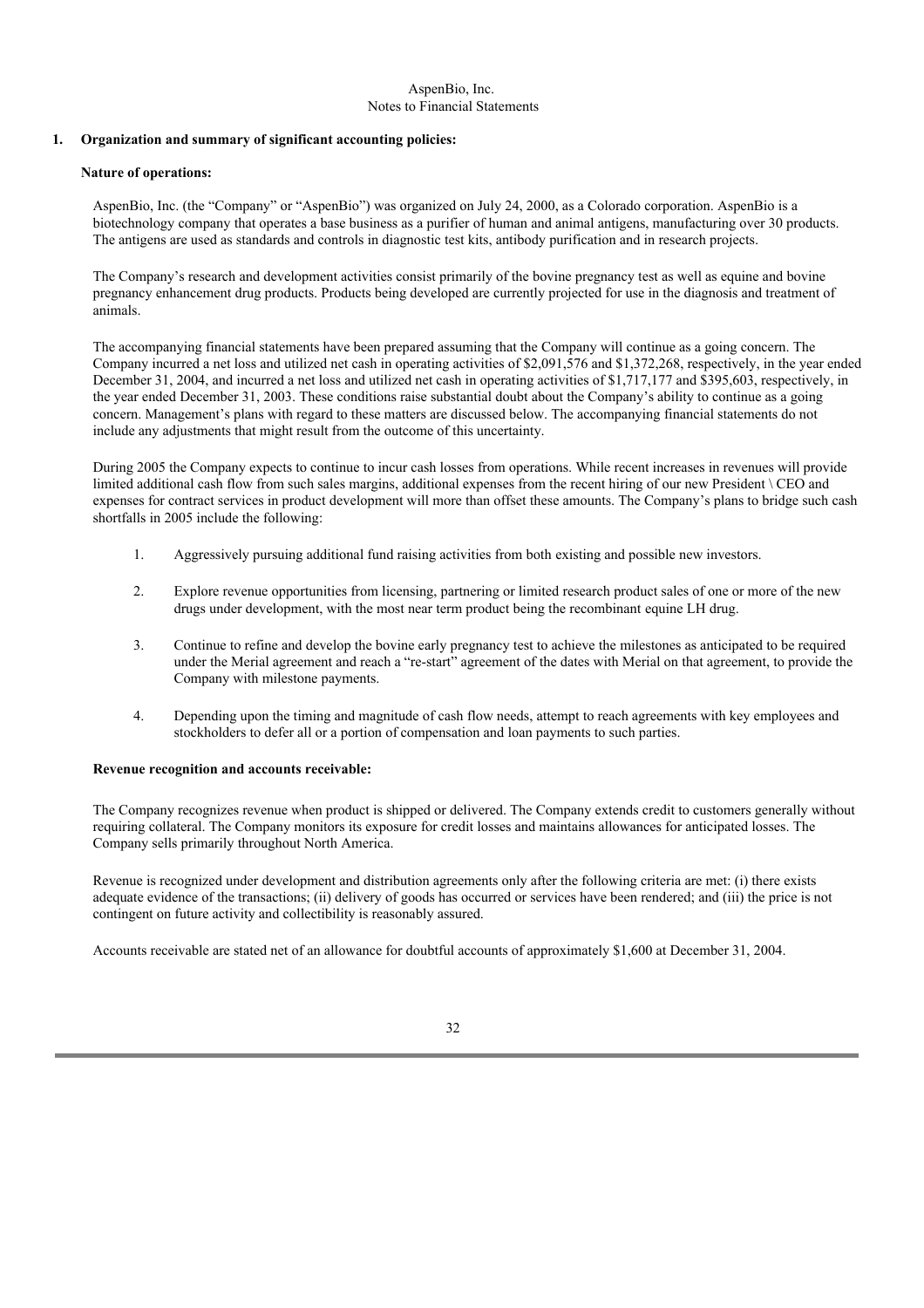### **Inventories:**

Inventories are stated at the lower of cost or market. Cost is determined on the first-in, first-out (FIFO) method. The elements of cost in inventories include materials, labor and overhead. The Company purchases substantially all of its raw materials from one supplier.

#### **Property and equipment:**

Property and equipment is stated at cost and is depreciated using the straight-line method over the estimated useful lives of the assets, generally twenty-five years for the building, ten years for land improvements and five years for equipment.

#### **Goodwill and other intangible assets:**

Goodwill, arising from the initial formation of the Company represents the purchase price paid and liabilities assumed in excess of the fair market value of tangible assets acquired. Under Statement of Financial Accounting Standards "SFAS") No. 142, Goodwill and Other Intangible Assets goodwill and intangible assets with indefinite useful lives are not amortized. SFAS No. 142 requires that these assets be reviewed for impairment at least annually, or whenever there is an indication of impairment. Intangible assets with finite lives will continue to be amortized over their estimated useful lives and reviewed for impairment in accordance with SFAS No. 144, Accounting for the Impairment or Disposal of Long-Lived Assets.

SFAS No. 142 requires companies to allocate goodwill to identifiable reporting units, which are then tested for impairment using a two-step process detailed in the statement. The first step requires comparing the fair value of each reporting unit with its carrying amount, including goodwill. If the fair value exceeds the carrying amount, goodwill of the reporting unit is considered not impaired, and the second step of the impairment test is not necessary. If the fair value of the reporting unit does not exceed the carrying amount, the second step of the goodwill impairment test must be performed to measure the amount of impairment loss, if any. This step requires the allocation of the fair value of the reporting unit to the reporting unit's assets and liabilities (including any unrecognized intangible assets) as if the reporting unit had been acquired in a business combination and the fair value of the reporting unit was the price paid to acquire the reporting unit. The excess of the fair value of the reporting unit over its re-evaluated net assets would be the new basis for the reporting unit's goodwill, and any necessary goodwill write down to this new value would be recognized as an impairment expense.

The Company has one reporting unit. The Company performs a goodwill impairment test in the fourth quarter of each year and determined that there has been no goodwill impairment. A goodwill impairment test will be performed annually in the fourth quarter or upon significant changes in the Company's business environment.

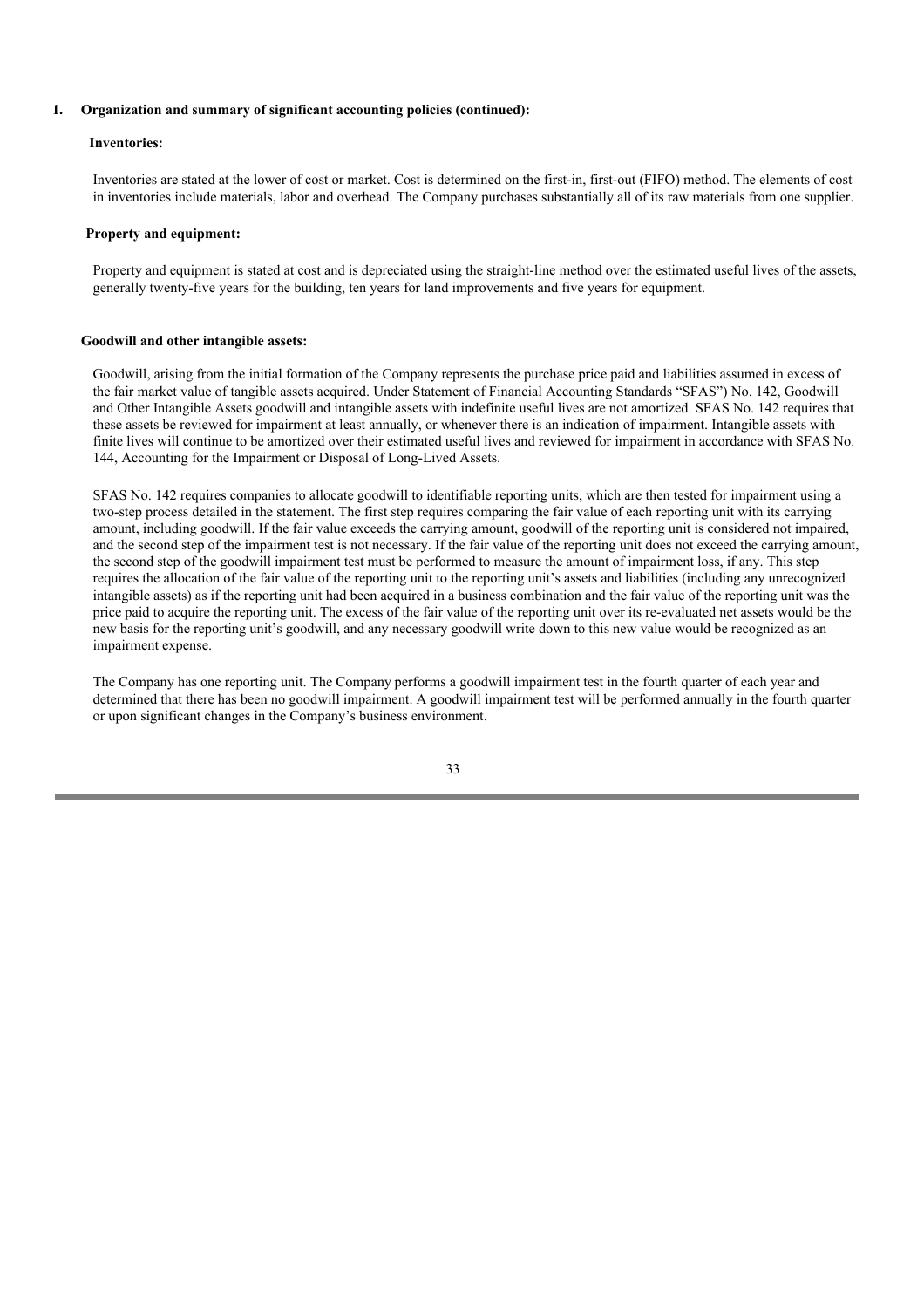#### **Impairment of long-lived assets:**

Management reviews long-lived assets for impairment whenever events or changes in circumstances indicate that the carrying amount of an asset may not be recoverable. Recoverability of assets to be held and used is measured by a comparison of the carrying amount of an asset to future cash flows expected to be generated by the asset. If such assets are considered to be impaired, the impairment to be recognized is measured by the amount by which the carrying amount of the assets exceeds the fair value of the assets. Based on its review, management does not believe that any impairment of long-lived assets exists at December 31, 2004.

#### **Research and development:**

Research and development costs are charged to expense as incurred.

### **Use of estimates:**

The preparation of financial statements in conformity with accounting principles generally accepted in the United States of America requires management to make estimates and assumptions that affect reported amounts of assets and liabilities and disclosure of contingent assets and liabilities at the date of the balance sheet and the reported amounts of revenue and expenses during the reporting periods. Actual results could differ significantly from those estimates.

### **Fair value of financials instruments:**

The fair value of the note payable, related party is not practicable to estimate, due to the related party nature of the underlying transactions. The carrying amounts of the Company's other financial instruments approximate fair value because of their variable interest rates and \ or short maturities.

Much of the information used to determine fair values is highly subjective and judgmental in nature and, therefore the results may not be precise. In addition, estimates of cash flows, risk characteristics, credit quality and interest rates are all subject to change. Since the fair values are estimated as of the balance sheet date, the amounts, which will actually be realized or paid upon settlement or maturity of the various instruments, could be significantly different.

#### **Income taxes**

The Company accounts for income taxes under the provisions of SFAS No. 109, Accounting for Income Taxes. Under the asset and liability method of SFAS No. 109, deferred tax assets and liabilities are recognized for the future tax consequences attributable to differences between the financial statement carrying amounts of existing assets and liabilities and their respective tax bases and operating loss and tax credit carryforwards. Deferred tax assets and liabilities are measured using enacted tax rates expected to apply to taxable income in the years in which those temporary differences are expected to be recovered or settled. Under SFAS No. 109, the effect on deferred tax assets and liabilities of a change in tax rates is recognized in operations in the period that includes the enactment date. A valuation allowance is required to the extent any deferred tax assets may not be realizable.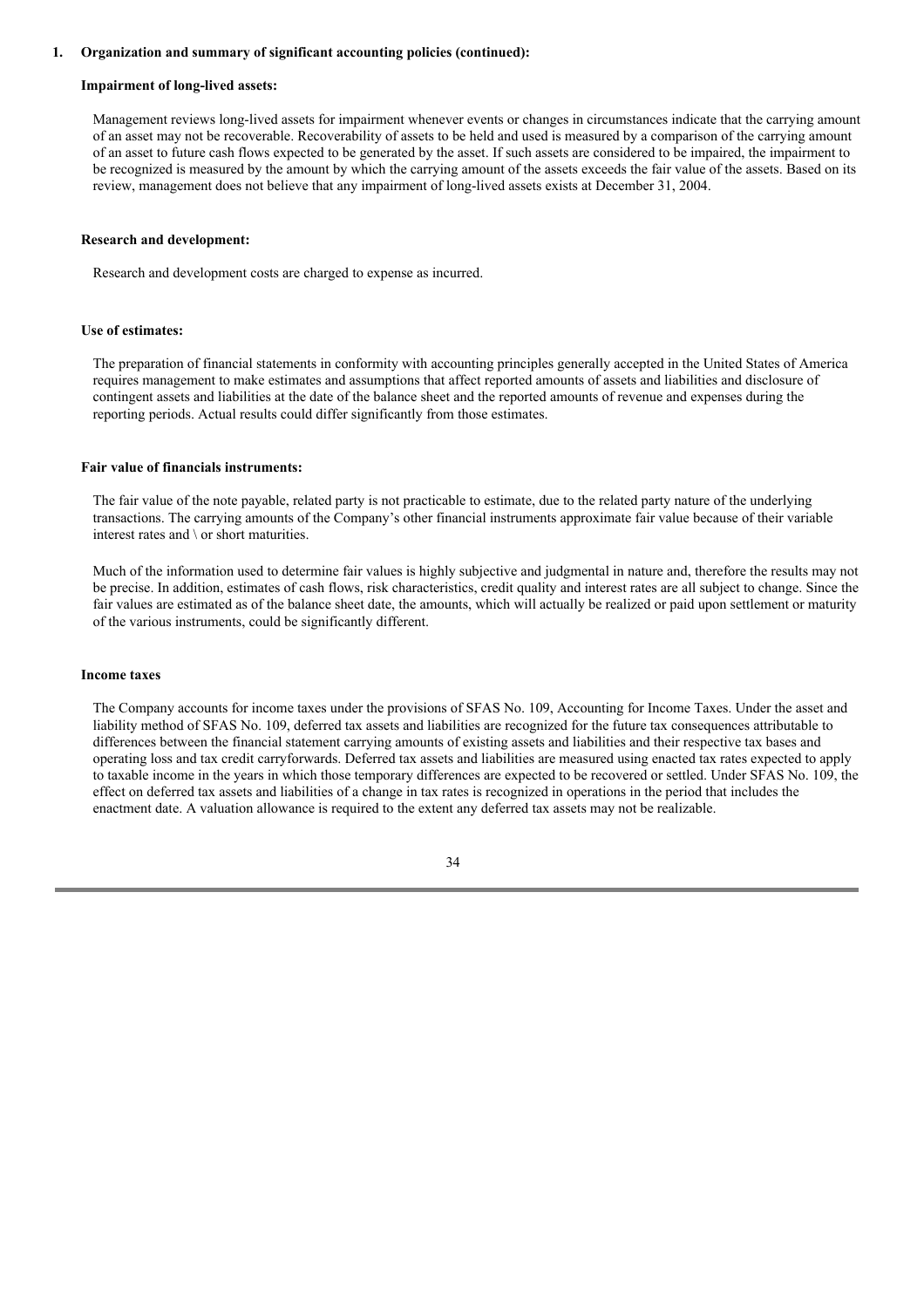#### **Stock-based compensation:**

SFAS No. 123, Accounting for Stock Based Compensation, defines a fair-value-based method of accounting for stock-based employee compensation plans and transactions in which an entity issues its equity instruments to acquire goods or services from nonemployees, and encourages but does not require companies to record compensation cost for stock-based employee compensation plans at fair value. The Company has chosen to account for employee stock-based compensation using the intrinsic value method prescribed in Accounting Principles Board Opinion No. 25 ("APB No. 25"), Accounting for Stock Issued to Employees, and related interpretations. Accordingly, employee compensation cost for stock options is measured as the excess, if any, of the estimated fair value of the Company's stock at the date of the grant over the amount an employee must pay to acquire the stock. The Company has provided pro forma disclosures of net income as if the fair value based method of accounting for stock-based compensation, as prescribed by SFAS No. 123, had been applied. Options issued to non-employees or directors for services are accounted for in accordance with SFAS No. 123.

The Company estimates the fair value of each stock option at the grant date by using the Black-Scholes option pricing model with the following weighted average assumptions used for grants in 2004 and 2003, a dividend yield of 0%; risk-free interest rates of 4.4% and 3.7%; an expected life ranging from 5-10 years; and an expected volatility of 113% and 111%, respectively. The following table illustrates the effect on net income (loss) and income (loss) per share if the Company had applied the fair value recognition provisions of FASB Statement No. 123, Accounting for Stock-Based Compensation to its stock-based employee plans.

|                                                                                          |    | 2004        |     | 2003        |
|------------------------------------------------------------------------------------------|----|-------------|-----|-------------|
| Net loss, as reported                                                                    | \$ | (2,092,000) | \$. | (1,717,000) |
| Deduct: Total stock-based employee compen-<br>sation expense determined under fair value |    |             |     |             |
| based method for awards granted, modified                                                |    |             |     |             |
| or settled, net of related tax effects                                                   |    | (447,000)   |     | (195,000)   |
| Pro forma net loss                                                                       | S  | (2,539,000) | \$. | (1,912,000) |
| Loss per share:                                                                          |    |             |     |             |
| Basic and diluted - as reported                                                          | S  | (0.19)      | \$. | (0.19)      |
| Basic and diluted - pro forma                                                            | S  | (0.23)      | S   | (0.21)      |
|                                                                                          |    |             |     |             |

#### **Income (loss) per share:**

Basic earnings (loss) per share includes no dilution and is computed by dividing net earnings (loss) available to stockholders by the weighted number of common shares outstanding for the period. Diluted earnings per share reflect the potential dilution of securities that could share in the Company's earnings. The effect of the inclusion of the dilutive shares would have resulted in a decrease in loss per share. Accordingly, the weighted average shares outstanding have not been adjusted for dilutive shares.

#### **Comprehensive income:**

SFAS No. 130, Reporting Comprehensive Income, requires disclosure of comprehensive income, which includes certain items not reported in the statement of income, including unrealized gains and losses on available-for-sale securities and foreign currency translation adjustments. During the years ended December 31, 2004 and 2003, the Company did not have any components of comprehensive income to report.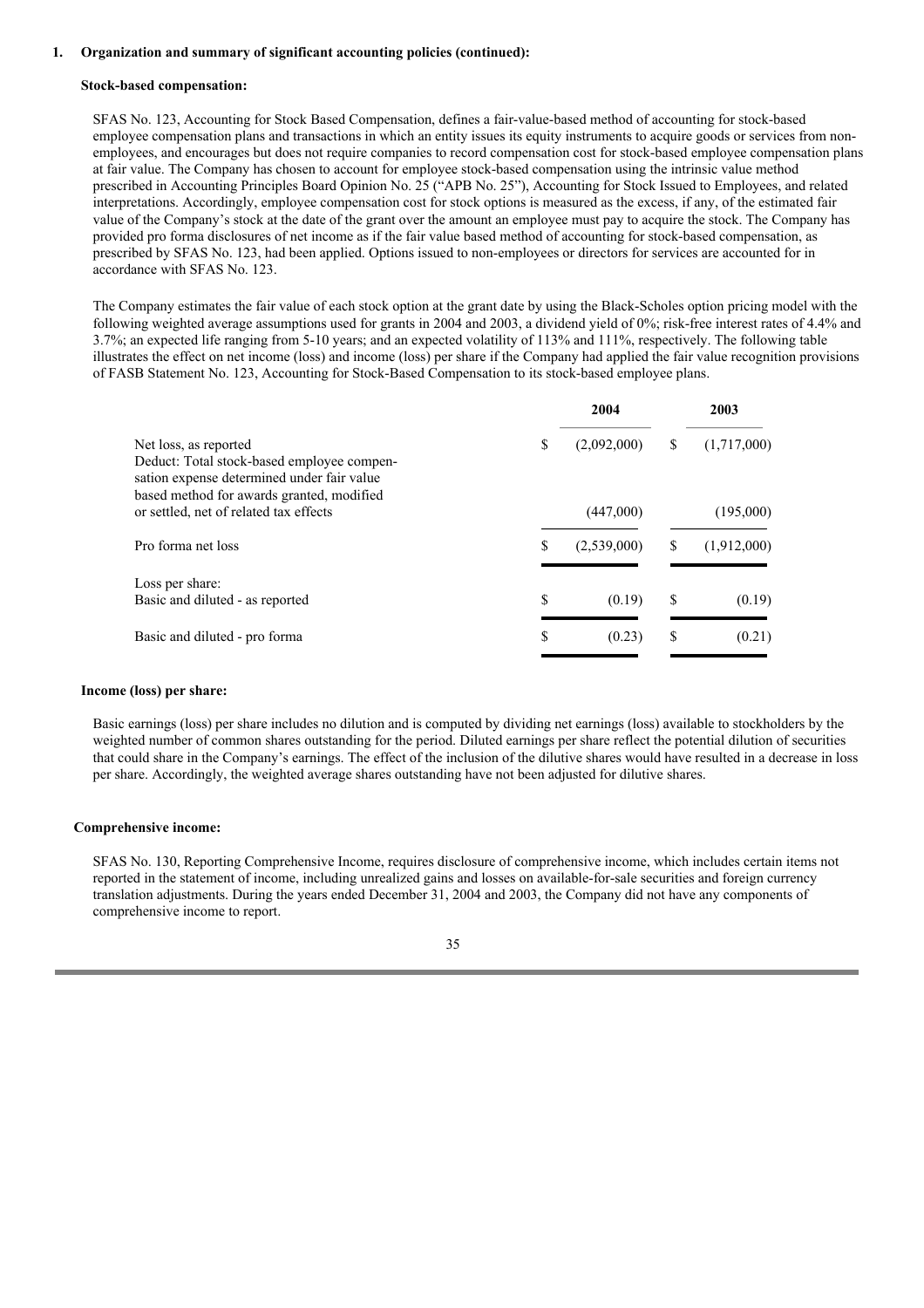#### **Recently issued accounting pronouncements:**

In December 2004, the Financial Accounting Standards Board ("FASB") issued SFAS No. 123(R) "Share-Based Payment", which addresses the accounting for share-based payment transactions. SFAS No. 123(R) eliminates the ability to account for share-based compensation transactions using APB 25, and generally requires instead that such transactions be accounted and recognized in the statement of operations based on their fair value. SFAS No. 123(R) will be effective for public companies that file as small business issuers as of the first interim or annual reporting period that begins after December 15, 2005. The Company is evaluating the provisions of the standard. Depending upon the amount of and terms for options that are granted in future periods, the implementation of this standard could have a significant non-cash impact on results of operations in future periods.

In December 2003, the FASB issued SFAS Interpretation 46R ("FIN 46R"), a revision to SFAS Interpretation No. 46 ("FIN 46"), "Consolidation of Variable Interest Entities". FIN 46R clarifies some of the provisions of FIN 46 and exempts certain entities from its requirements. FIN 46R is effective at the end of the first interim period ending after March 15, 2004. Entities that have adopted FIN 46 prior to this effective date can continue to apply the provision of FIN 46 until the effective date of FIN 46R or elect early adoption of FIN 46R. The adoption of FIN 46 and FIN 46R did not have a material impact on the Company's consolidated financial statements.

In May 2003, the FASB issued SFAS No. 150, "Accounting for Certain Financial Instruments with Characteristics of both Liabilities and Equity". This statement establishes standards for how an issuer classifies and measures in its financial position certain financial instruments with characteristics of both liabilities and equity. In accordance with this standard, financial instruments that embody obligations of the issuer are required to be classified as liabilities. SFAS No. 150 is effective for all financial instruments entered into or modified after May 31, 2003, except for certain provisions relating to mandatorily redeemable non-controlling interests, which have been indefinately deferred. The adoption of SFAS No. 150 did not have a material impact on the financial position or results of operations of the Company. Management believes if the deferred provisions are finalized in their current form, the adoption of these provisions will not have a material impact on the Company's operations or financial condition.

## **2. Global Development and Distribution Agreement \ Deferred Revenue**

In March 2003, the Company entered into a global development and distribution agreement with Merial Limited ("Merial"). The agreement provides Merial with exclusive rights to market and distribute the Company's new, patent-pending diagnostic blood test. The test is designed to be used approximately 18 days after insemination to determine the early pregnancy status of dairy and beef cattle. Upon execution of the agreement the Company received \$200,000, which has been recorded as deferred revenue. During June 2003, AspenBio determined that the results of its large-scale field trial were not proceeding as anticipated. The results continue to be analyzed and modifications to the test are ongoing. AspenBio believes improvements to the test need to be achieved. Accordingly, the test was not launched by October 2003 and receipt of the second development payment of \$700,000 from Merial also has been delayed. Such payment could be reduced or eliminated if Merial is not satisfied with the test results or the product. Should Merial elect to terminate the agreement, they may also request a refund of 50% (\$100,000) of the development payment received to date. Pursuant to the agreement, if the Company terminates the agreement within three years from the launch date, as defined in the agreement, monies paid by the third party must be refunded on a pro-rata basis.

## **3. Inventories:**

Inventories consisted of the following at December 31, 2004:

| Finished goods<br>Goods in process<br>Raw materials | \$ | 139,007<br>149<br>63,247 |
|-----------------------------------------------------|----|--------------------------|
|                                                     | S. | 202,403                  |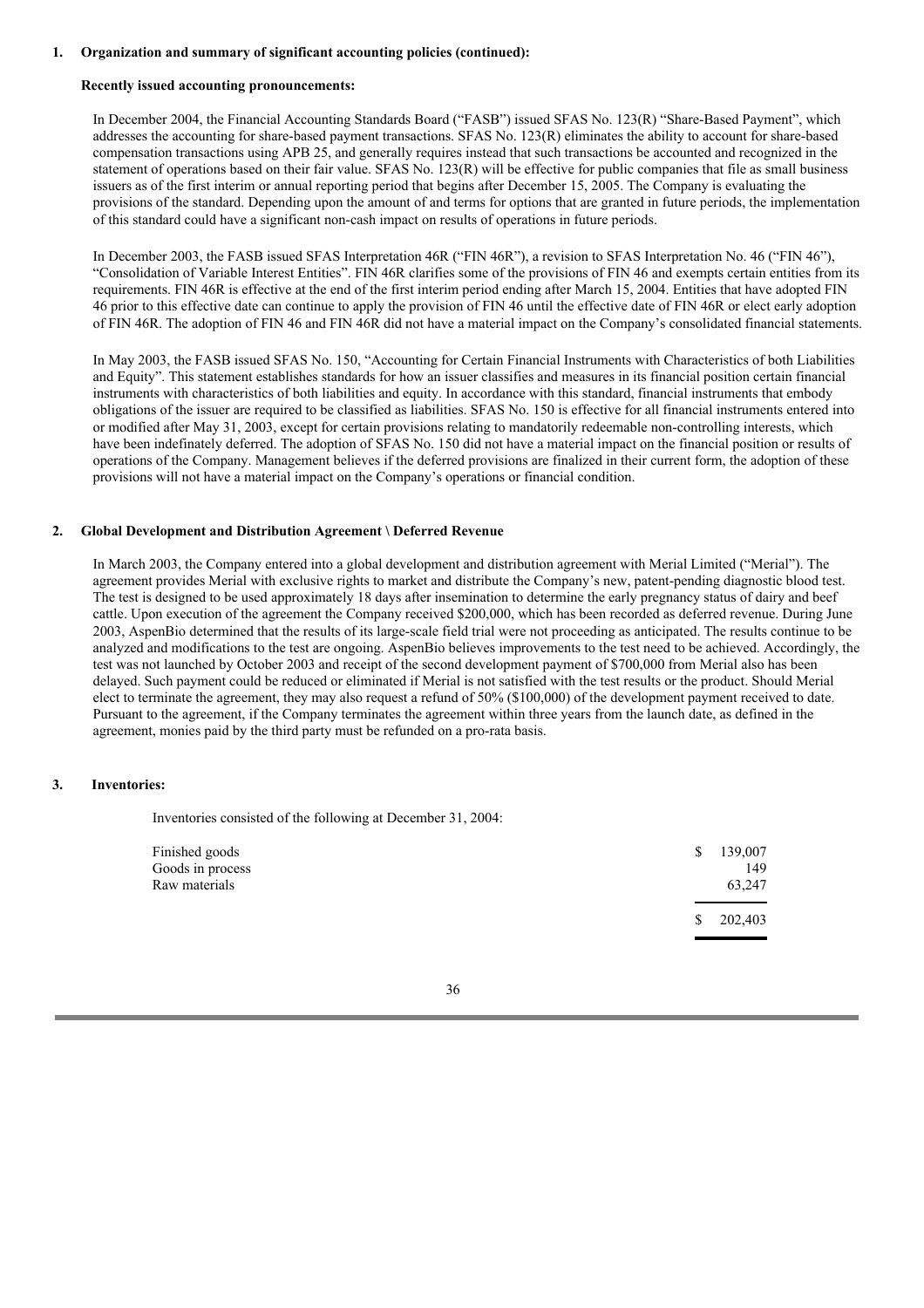# **4. Property and equipment:**

Property and equipment consisted of the following at December 31, 2004:

| Land and improvements         | \$1,107,508 |
|-------------------------------|-------------|
| <b>Building</b>               | 2,589,231   |
| Lab equipment                 | 434,466     |
| Office and computer equipment | 74,808      |
|                               | 4,206,013   |
| Less accumulated depreciation | 652,598     |
|                               | \$3,553,415 |

#### **5. Intangible and other assets:**

Intangible and other assets consisted of the following at December 31, 2004:

| Patents and trademarks and applications       | \$425,586 |
|-----------------------------------------------|-----------|
| Deferred consulting costs, net of accumulated |           |
| amortization of \$426,458                     | 18.542    |
| Deferred loan costs, net of accumulated       |           |
| amortization of \$7,459                       | 49.626    |
|                                               | \$493.754 |

The Company capitalizes legal costs and filing fees associated with obtaining patents on its new discoveries. Once the patents have been issued, the Company will amortize these costs over the shorter of the legal life of the patent or its estimated economic life. Loan and deferred consulting costs are being amortized over the term of the related agreements using the straight-line method.

### **6. Line of Credit:**

The Company has a \$150,000 line of credit agreement with a bank, which matures April 30, 2005. The facility bears interest at the prime rate plus 1% (with an interest rate floor of 6.5%). The line of credit is collateralized by the assets of the Company and guaranteed by the largest stockholder and former president of the Company. The line modifies a prior \$250,000 line that matured June 30, 2004. As of December 30, 2004, there was no amount outstanding on the line.

# **7. Notes Payable — Related Parties:**

During June 2003, the Company's largest stockholder and former president agreed to consolidate the Company's previously outstanding notes payable to him in the aggregate principal amount of \$958,651, into one new note with an interest rate of 6% per annum and the maturity date extended to June 2008. Based upon revised agreements entered into in 2004, following the Company achieving specified fund raising levels, an advance principal payment of \$200,000 was made on the note in August 2004, and thereafter thirty-six monthly payments of \$10,000 are being made, with the then remaining balance due at that time.

During August 2003, the Company finalized an agreement with the holder of a \$500,000 convertible note payable which matured in July 2003, to convert \$150,000, plus \$38,281 in accrued interest into common stock, be repaid \$300,000 in principal and have \$50,000 remain outstanding under a new 10% note due November 26, 2003. In consideration for the revisions that were made to the note, the Company agreed to reduce the conversion price from the \$1.50 per share under the original note to \$1.00 per share for the converted portion. Additionally, the Company granted the holder a warrant to purchase 250,000 shares of common stock at \$1.50 per share through July 2005. As a result of the reduction in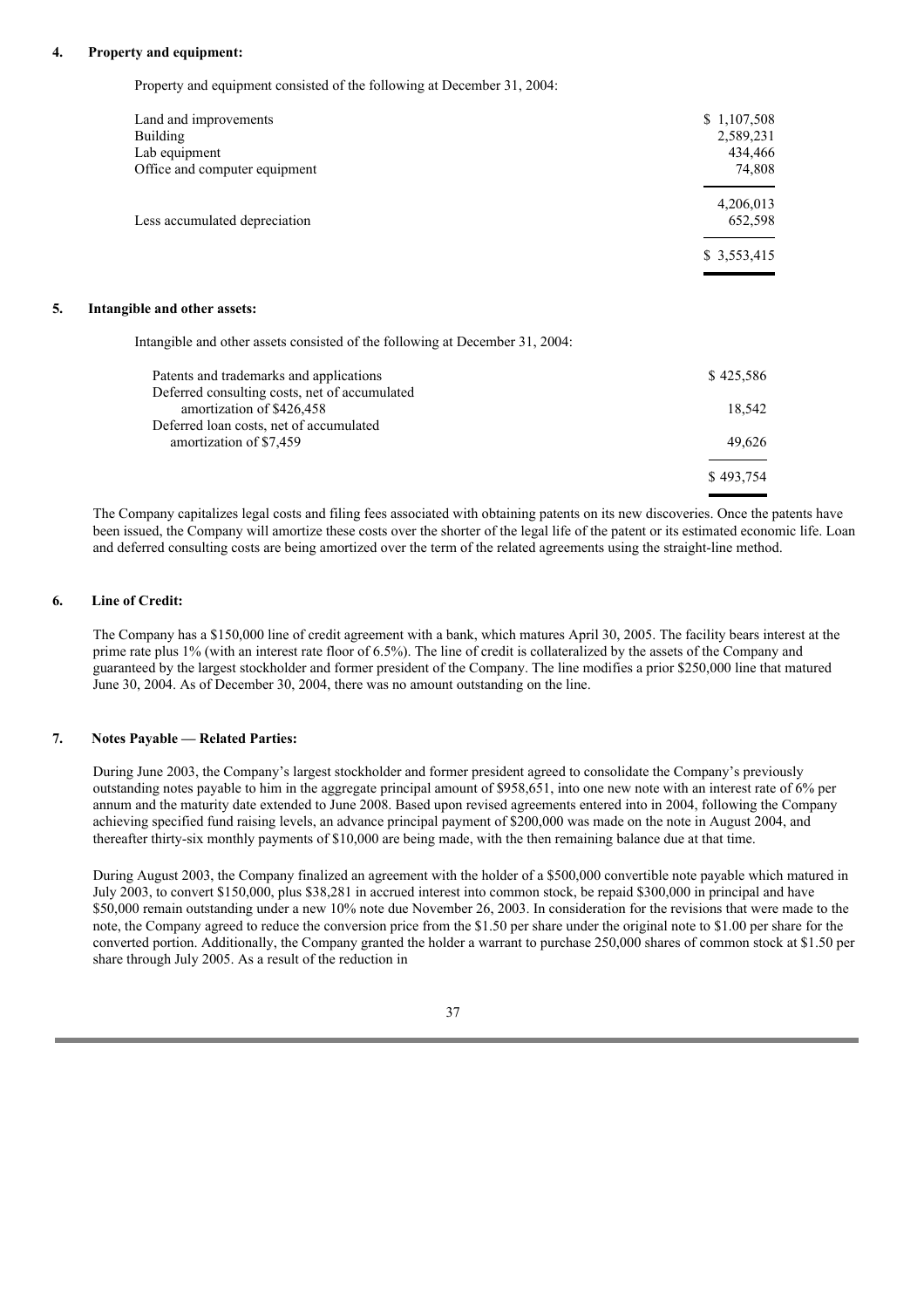the conversion rate to \$1.00 per share, the Company recorded a debt conversion inducement expense of \$81,500, representing the value of the additional shares received as of the date of conversion. The value of the warrant granted to the holder was computed and allocated to the components of the transaction. The value of the portion allocated to the new debt was recorded as additional interest expense over the life of the new note. The \$50,000 remaining balance under the note plus accrued interest of \$2,100 was repaid on December 3, 2003.

During October 2003, the Company completed a \$350,000 offering of convertible debt. The unsecured 8% notes were due at the earlier of May 2004 or at the time \$1,000,000 was raised in an equity offering. The debt offering consisted of a note for \$1.00 and one share of common stock for each \$1.00 invested in the notes. To reduce the amount of the dilution as a result of the debt offering, the Company's largest stockholder and former president contributed 350,000 shares of common stock to the Company that were used in the offering. The proceeds of the offering have been allocated between the estimated value of the notes, the stock and the warrant, based upon their respective estimated fair values. The amount allocated to the non-debt elements was accreted back to the debt as additional interest expense over the life of the notes. The Placement Agent selling the notes received fees and expenses of 13% of the proceeds raised plus a warrant to acquire 150,000 shares of common stock at \$1.50 per share exercisable through June 2006. During December 2003 an equity offering exceeding \$1,000,000 was closed and accordingly, the bridge loans matured. Out of the total \$350,000, \$205,000 was converted into common stock of the Company at \$1.00 per share, \$145,000 was repaid in December 2003 and the remaining \$45,000 was paid in January 2004.

In the third quarter of 2003, Cambridge Holdings, Ltd., a stockholder of the Company, loaned a total of \$40,000 under two notes to the Company. The proceeds of the notes were used for working capital, with the notes due on demand bearing interest at 10%. During December 2003 these notes and accrued interest of \$1,322 was repaid. During 2004 Cambridge Holdings, Ltd., advanced \$10,000 under a note for working capital. The loan plus interest was repaid in 2004.

During April 2004 a stockholder advanced the Company \$51,360 under a ninety-day unsecured note, bearing interest at 10%. Proceeds from the note were used for corporate obligations. The note and accrued interest of \$1,398, was repaid in July 2004.

During the years ended December 31, 2004 and 2003, interest expense of approximately \$58,000 and \$104,000, respectively, was incurred on notes payable to stockholders. At December 31, 2004, accrued interest expense, due to stockholders was approximately \$3,900 and is included with accrued expenses on the accompanying balance sheet.

### **8. Debt Agreements**

#### **Mortgage note -**

During June 2003, the Company closed on a \$3,250,000 permanent mortgage facility on its land and building. The mortgage is held by a commercial bank and includes approximately 39% that is guaranteed by the U. S. Small Business Administration ("SBA"). The loan is collateralized by the real property and is also personally guaranteed by the Company's largest stockholder and former president. The interest rate on the bank portion is one percentage over the Wall Street Journal Prime Rate (minimum 7%), with 7% being the effective rate for 2004 and the SBA portion bears interest at the rate of 4.42%. The loan requires total monthly payments of approximately \$23,700. At December 31, 2004 the outstanding balance under the mortgage totaled \$3,188,141.

Prior to closing on the mortgage obligation, the Company utilized a construction loan to finance construction of its new facility. Interest on the construction loan was at the Wall Street Journal prime rate plus 1% with a floor of 6%. The loan was collateralized by first deed of trust on building and \$350,000 restricted cash and was guaranteed by a stockholder. In connection with the construction loan, the Company was required to obtain a \$395,593 letter of credit naming the Town of Castle Rock Public Works Department as the beneficiary. The letter of credit expired with no amounts having been drawn when the permanent mortgage was closed. For the year ended December 31, 2003, during the construction period, interest expense on this loan of \$27,401, was capitalized to construction in progress.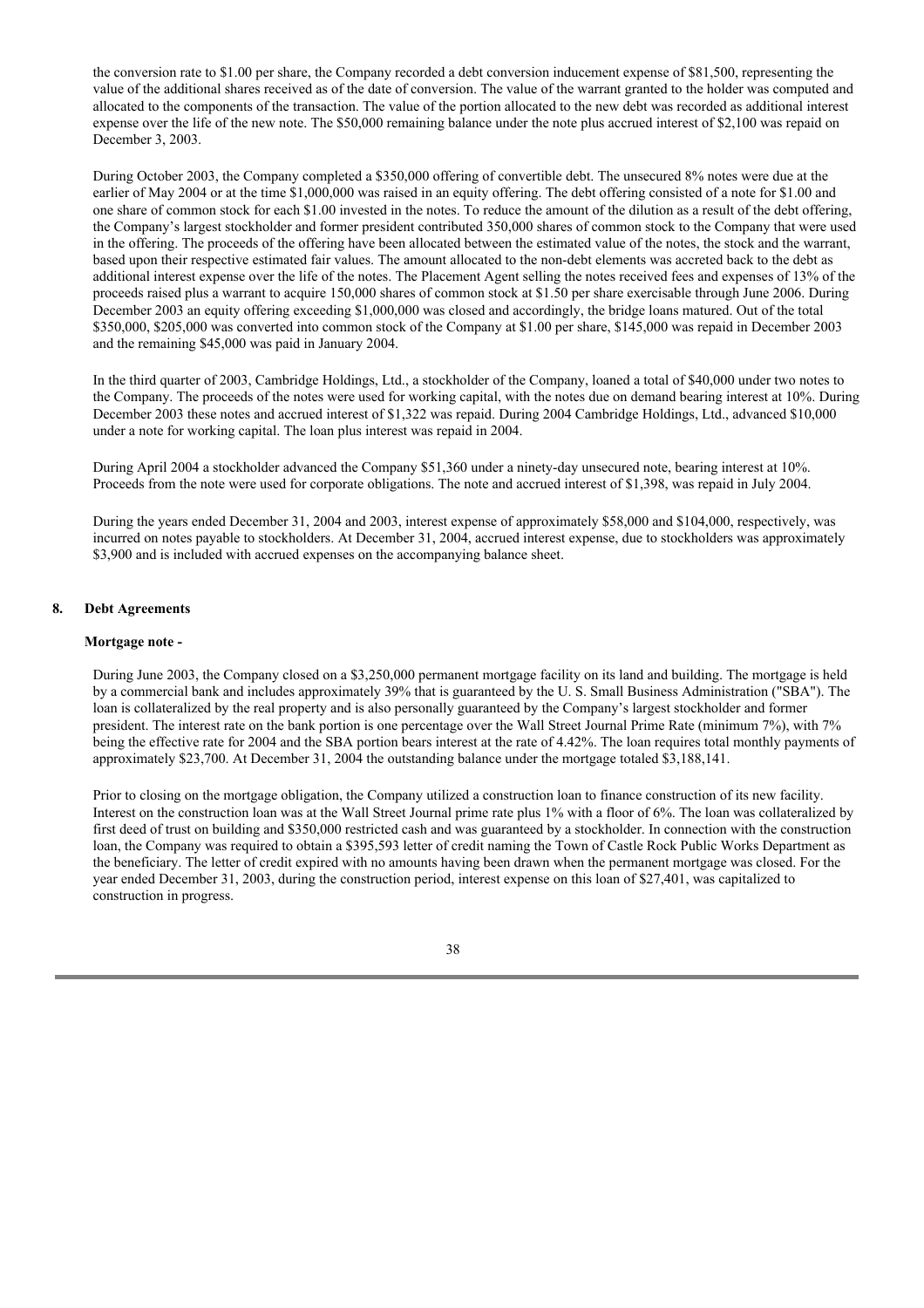Minimum annual principal payments due on all long-term notes payable are as follows:

| Year ending<br>December 31, | Notes payable   | Related<br><b>Parties</b> |
|-----------------------------|-----------------|---------------------------|
| 2005                        | \$<br>77,200    | \$<br>75,156              |
| 2006                        | 81,613          | 79,791                    |
| 2007                        | 86,301          | 626,529                   |
| 2008                        | 91,275          |                           |
| 2009                        | 96,552          |                           |
| Thereafter                  | 2,755,200       |                           |
| Total                       | \$<br>3,188,141 | \$<br>781,476             |

#### **9. Stockholders'Equity and Associated Agreements**

During the fourth quarter of 2003 the Company completed the sale of 1,087,750 shares of the Company's common stock, generating net proceeds to the Company of \$923,000 after deducting offering expenses. In connection with the offering the Company paid fees of \$121,725 to the placement agent and also granted the agent warrants to purchase 474,995 shares of common stock at \$1.50 per share, exercisable until June 1, 2006.

As of September 30, 2003 the Company repurchased and retired 500,000 shares of common stock from a stockholder for total consideration of \$100,000.

During February 2004 the Company sold 342,857 shares of common stock and in March an additional 114,286 shares were sold each at \$.875 per share (as subsequently revised per the terms of the investment agreements). The investors were also granted warrants to purchase 457,143 shares of common stock at \$1.50 per share.

During the first quarter of 2004, a previous consulting agreement was amended whereby the consultant agreed to terminate 50,000 options that the Company had agreed to issue and 5,000 common shares previously issued to the consultant were returned to the Company.

The Company's president had agreed that 2,250,000 of the 4,246,757 shares of the Company's common stock owned by him would be voted at shareholder meetings in the same proportion as the other shares of the Company's common stock are voted. This voting arrangement was terminated on July 21, 2004 in connection with the agreement whereby he contributed 1,896,757 shares back to the Company for no consideration as discussed below.

During April 2004 the Company signed a license agreement with a university, providing the Company with rights to the university's patent rights for specified animal health uses. In connection with that agreement, the Company issued 138,298 shares of common stock to the university valued at \$130,000 plus agreed to a cash payment of \$60,000 at inception.

During 2004, the Company issued a total of 20,286 common shares for services. The shares were valued at their fair market value when issued, which totaled \$18,000.

The Company closed on \$2,535,000, (\$1,247,500 on July 21, 2004 and \$1,287,500 on August 19, 2004) under a Private Placement of unregistered Units (consisting of 20,000 common shares and 20,000 warrants exercisable for three years at \$1.50/ share for \$17,500 per Unit) through its placement agent. The purpose of the private placement is to raise funds for working capital, new product development and general corporate purposes. As a result of that funding,

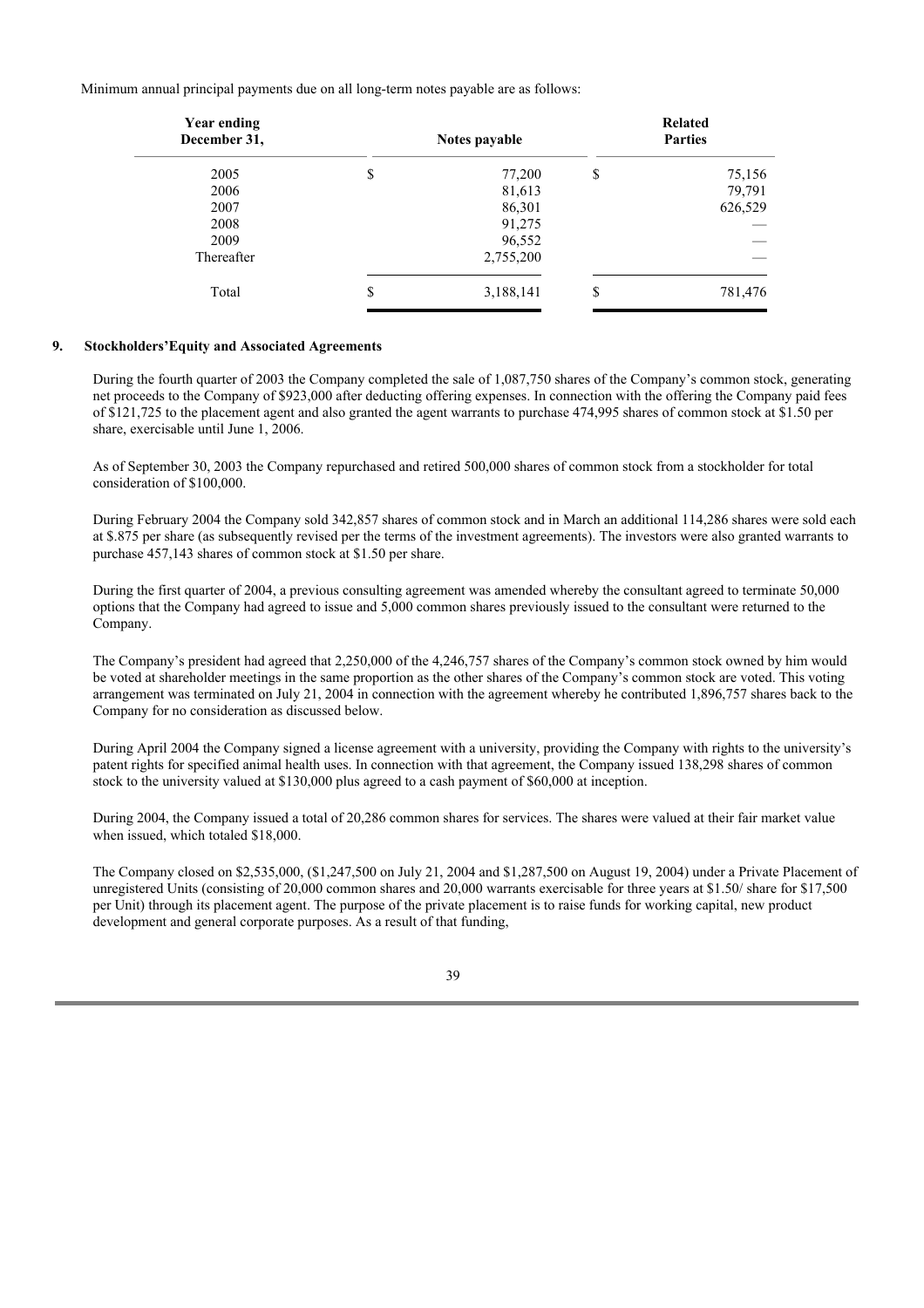under an agreement previously entered into with the Company's president and principal shareholder, the shareholder contributed 1,896,757 common shares he owned of the Company, back to the Company for no consideration, which reduced the outstanding shares by that amount. Additionally, the voting agreement described above was terminated as part of this transaction. A principal reduction was also made in a note owed to the Company's president as described in Note 7. The equities sold in this offering were subsequently registered in October 2004.

At the Company's Annual Meeting of its shareholders held in May 2004, an amendment to the Company's Articles of Incorporation was approved to increase the number of authorized shares of Common Stock to 30,000,000 from 15,000,000.

#### **10. Stock Options and Warrants**

#### **Stock options**

In 2002, the Board of Directors of the Company adopted the 2002 Stock Incentive Plan for the benefit of certain employees and consultants. The Company has reserved a total of 1,500,000 shares, (as amended at the May 2004 Annual Meeting), of its common stock for issuance pursuant to the exercise of options to be granted. An Option Committee of the Board of Directors administers the Plan. The exercise prices of the options granted are determined by the Option Committee and are established at the estimated fair value of the Company's common stock at the date of grant. The Option Committee determines the term of each option, the number of shares for which each option is granted and the rate at which each option is exercisable. Options are granted with terms not to exceed 10 years. To date all options granted under the Plan, at the dates of the grants, the exercise prices of the options were equal to the estimated fair value of the Company's common stock, therefore, no compensation expense, other than that for options granted to the Company's advisory board, has been recorded for the options granted.

A summary of the status of the Company's stock options as of December 31, 2004 and 2003, and changes during the years then ended, is presented below:

|                                    |               | 2004                                         |               |                                                 |
|------------------------------------|---------------|----------------------------------------------|---------------|-------------------------------------------------|
|                                    | <b>Shares</b> | Weighted<br>Average<br><b>Exercise Price</b> | <b>Shares</b> | Weighted<br>Average<br><b>Exercise</b><br>Price |
| Outstanding, beginning of<br>year  | 260,000       | \$<br>1.45                                   | 250,000       | \$<br>1.05                                      |
| Granted                            | 1,375,000     | \$<br>.96                                    | 310,000       | 1.49<br>S.                                      |
| Exercised<br>Forfeited             | 50,000        |                                              | 300,000       |                                                 |
| Outstanding, end of year           | 1,585,000     | 1.04<br>\$                                   | 260,000       | \$<br>1.45                                      |
| Options exercisable end<br>of year | 170,001       | \$<br>1.32                                   | 16,667        | \$.<br>1.25                                     |

During the year ended December 31, 2004, a total of 1,375,000 options were granted under the 2002 Stock Incentive Plan at exercise prices ranging from \$.61 to \$1.50 per share. Subsequent to December 31, 2004, an additional 1,030,000 options were granted to officers and employees under the Plan at exercise prices of \$.60 to \$.80 per share.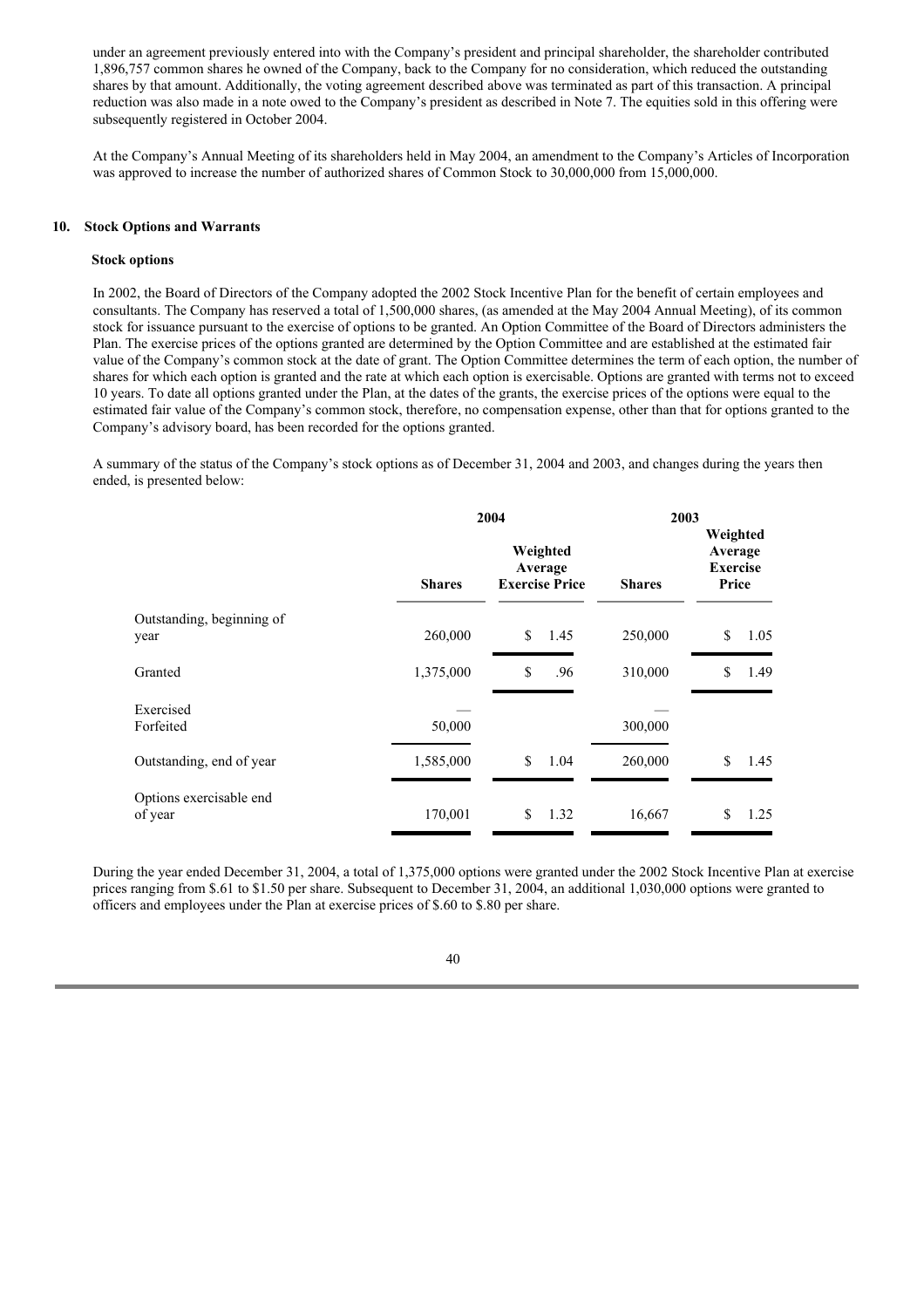Prior to the establishment of the 2002 Stock Incentive Plan, on August 1, 2001, the Board of Directors granted stock options to two directors to acquire a total of 200,000 shares for \$1 per share. The options were fully vested on December 31, 2001 and expire August 1, 2006.

Included above, in options granted under the Company's 2002 Stock Incentive Plan are 475,000 options granted in August, November and December 2004, to the Company's advisory board. Operating expenses for the year ended December 31, 2004 include \$55,872, representing the estimated value of those options for 2004. An additional 50,000 options were granted to a new advisory board member subsequent to December 31, 2004, exercisable at \$.70 per share.

As of December 31, 2004, the Company had 1,585,000 stock options outstanding under its 2002 Stock Incentive Plan at exercise prices ranging from \$.61 to \$1.50. These options had a weighted average contractual life remaining of 9.4 years and a weighted average exercise price of \$1.04. Of these options 170,001 were then exercisable at a weighted average exercise price of \$1.32.

#### **Common stock purchase warrants**

On December 28, 2001, the Company entered into an agreement to sell 1,000,000 shares of common stock and 830,000 warrants to purchase common stock at \$1.00 per share for total consideration of \$600,000 and a consulting contract. The warrants are currently exercisable and expire in January 2007.

In July 2002 the Company issued a total of 375,000 warrants. The warrants entitle the holders to exercise their warrants to purchase shares of common stock at \$1.50 per share at any time through July 2005.

In August 2003 the Company issued 250,000 warrants in connection with a conversion of debt. The warrants entitle the holder to exercise their warrants to purchase shares of common stock at \$1.50 per share at any time through June 2006.

During September to December 2003 the Company issued a total of 624,995 warrants in connection with bridge loans and common shares sold in the 2003 private placement of common stock. The warrants entitle the holders to exercise their warrants to purchase shares of common stock at \$1.50 per share at any time through June 2006.

In connection with a private placement offering closed during July and August 2004, the Company issued an additional 2,897,143 warrants, exercisable at \$1.50 per share, expiring in five years.

#### **11. Income Taxes**

Income taxes at the federal statutory rate are reconciled to the Company's actual income taxes as follows:

|                                             | 2004 |           | 2003 |           |
|---------------------------------------------|------|-----------|------|-----------|
| Federal income tax expense (benefit) at 34% |      | (711,000) |      | (584,000) |
| State income tax net of federal tax effect  |      | (69,000)  |      | (57,000)  |
| Permanent items                             |      | (3,000)   |      | 28,000    |
| Valuation allowance                         |      | 783,000   |      | 613,000   |
|                                             |      |           |      |           |
|                                             |      |           |      |           |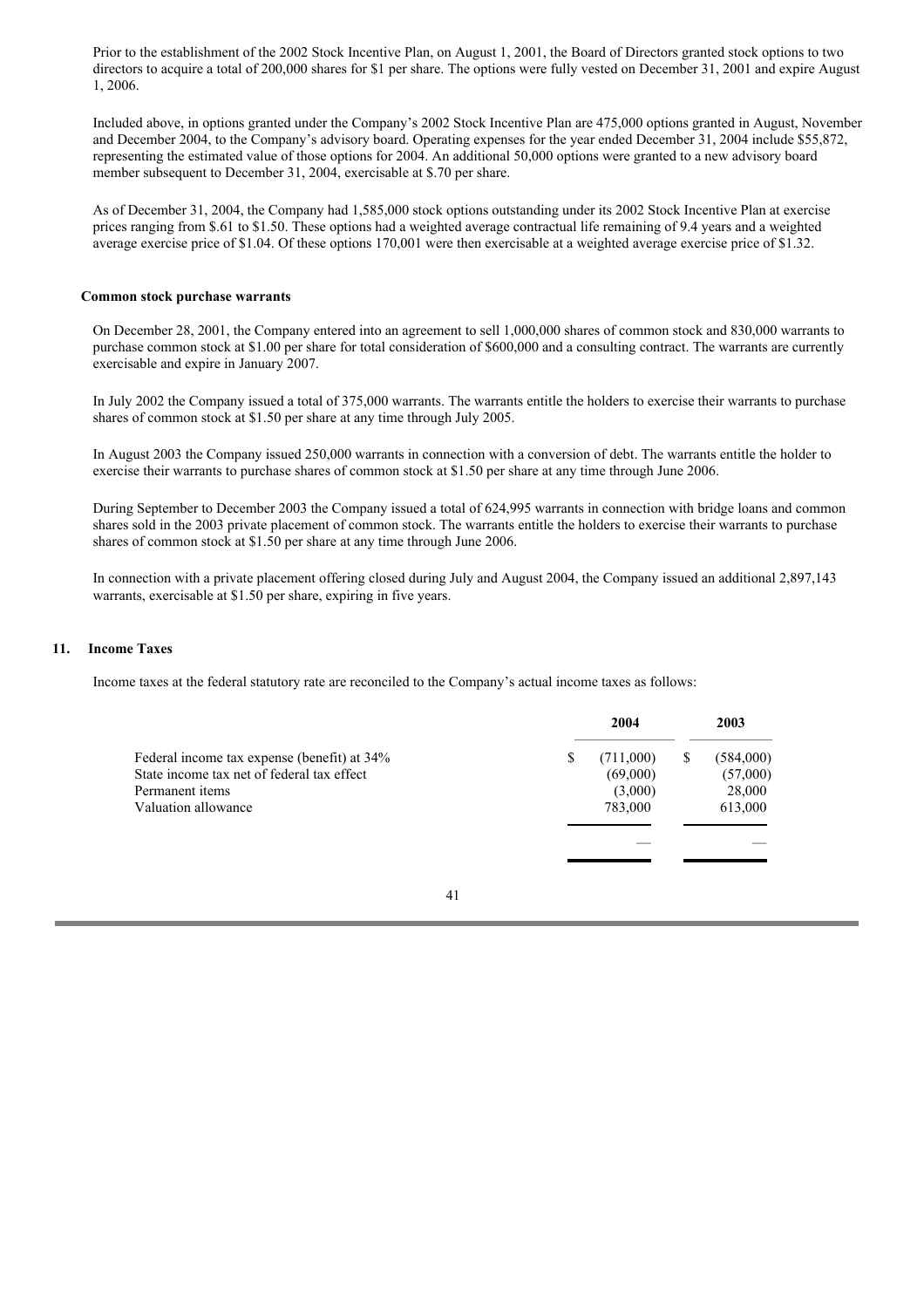As of December 31, 2004 the Company has net operating loss carry forwards of approximately \$4,170,000 for federal and state tax purposes, which are available to offset future taxable income, if any, expiring through December 2024. A valuation allowance was recorded at December 31, 2004 due to the uncertainty of realization of deferred tax assets in the future.

The tax effects of temporary differences that give rise to significant portions of deferred tax assets and liabilities at December 31, 2004 are as follows:

| Current deferred tax assets (liabilities): |   |             |
|--------------------------------------------|---|-------------|
| Net operating loss carry forwards          | S | 1,417,000   |
| Accounts receivable                        |   | 1,000       |
| Property and equipment                     |   | 3,000       |
| Goodwill                                   |   | (8,000)     |
| Deferred revenue                           |   | 68,000      |
| Deferred tax asset                         |   | 1,481,000   |
| Valuation allowance                        |   | (1,481,000) |
| Net current deferred tax asset             | S |             |
|                                            |   |             |

### **12. Commitments and Contingencies**

### **Customer concentrations**

At December 31, 2004, one customer accounted for 42% and a second customer accounted for 32%, of total accounts receivable. At December 31, 2003, no one customer accounted for more than 10% of total accounts receivable. One customer accounted for 52% and 54% of total net sales for the years ended December 31, 2004 and 2003. A second customer accounted for 18% of total net sales for the year ended December 31, 2004.

#### **Consulting Agreement**

During January 2004 the Company entered into an agreement with a consulting organization to provide investor relations services to the Company for a term of twelve months. The consulting organization was initially being compensated at the rate of \$6,000 per month, until certain specified conditions were met and then increased to \$8,000 per month. The consultant was also granted options, expiring in January 2009, to acquire 800,000 shares of common stock of the Company at a price of \$1.07 per share. The Company has determined the value of the 800,000 options to be \$445,000 and recorded this amount as a deferred consulting cost, included with other intangible assets, with a corresponding increase to equity. The deferred consulting cost is being amortized over the one-year life of the agreement.

During the course of the agreement, the Company believed that is was not receiving benefit from the contractor and notified contractor that it was discontinuing payments under the agreement. On November 29, 2004, the contractor filed a complaint in New York against the Company. The complaint seeks compensation for amounts allegedly owed under the agreement. The Company filed an answer and counter claims against the consultant on January 25, 2005. Management believes the contractor's claims are without merit and that the contractor failed to perform as promised under the agreement. The contractor is seeking approximately \$47,000 in damages. The Company has counter claimed for approximately \$91,000 in damages plus cancellation of 800,000 options issued to the contractor that are exercisable to purchase the Company's common stock.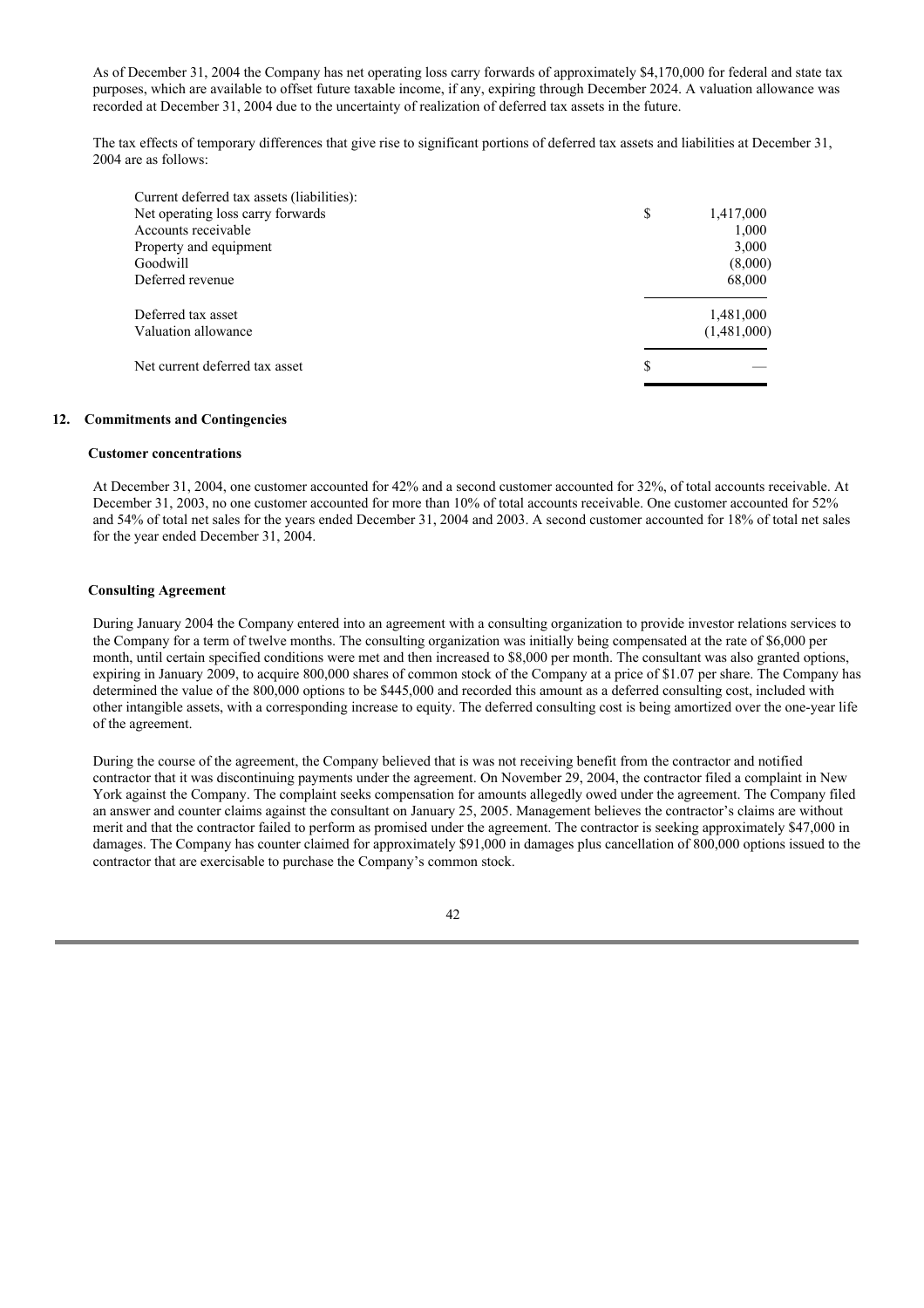#### **Development and license agreements**

The Company has entered into three separate agreements under which the Company obtained exclusive proprietary rights to certain patents, licenses and technology to manufacture, market and sell newer developed products. Under the agreements, the Company is obligated to make certain minimum annual payments totaling \$45,000, plus milestone payments, as defined, based on a percentage of sales of the products. For the years ended December 31, 2004 and 2003, there were no such commercial sales. Under one of the agreements entered into in 2004, the Company acquired rights to the university's patent portfolio for use in the animal health industry for a total cost of \$190,000, of which \$60,000 was paid in cash and \$130,000 was paid in Company common shares and the Company agreed to fund \$46,550, which has now been paid for consulting and research assistance on one of the Company's products in development.

The Company with 30 days notice and without future obligations may terminate the agreements.

# **Employment agreements**

The Company has entered into employment agreements with two executives requiring minimum annual compensation totaling \$250,000 through 2006.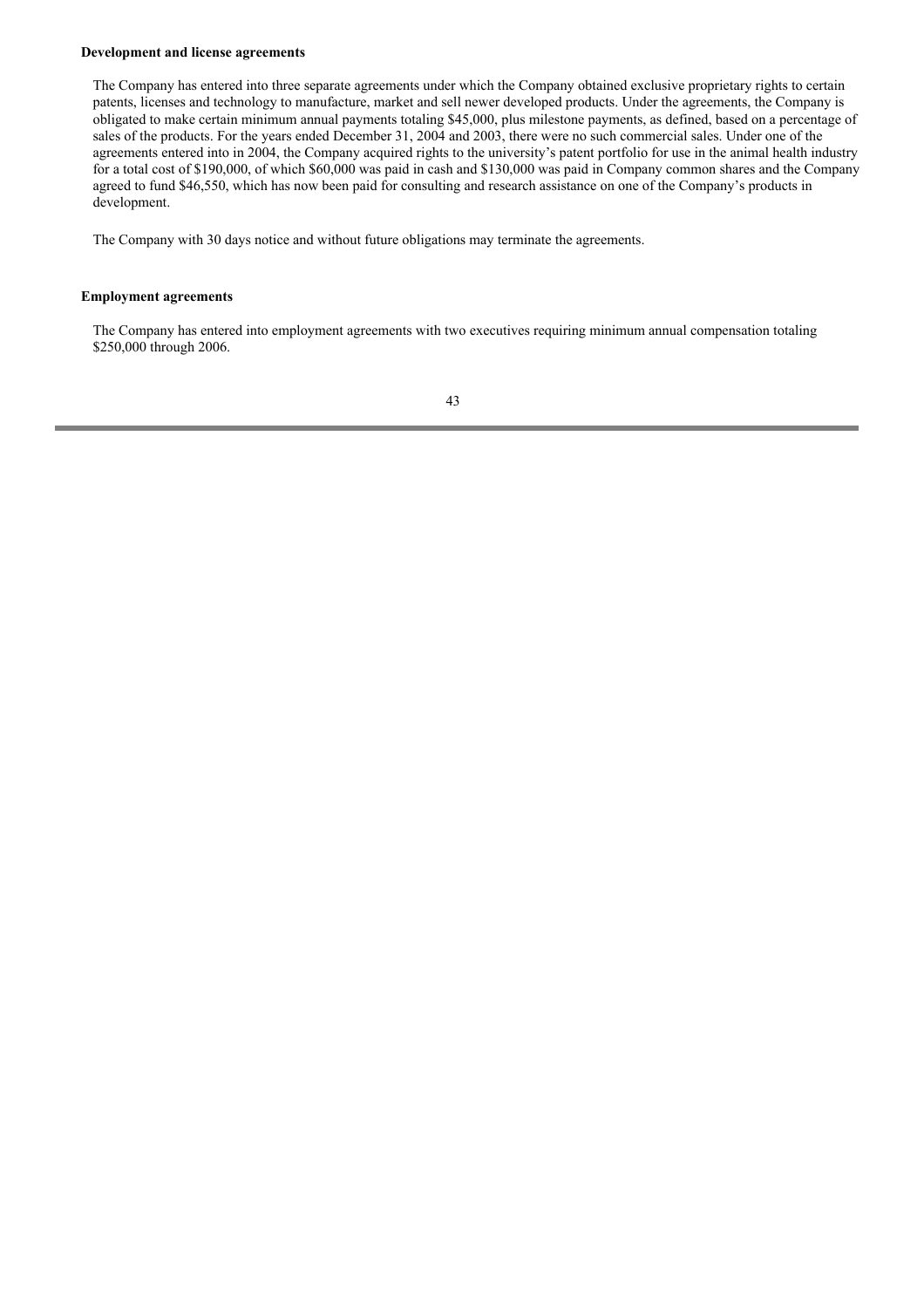# **ITEM 8. CHANGES IN AND DISAGREEMENTS WITH ACCOUNTANTS ON ACCOUNTING AND FINANCIAL DISCLOSURE.**

There have been no disagreements between the Company and its independent accountants on any matter of accounting principles or practices, financial statement disclosure.

# **ITEM 8A. Controls and Procedures**

(a) Evaluation of Disclosure Controls and Procedures

Our management, including the Chief Executive Officer and the Chief Financial Officer, has conducted an evaluation of the effectiveness of our disclosure controls and procedures pursuant to Rule 13a-14 under the Securities Exchange Act of 1934 as of a date (the "Evaluation Date") within 90 days prior to the filing date of this report. Based on that evaluation, the Chief Executive Officer and the Chief Financial Officer concluded that, as of the Evaluation Date, our disclosure controls and procedures were effective in ensuring that all material information relating to us to be filed in the annual report has been made known to them in a timely manner.

## (b) Changes in Internal Controls

There have been no significant changes made in our internal controls or in other factors that could significantly affect internal controls subsequent to the Evaluation Date.

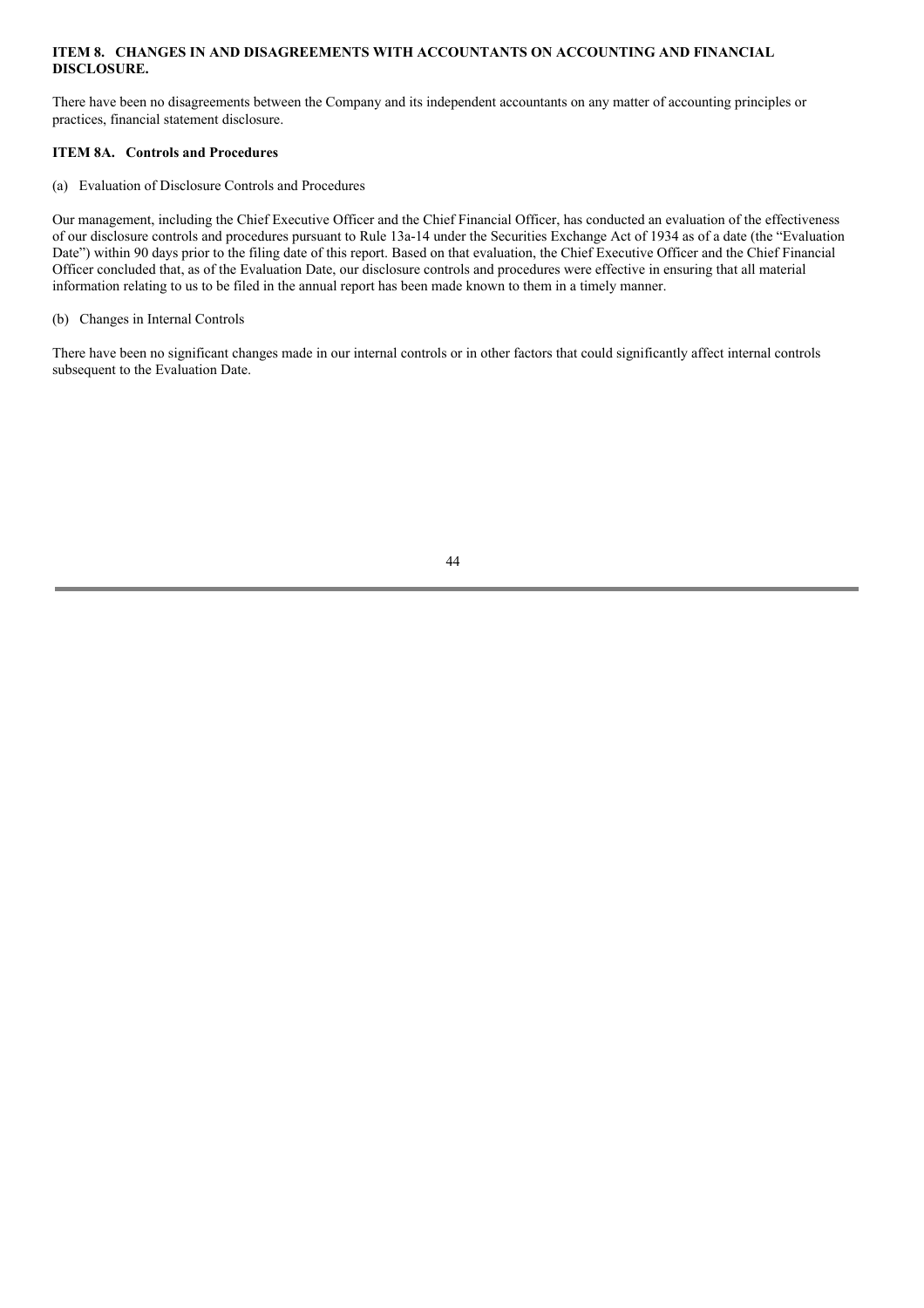#### **PART III**

#### **Item 9. Directors and Executive Officers of the Registrant**

Executive officers of the Company are elected by the Board of Directors, and serve for a term of one year and until their successors have been elected and qualified or until their earlier resignation or removal by the Board of Directors. There are no family relationships among any of the directors and executive officers of the Company.

The following table sets forth names and ages of all executive officers and directors of the Company:

| <b>Name</b>          | Age | <b>Position</b>                                 |
|----------------------|-----|-------------------------------------------------|
| Richard G. Donnelly  | 46  | President, Chief Executive Officer and Director |
| Gregory Pusey        | 53  | Chairman, Secretary and Director                |
| Gail S. Schoettler   | 61  | Director                                        |
| Douglas I. Hepler    | 58  | Director                                        |
| David E. Welch       | 58  | Director                                        |
| Jeffrey G. McGonegal | 53  | Chief Financial Officer                         |
| Roger D. Hurst       | 55  | Manager                                         |

Richard G. Donnelly was elected President, Chief Executive Officer and as a director, in January 2005. From September 1999 to December 2004, Mr. Donnelly served in sales and marketing positions with Heska Corporation, including most recently as Senior Director of Marketing. From January 1993 to September 1999, Mr. Donnelly served as Director of Marketing for the Fort Dodge division of Wyeth Inc., (American Home Products). Mr. Donnelly holds a three-year diploma in Animal Science from St. Lawrence College.

Gregory Pusey became a director of AspenBio in February 2002, and Chairman in May 2003. Mr. Pusey is the President of Advanced Nutraceuticals, Inc., a publicly held company engaged in manufacturing and marketing of vitamins and nutritional supplements. Mr. Pusey has been associated with Advanced Nutraceuticals, Inc. and its predecessors since 1997. Since 1988, Mr. Pusey has been the President and a director of Cambridge Holdings, Ltd., a publicly held real estate development firm. Mr. Pusey is also a director of A4S Technologies, Inc., a provider of hardware and software security related products, and has served as President of Livingston Capital, Ltd. since 1987, a venture capital firm. Mr. Pusey holds a B.S. degree in finance from Boston College.

Gail S. Schoettler served as a U.S. Ambassador from 1999 to 2000, Colorado Lt. Governor from 1995 to 1999, and Colorado State Treasurer from 1987 to 1995. She was a trustee of the Public Employees Retirement Association, Colorado's \$27 billion pension fund, for eight years. Ambassador Schoettler was a founder and director of two banks and currently helps manage her family's ranching, vineyard and real estate businesses. She speaks internationally on politics and business and writes a column for The Denver Post. She is a trustee of several non-profit organizations and the recipient of the French Chevalier of the Legion of Honor, France's highest civilian award. Ambassador Schoettler is also a director of CancerVax Corporation, former director, until its sale in February 2005 of AirGate PCS, Inc., and is the chairperson of the board of Fischer Imaging Corp. She earned her BA with honors in economics from Stanford University and her MA and PhD in history from the University of California at Santa Barbara. Ambassador Schoettler became a director of AspenBio in August 2001.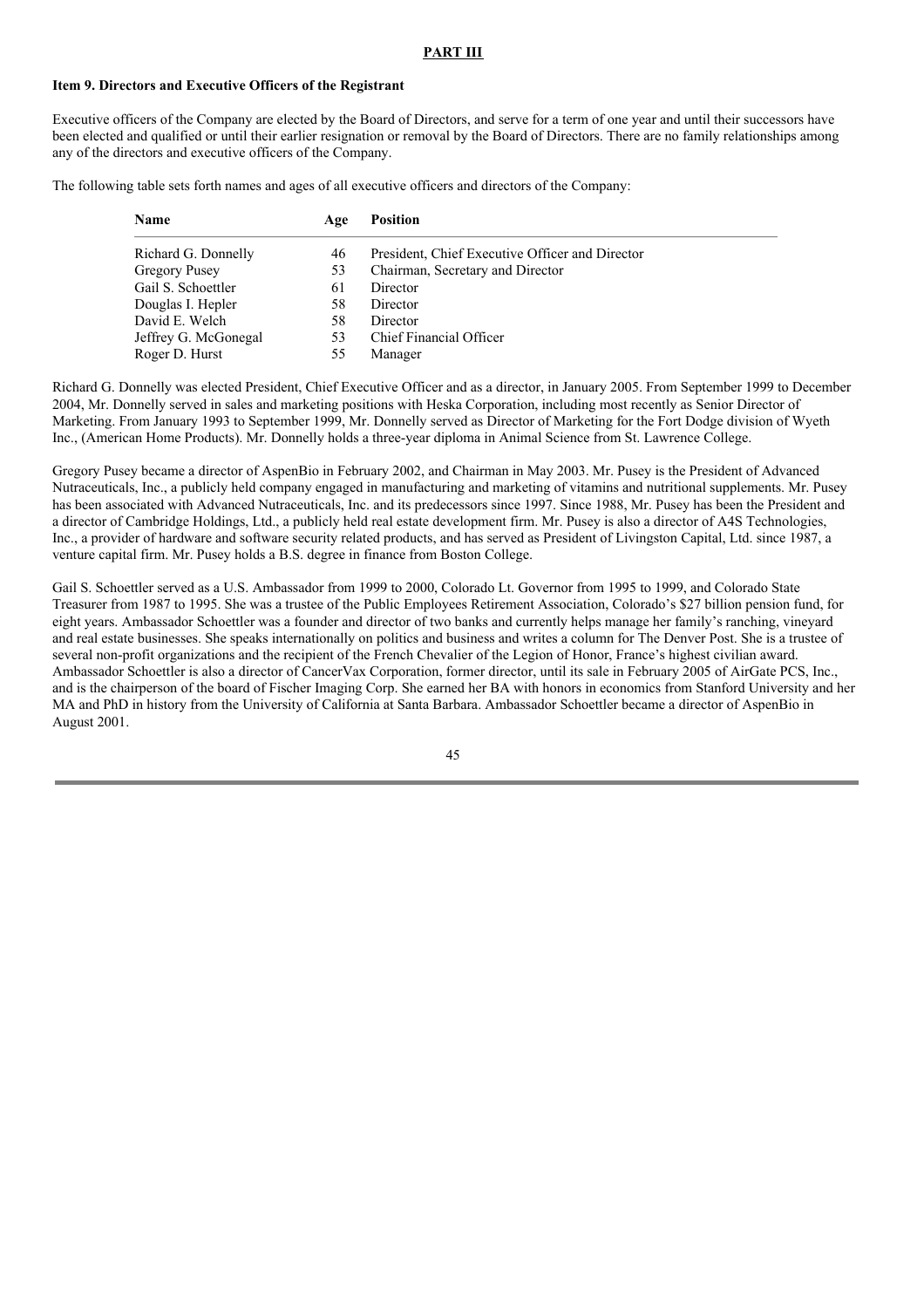Douglas I. Hepler, Ph.D., joined the Company's Board of Directors in March of 2004. Dr. Hepler is currently Vice President of Research and Development for IDEXX Pharmaceuticals, Inc., a wholly owned subsidiary of IDEXX Laboratories, Inc. Dr. Hepler is responsible for the overall technical leadership of the Pharmaceutical Division of IDEXX Pharmaceuticals, Inc. Dr. Hepler was also the Co-founder and Executive Vice President of Blue Ridge Pharmaceuticals, Inc. before its sale to IDEXX Laboratories, Inc. in 1998. While at Blue Ridge Pharmaceuticals Dr. Hepler was instrumental in the development and FDA registration of Acarexx, Iverhart Plus, PZI Vet, Facilitator, Navigator, Pyrantel and CyFly. Prior to Blue Ridge Pharmaceuticals, Dr. Hepler was instrumental in the development and FDA registration of Interceptor, Program and Sentenial while at Novartis Animal Health. Dr. Hepler received a B.S. degree from Lock Haven University in biology, a M.S. from Colorado State University in microbiology and a Ph.D. from Colorado State University in immunology.

David E. Welch, became a director of AspenBio as of October 1, 2004. Mr. Welch has served as Vice President and Chief Financial Officer of American Millennium Corporation, Inc., a public company located in Golden, Colorado, since April 2004. He also is a self-employed financial consultant. From July 1999 to June 2002 Mr. Welch served as Chief Financial Officer, Secretary and Treasurer of Active Link Communications, Inc., another publicly traded company. During 1998 he served as Chief Information Officer for Language Management International, Inc., a multinational translation firm located in Denver, Colorado. From 1996 to 1997, he was Director of Information Systems for Mircromedex, Inc., an electronic publishing firm, located in Denver, Colorado. Mr. Welch also serves on the Boards of Directors of Advanced Nutraceuticals, Inc., and Communication Intelligence Corporation, both publicly traded companies. He received a B.S. degree in accounting from the University of Colorado. Mr. Welch is a Certified Public Accountant, licensed in the state of Colorado.

Jeffrey G. McGonegal became Chief Financial Officer of the Company in June 2003. Mr. McGonegal also serves as Senior Vice President — Finance of Advanced Nutraceuticals, Inc., a publicly held company engaged in manufacturing and marketing of vitamins and nutritional supplements. Since 1997, Mr. McGonegal has served as Managing Director of McGonegal and Co., a company engaged in providing accounting and business consulting services. From 1974 to 1997, Mr. McGonegal was an accountant with BDO Seidman LLP. While at BDO Seidman LLP, Mr. McGonegal served as managing partner of the Denver, Colorado office. Mr. McGonegal is a member of the board of directors of The Rockies Venture Club, Inc. He received a B.A. degree in accounting from Florida State University.

Roger D. Hurst, the founder of AspenBio, served as President and as a director, since our formation in July 2000, until his resignation in December 2004. Subsequently Mr. Hurst serves as a manager of the Company's antigen products division. From 1988 to the July 2000 sale of the antigen business from Vitro Diagnostics, Inc. to AspenBio, Mr. Hurst served as the President and Chief Executive Officer of the Vitro Diagnostics. Mr. Hurst holds a bachelor's degree from Nebraska Wesleyan University.

# **Meetings of the Board and Committees**

The Company's Board of Directors held fifteen meetings during the Company's year ended December 31, 2004, and three additional meetings through March 21, 2005. Such meetings consisted of consent Directors' minutes signed by all Directors and actual meetings at which all of the Directors were present in person or by telephone. The Company does not have a formal policy with regard to board members' attendance at annual meetings, but encourages them to attend shareholder meetings. A majority of our directors then serving attended our last annual meeting of shareholders on May 10, 2004.

There is no arrangement or understanding between any Director and any other person pursuant to which any person was selected as a Director.

Directors of the Company are not paid cash for their services. They do typically receive a stock option upon joining and additional options over time. Greg Pusey receives a salary of \$40,000 annually for his active role as Chairman which commenced in September 2003. The directors are reimbursed for all expenses incurred by them in attending board meetings.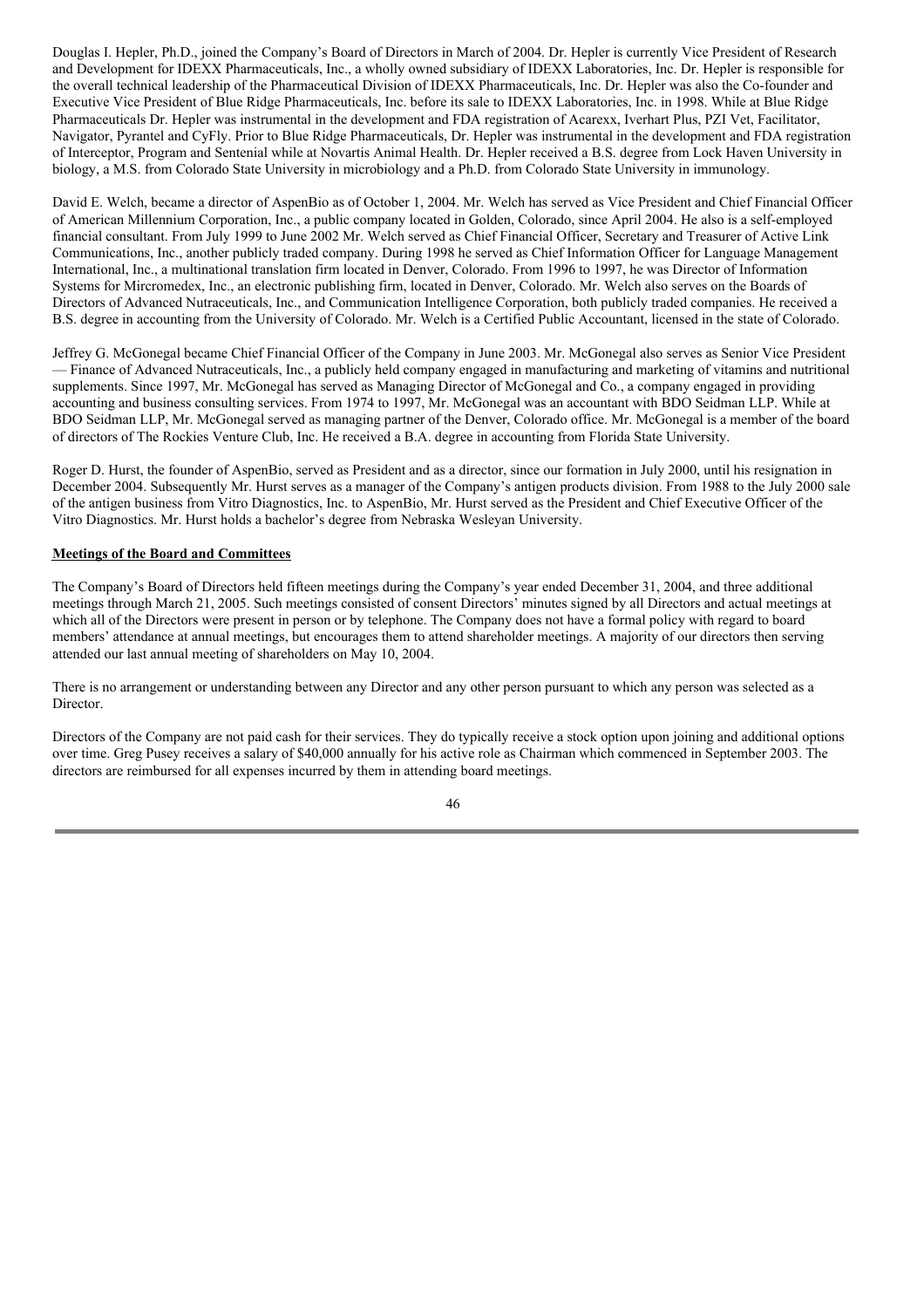# **Committees**

*Audit Committee:* The Company has a separately designated standing audit committee established in accordance with Section 3(a)(58)(A) of the Exchange Act. All of the Company's independent directors serve on the audit committee, which consists of: David Welch (who serves as Chair of the Committee), Douglas Hepler and Gail Schoettler. Mr. Welch has been designated as the financial expert on the audit committee. The Company defines "independent" as that term is defined in Rule  $4200(a)(15)$  of the Nasdaq listing standards.

The audit committee was formed on December 22, 2003, and held one formal meeting during the year ended December 31, 2004. All of the members attended the meeting in person or by telephone. The Board of Directors has adopted a written charter for the audit committee. The audit committee charter is available on our website at www.aspenbioinc.com.

*Compensation Committee:* All of the Company's independent directors serve on the compensation committee, which consists of: Gail Schoettler (who serves as Chair of the Committee), Douglas Hepler and David Welch. Duties of the compensation committee include reviewing and making recommendations regarding compensation of executive officers. The board of directors adopted our Compensation Committee charter on March 17, 2004.

*Nominating Committee:* All of the Company's independent directors serve on the nominating committee, which consists of: Gail Schoettler (who serves as Chair of the Committee), Douglas Hepler and David Welch. Duties of the Nominating Committee ("Nominating Committee") include oversight of the process by which individuals may be nominated to our board of directors. Our Nominating Committee's charter was adopted by the board of directors on March 17, 2004, and is available on our web site at www.aspenbioinc.com.

The functions performed by the Nominating Committee include identifying potential directors and making recommendations as to the size, functions and composition of the Board and its committees. In making nominations, our Nominating Committee is required to submit candidates who have the highest personal and professional integrity, who have demonstrated exceptional ability and judgment and who shall be most effective, in conjunction with the other Nominees to the board, in collectively serving the long-term interests of the shareholders.

The Nominating Committee considers nominees proposed by our shareholders. To recommend a prospective nominee for the Nominating Committee's consideration, you may submit the candidate's name by delivering notice in writing to AspenBio, Inc. c/o Nominating Committee Chair, Gail Schoettler, via email at gailschoettler@msn.com or via first class U.S. mail, at AspenBio, Inc., 1585 S. Perry Street, Castle Rock, CO 80104.

A shareholder nomination submitted to the nomination committee must include at least the following information (and can include such other information the person submitting the recommendation desires to include), and must be submitted to the Company by the date mentioned in the most recent proxy statement under the heading "Proposal From Shareholders" as such date may be amended in cases where the annual meeting has been changed as contemplated in SEC Rule 14a-8(e), Question 5:

The name, address, telephone number, fax number and e-mail address of the person submitting the recommendation; The number of shares and description of the Company voting securities held by the person submitting the nomination and

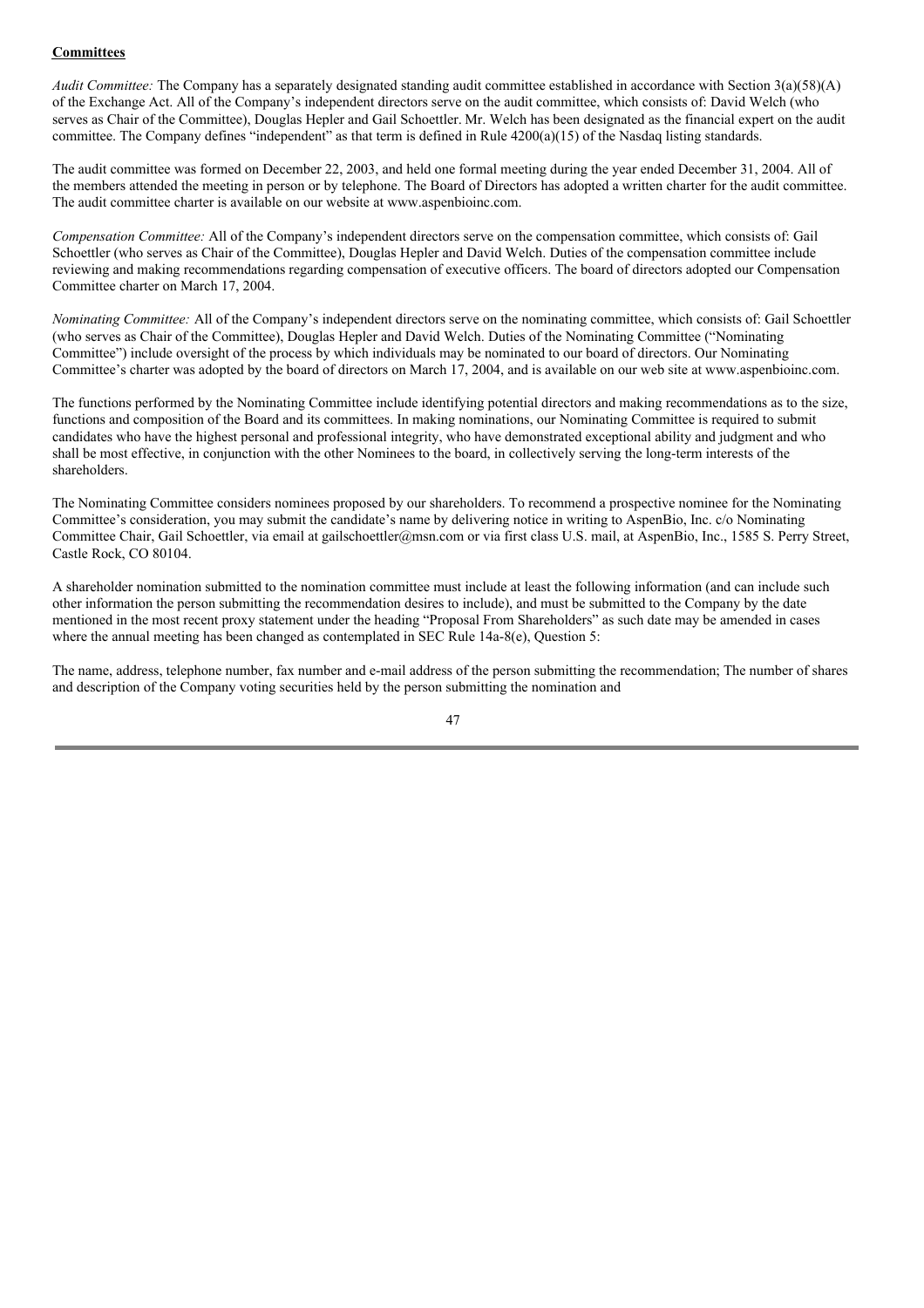whether such person is holding the shares through a brokerage account (and if so, the name of the broker-dealer) or directly; The name, address, telephone number, fax number and e-mail address of the person being recommended to the nominating committee to stand for election at the next annual meeting (the "proposed nominee") together with information regarding such person's education (including degrees obtained and dates), business experience during the past ten years, professional affiliations during the past ten years, and other relevant information. Information regarding any family relationships of the proposed nominee as required by Item 401(d) of SEC Regulation S-K. (v) Information whether the proposed nominee or the person submitting the recommendation has (within the ten years prior to the recommendation) been involved in legal proceedings of the type described in Item 401(f) of SEC Regulation S-K (and if so, provide the information regarding those legal proceedings required by Item 401(f) of Regulation S-K). Information regarding the share ownership of the proposed nominee required by Item 403 of Regulation S-K. Information regarding certain relationships and related party transactions of the proposed nominee as required by Item 404 of Regulation S-K. The signed consent of the proposed nominee in which he or she consents to being nominated as a director of the Company if selected by the nominating committee, states his or her willingness to serve as a director if elected for compensation not greater than that described in the most recent proxy statement; states whether the proposed nominee is "independent" as defined by Nasdaq Marketplace Rule  $4200(a)(15)$ ; and d. attests to the accuracy of the information submitted pursuant to this paragraph.

Although the information may be submitted by fax, e-mail, mail, or courier, the nominating committee must receive the proposed nominee's signed consent, in original form, within ten days of making the nomination.

When the information required above has been received, the nominating committee will evaluate the proposed nominee based on the criteria described below, with the principal criteria being the needs of the Company and the qualifications of such proposed nominee to fulfill those needs.

The process for evaluating a director nominee is the same whether a nominee is recommended by a shareholder or by an existing officer or director. The Nominating Committee will:

Establish criteria for selection of potential directors, taking into consideration the following attributes which are desirable for a member of our Board of Directors: leadership; independence; interpersonal skills; financial acumen; business experiences; industry knowledge; and diversity of viewpoints. The Nominating Committee will periodically assess the criteria to ensure it is consistent with best practices and the goals of the Company. Identify individuals who satisfy the criteria for selection to the Board and, after consultation with the Chairman of the Board, make recommendations to the Board on new candidates for Board membership. Receive and evaluate nominations for Board membership which are recommended by existing directors, corporate officers, or shareholders in accordance with policies set by the Nominating Committee and applicable laws.

The Nominating Committee has held two formal meetings and taken action by unanimous written consent two times through March 21, 2005. On March 19, 2004 by unanimous consent the Nominating Committee nominated all four directors then serving on our board of directors to stand for reelection, and on October 1, 2004 the Nominating Committee nominated David Welch as a new Board Member. On December 8, 2004 the Nominating Committee accepted the resignation of Roger Hurst and nominated Jeffrey McGonegal, the Company's CFO as interim President. On January 24, 2005, the Nominating Committee nominated Richard Donnelly as President, CEO and he was also nominated to serve on the Company's board.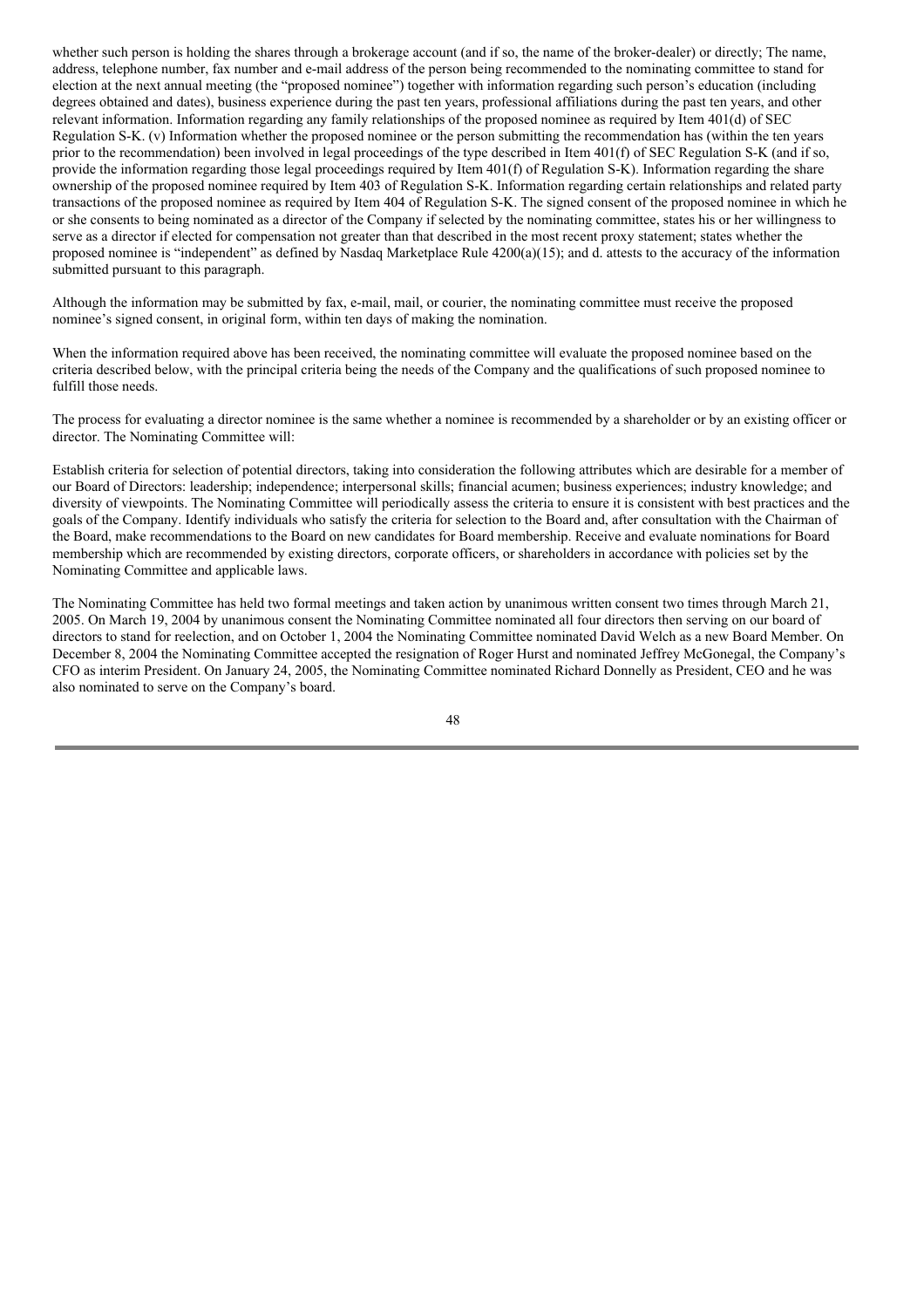The Company has not engaged the services of or paid a fee to any third party or parties to identify or evaluate or assist in identifying or evaluating potential nominees.

# **Compliance with Section 16 (a) of the Exchange Act – Disclosure of Delinquent Filers**

During 2004 on of our directors, Gail S. Schoettler was granted stock options and the Form 4 required with report that transaction was not filed on a timely basis.

### **Shareholder Communication with the Board of Directors**

The Company values the views of its shareholders (current and future shareholders, employees and others). Accordingly, the Board of Directors established a system through its Audit Committee to receive, track and respond to communications from shareholders addressed to the Company's Board of Directors or to its Non-Management Directors. Any shareholder who wishes to communicate with the Board of Directors or the Non-Management Directors may write to:

David Welch Chair, Audit Committee c/o AspenBio, Inc. 1585 S. Perry Street Castle Rock, CO 80104 email address: dfwelch@welchconsul.com

The chair of the Audit Committee is the Board Communications Designee. He will review all communications and report on the communications to the chair of the Nominating Committee, the full Board or the Non-Management Directors as appropriate. The Board Communications Designee will take additional action or respond to letters in accordance with instructions from the relevant Board source.

## **Code of Ethics**

On December 22, 2003, the Board of Directors adopted a code of ethics that applies to all of our officers and employees, including our principal executive officer, principal financial officer, principal accounting officer and controller. Our Code of Ethics establishes standards and guidelines to assist the directors, officers, and employees in complying with both the Company's corporate policies and with the law and is posted at our website www.aspenbioinc.com. Persons desiring a copy of our Code of Ethics will be provided one at no cost upon submitting a written request to the Company.

# **Item 10. EXECUTIVE COMPENSATION**

Compensation and other Benefits of Executive Officers

The following table sets out the compensation received for the fiscal years ended December 31, 2004, 2003 and 2002 in respect to each of the individuals who were the Company's chief executive officer at any time during the last fiscal year and the Company's four most highly compensated executive officers whose total salary and bonus exceeded \$100,000 (the "Named Executive Officers").

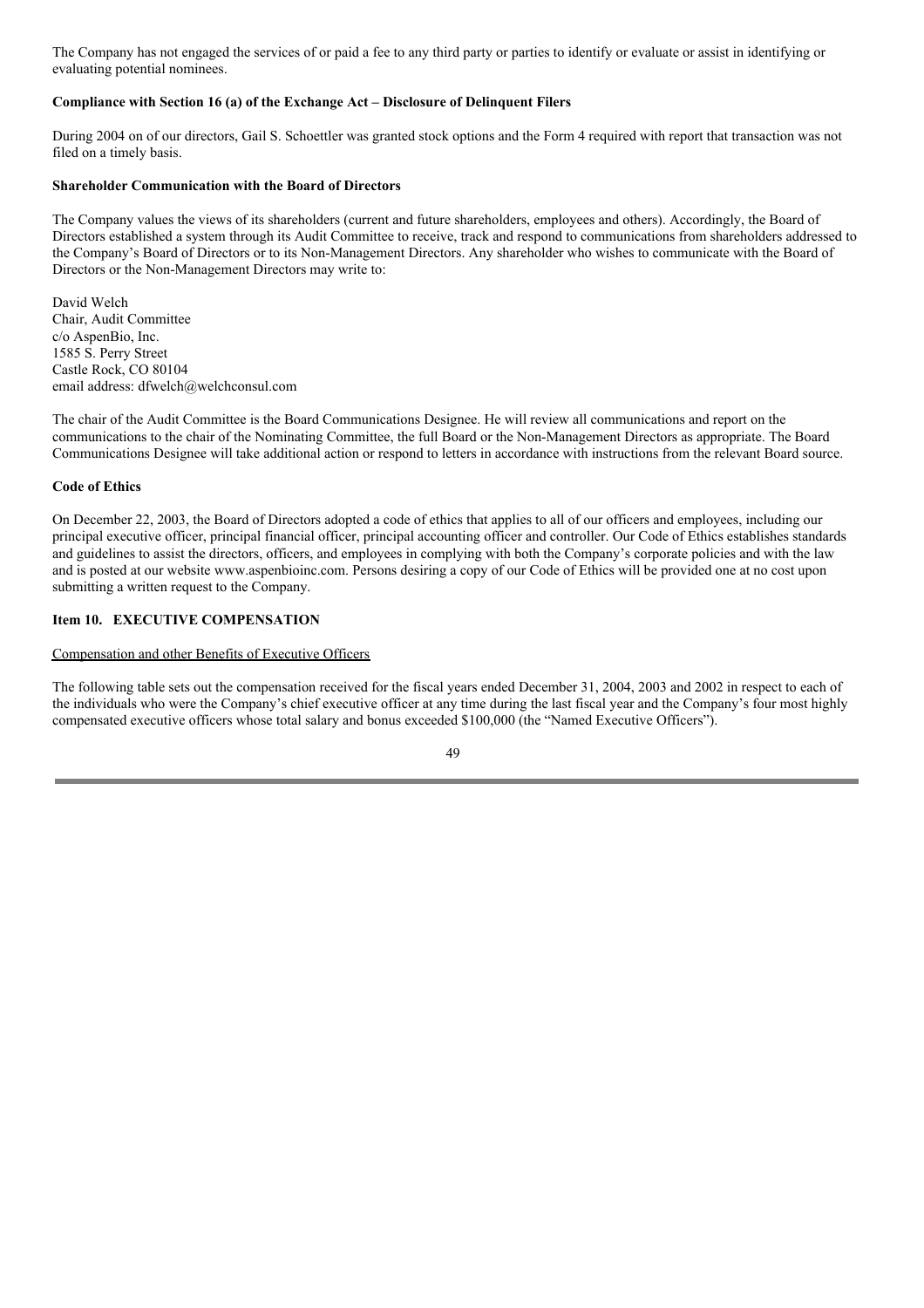#### **SUMMARY COMPENSATION TABLE**

|                                                                                            |              |                              | <b>FISCAL YEAR</b><br><b>COMPENSATION</b> |                                        |                                                                       | <b>LONG TERM</b><br><b>COMPENSATION</b>                                                                  |                                                             |                                                     |
|--------------------------------------------------------------------------------------------|--------------|------------------------------|-------------------------------------------|----------------------------------------|-----------------------------------------------------------------------|----------------------------------------------------------------------------------------------------------|-------------------------------------------------------------|-----------------------------------------------------|
| Name and<br><b>Principal</b><br><b>Position</b>                                            | Year         | <b>Salary</b><br><u>(\$)</u> | <b>Bonus</b><br><u>(\$)</u>               | Other<br>Annual<br><b>Compensation</b> | Awards<br><b>Securities</b><br>under<br><b>Option/SARs</b><br>Granted | <b>Restricted</b><br><b>Shares</b><br><sub>or</sub><br><b>Restricted</b><br><b>Share</b><br><b>Units</b> | <b>Payouts</b><br><b>LTIP</b><br><b>Payouts</b><br>$\Omega$ | All other<br>Compen-<br>sation<br>$\mathbf{\Omega}$ |
| Roger D.<br>Hurst,<br>Former - Chief<br>Executive<br>Officer,<br>Secretary and<br>Director | 2004         | 88,833                       | $\theta$                                  | $\mathbf{0}$                           | $\mathbf{0}$                                                          | $\Omega$                                                                                                 | $\theta$                                                    | $\theta$                                            |
|                                                                                            | 2003<br>2002 | 64,500<br>72,000             | $\mathbf{0}$<br>$\mathbf{0}$              | $\mathbf{0}$<br>$\mathbf{0}$           | $\boldsymbol{0}$<br>$\mathbf{0}$                                      | $\mathbf{0}$<br>$\Omega$                                                                                 | $\mathbf{0}$<br>$\mathbf{0}$                                | $\mathbf{0}$<br>$\mathbf{0}$                        |
| Richard G.<br>Donnelly,<br>Chief<br>Executive<br>Officer<br>and Director                   | 2004         | $\mathbf{0}$                 | $\mathbf{0}$                              | $\mathbf{0}$                           | $\boldsymbol{0}$                                                      | $\theta$                                                                                                 | $\mathbf{0}$                                                | $\theta$                                            |
|                                                                                            | 2003<br>2002 | $\overline{0}$<br>$\theta$   | $\boldsymbol{0}$<br>$\theta$              | $\boldsymbol{0}$<br>$\theta$           | $\boldsymbol{0}$<br>$\theta$                                          | $\mathbf{0}$<br>$\theta$                                                                                 | $\boldsymbol{0}$<br>$\theta$                                | $\boldsymbol{0}$<br>$\theta$                        |

#### *Agreements with Management*

In December 2004, Mr. Hurst resigned as an officer and director of the Company. In January 2005 Mr. Donnelly joined the Company as President, Chief Executive Officer and was elected to the Company's board.

We entered into employment agreements with Richard G. Donnelly and Roger D. Hurst, providing annual compensation of \$150,000 and \$100,000, respectively. The agreements provide for use of their services to the Company for a minimum of one year and automatically renew at the end of each year unless terminated by either party. The Company is limited in its right to cancel the Hurst agreement, so long as indebtedness owed by the Company and guaranteed by Mr. Hurst remains outstanding. The agreements contain standard provisions for non-competition, confidentiality, indemnification and termination.

#### *Option Grants To Of icers Fiscal Year End Option Values*

No stock option grant table or year-end option table is included in this report because during 2004 none of our named executive officers holds any options to purchase our common stock. During January 2005, Mr. Donnelly was granted 500,000 stock options, exercisable for ten years at \$.60 per share.

### *Aggregated Option/SAR Exercised in Last Financial Year and Fiscal Year-End Option/SAR Values.*

None.

### *Compensation of Directors.*

Other than Gregory Pusey, our directors do not currently receive any cash compensation from us for their services as members of the Board of Directors. Mr. Pusey, the Company's active Chairman of the Board is paid \$40,000 per year for his services, which commenced September of 2003. In August 2001, we issued options to each of Bruce F. Deal, a former director of the Company, and Gail S. Schoettler,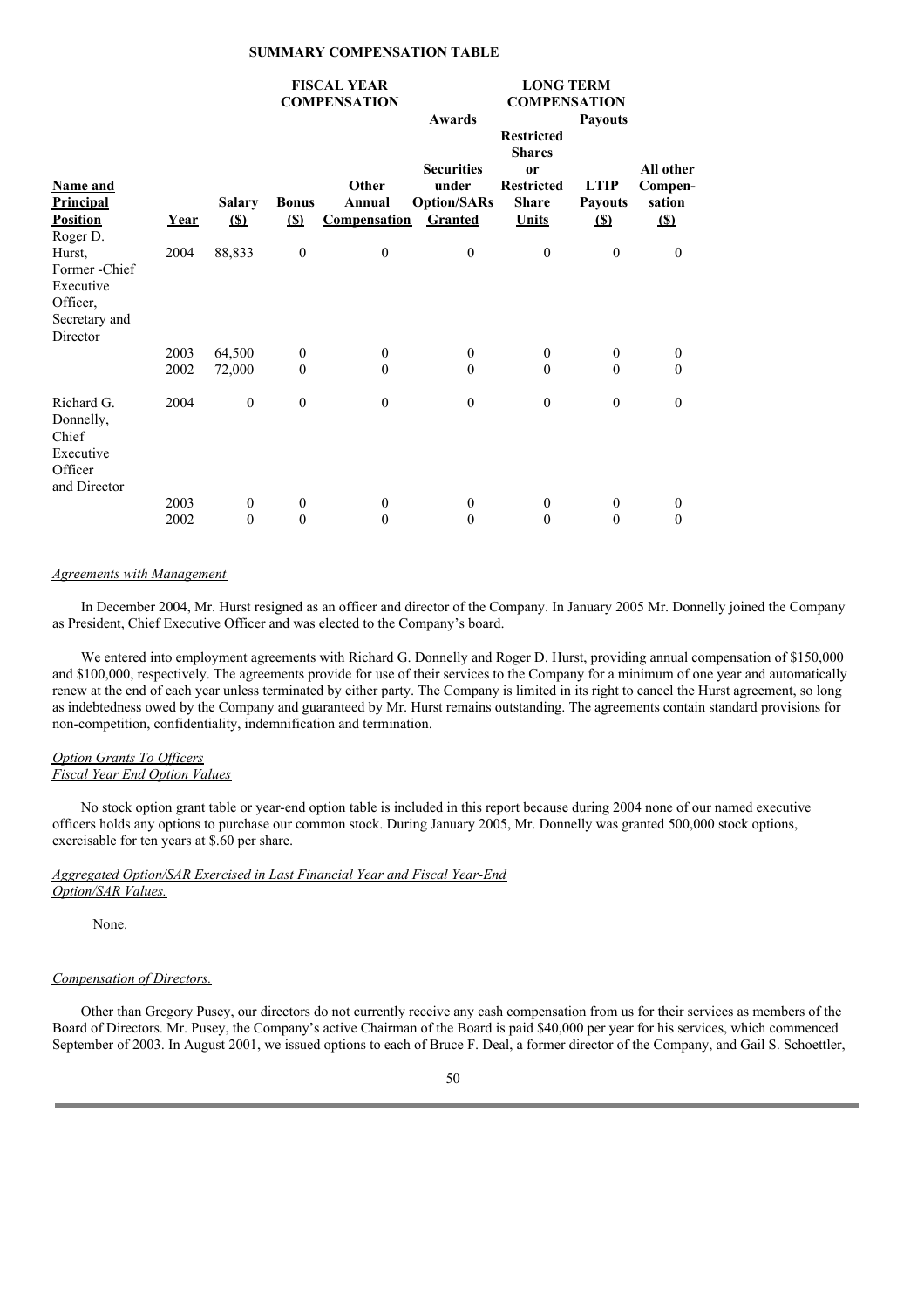to purchase 100,000 shares of our common stock at \$1.00 per share during a five-year period. In January of 2004, we issued options to Gregory Pusey to purchase 100,000 shares at \$1.21 per share with a ten-year term. In March of 2004, we made a grant of options to Douglas I. Hepler to be issued upon his acceptance of his Board appointment to purchase 100,000 shares at \$1.50 per share with a ten-year term. In May 2004, we made a grant of options to Gail Schoettler to purchase 100,000 shares at \$1.47 per share with a five-year term. On October 1, 2004, we made a grant of options to David Welch to purchase 100,000 shares at \$0.76 per share with a ten-year term, subject to vesting over the next three years. In January 2005, we issued options to Richard Donnelly to purchase 500,000 shares at \$.60 per share with a ten-year term.

### *Benefit Plans.*

#### 2002 Stock Incentive Plan

In April 2002, we adopted our 2002 Stock Incentive Plan. The purpose of the plan is to promote our interests and the interests of our shareholders by providing participants a significant stake in our performance and providing an opportunity for the participants to increase their holdings of our common stock. The plan is administered by the Option Committee, which consists of the Board or a committee of the Board, as the Board may from time to time designate, composed of not less than two members of the Board, each of who shall be a director who is not employed by us. The Option Committee has the authority to select employees and consultants (which may include directors) to receive awards, to determine the number of shares of common stock covered by awards and to set the terms and conditions of awards. The plan, as amended authorizes the grant of options to purchase up to 1,500,000 shares of our common stock. We currently have outstanding options to purchase 2,065,000 shares. We are considering an amendment to 2002 Stock Incentive Plan to increase from 1,500,000 the shares of common stock reserved under the plan. The options are exercisable in annual installments of one third each at prices ranging from \$.61 to \$1.50 per share for a term of ten years. In addition to stock options, we may also offer a participant a right to purchase shares of common stock subject to such restrictions and conditions as the Option Committee may determine at the time of grant. Such conditions may include continued services to us or the achievement of specified performance goals or objectives. No common stock has been issued pursuant to the plan.

#### Equity Compensation Plan Information

The following table gives information about the Company's common stock that may be issued upon the exercise of options under the 2002 Stock Option Plan as of December 31, 2004.

| <b>Plan Category</b>                                                      | (a) Number of<br>Securities to be<br><b>Issued Upon</b><br><b>Exercise</b><br>of Outstanding Outstanding<br>Options,<br>Warrants and<br><b>Rights</b> |               | (b)<br>Weighted<br>Average<br><b>Exercise</b><br><b>Price of</b><br>Options,<br>Warrants<br>and Rights | (c) Number of<br><b>Securities</b><br>Remaining<br><b>Available for</b><br><b>Future</b><br><b>Issuance</b><br><b>Under Equity (d) Total</b><br>Compensation<br><b>Plans</b><br>(Excluding)<br><b>Securities</b><br><b>Reflected in</b><br>Column (a)) (a) and (c) | оf<br><b>Securities</b><br><b>Reflected</b><br>in<br><b>Columns</b> |
|---------------------------------------------------------------------------|-------------------------------------------------------------------------------------------------------------------------------------------------------|---------------|--------------------------------------------------------------------------------------------------------|--------------------------------------------------------------------------------------------------------------------------------------------------------------------------------------------------------------------------------------------------------------------|---------------------------------------------------------------------|
| <b>Equity Compensation Plans</b><br>Approved by Shareowners               | 1,500,000                                                                                                                                             | <sup>\$</sup> | 1.04                                                                                                   |                                                                                                                                                                                                                                                                    | 1,500,000                                                           |
| <b>Equity Compensation Plans</b><br>Not Approved by<br><b>Shareowners</b> | 85,000                                                                                                                                                | <sup>\$</sup> | .75                                                                                                    |                                                                                                                                                                                                                                                                    | 85,000                                                              |
| <b>TOTAL</b>                                                              | 1,585,000                                                                                                                                             | \$            | 1.04                                                                                                   |                                                                                                                                                                                                                                                                    | 1,585,000                                                           |

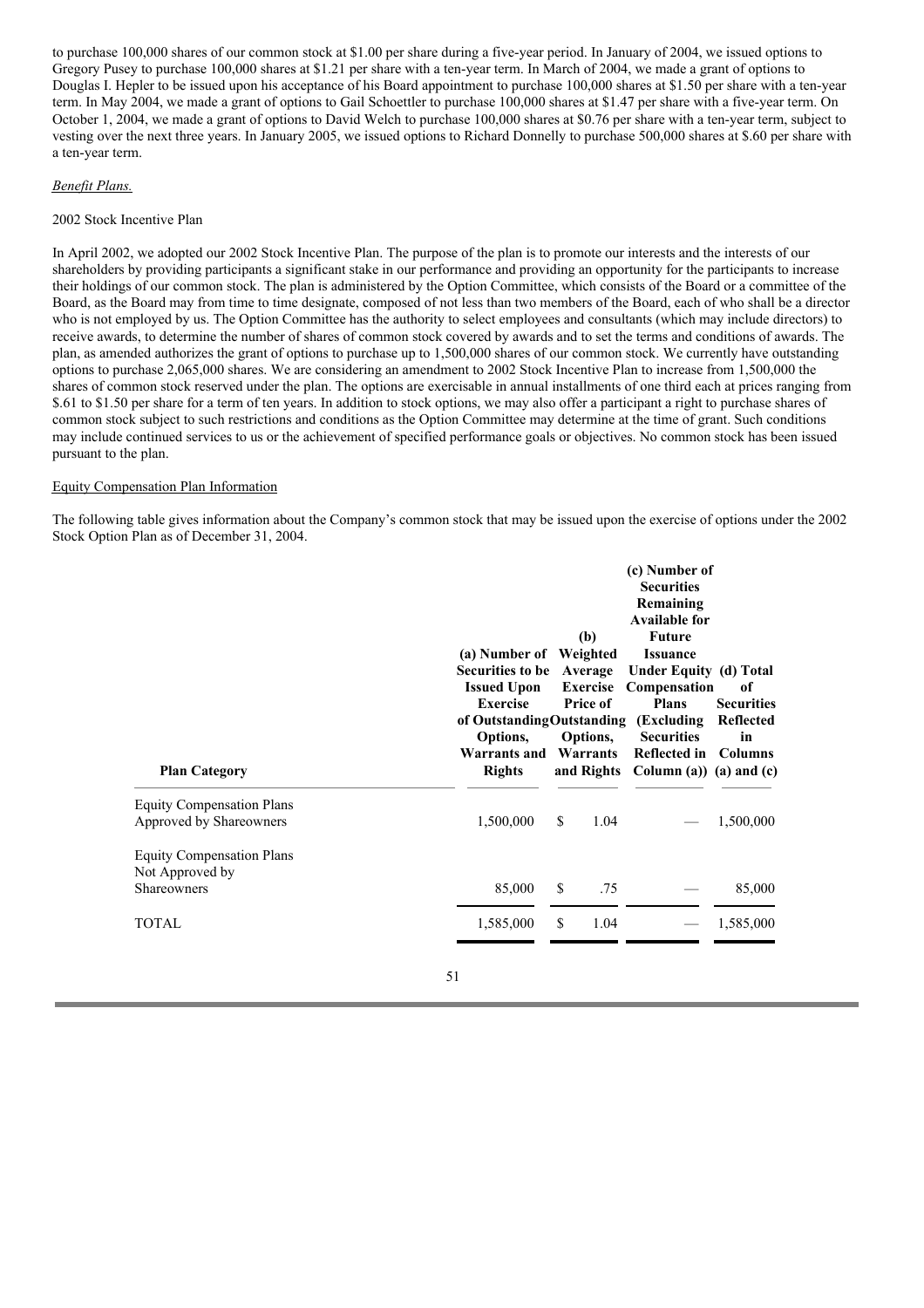# **Item 11. SECURITY OWNERSHIP OF CERTAIN BENEFICIAL OWNERS AND MANAGEMENT AND RELATED STOCKHOLDER MATTERS**

The number of shares outstanding of the Company's common stock at March 21, 2005, was 11,713,143. The following tables sets forth the beneficial ownership of the Company's Common Stock as of March 21, 2005 by each Director and each Executive Officer of the Company, by all Directors and Executive Officers as a group, and sets forth the number of shares of Common Stock owned by each person who owned of record, or was known to own beneficially, more than 5% of the outstanding shares of Common Stock. To the knowledge of the Directors and Executive Officers of the Company, as of March 21, 2005, there are no persons and/or companies who or which beneficially own, directly or indirectly, shares carrying more than 5% of the voting rights attached to all outstanding shares of the Company, other than as set forth below.

| Name and Address                                                                           | <b>Number of Shares</b> | Percent |
|--------------------------------------------------------------------------------------------|-------------------------|---------|
| Roger D. Hurst<br>1585 South Perry Street<br>Castle Rock, CO 80104                         | 2,005,143               | 17.1%   |
| Richard G. Donnelly (1)<br>2838 Garrett Drive<br>Fort Collins, CO 80526                    | 5,000                   | $0.0\%$ |
| Gregory Pusey (2)<br>106 S. University, No. 14<br>Denver, CO 80209                         | 1,498,654               | 12.4%   |
| Gail S. Schoettler (3)<br>11855 East Daley Circle<br>Parker, CO 80134                      | 148,333                 | $1.3\%$ |
| Douglas I. Hepler (4)<br>815 Cliff Dr.<br>McLeansville, NC 27301                           | 153,333                 | $1.3\%$ |
| David E. Welch (5)<br>1585 S. Perry Street<br>Castle Rock, CO 80104                        |                         | $0.0\%$ |
| Jeffrey G. McGonegal (6)<br>1585 S. Perry Street<br>Castle Rock, CO 80104                  | 204,309                 | 1.7%    |
| Talon Opportunity Partners, L. P.<br>One North Franklin, Suite 900<br>Chicago, IL 60606(7) | 2,285,714               | 17.8%   |
| All Officers and Directors as a Group (6 persons)<br>(8)                                   | 2,004,629               | 15.8%   |

(1) Does not include options to acquire 500,000 shares at \$.60 per share which become exercisable in annual increments of 25% beginning in January 2006.

(2) Includes 85,114 shares held by his wife, his wife's IRA account and their children. Mr. Pusey disclaims beneficial ownership of these shares. Also includes the following holdings of Mr. Pusey: (i) 15,901 shares held in Mr. Pusey's IRA account, (ii) warrants to purchase 130,000 shares, (iii) options to purchase 33,333 shares at \$1.21 per share and (iv) 532,275 shares and warrants to purchase 438,571 shares held by Cambridge Holdings Ltd. Mr. Pusey is President, a director and principal shareholder of Cambridge. Does not include options to acquire 66,667 shares at \$1.21 per share which become exercisable 50% in January 2006 and 50% in January 2007.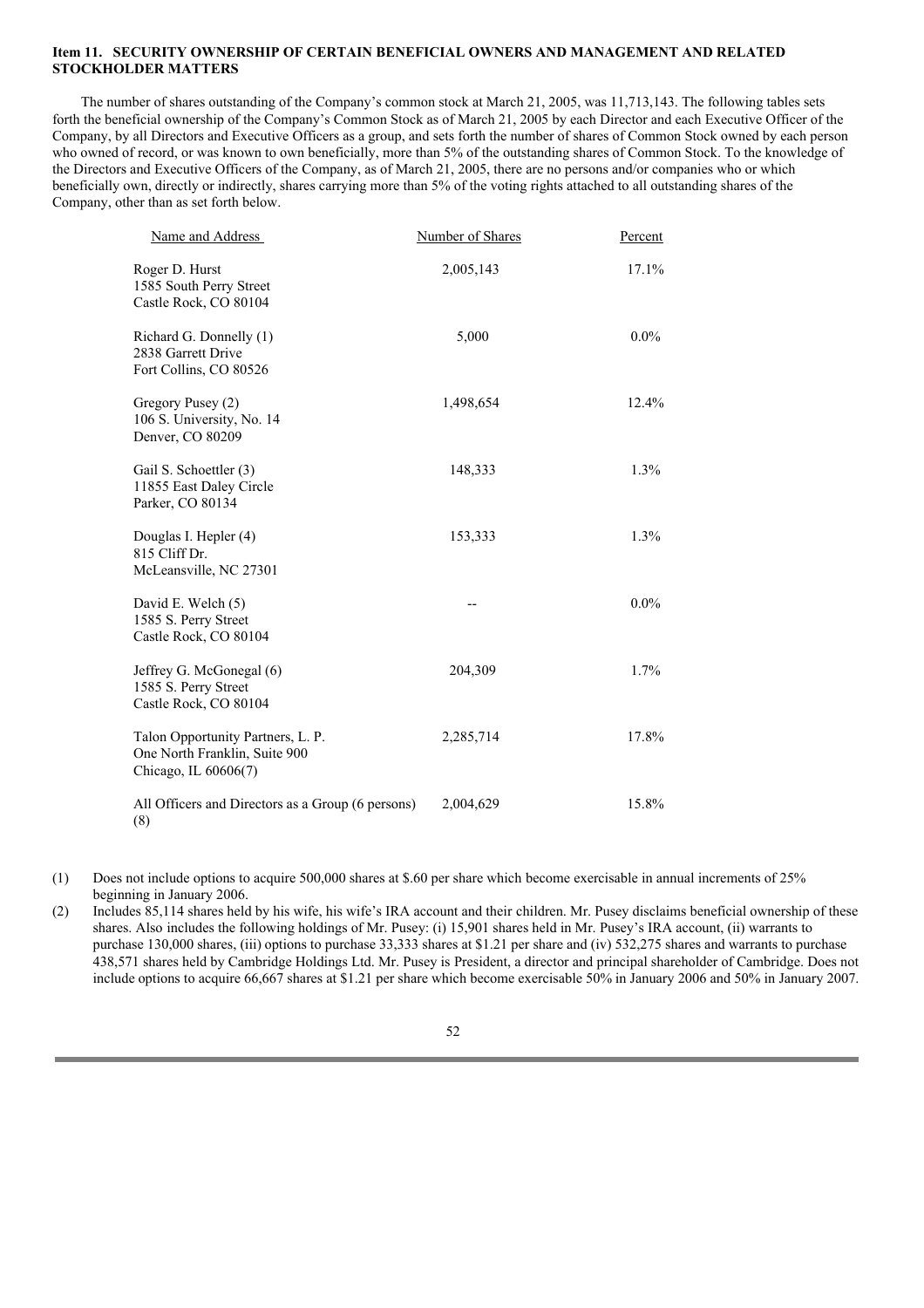- (3) Includes options to purchase 100,000 shares at \$1.00 per share and options to acquire 33,333 shares at \$1.47. Does not include options to acquire 66,667 shares at \$1.21 per share which become exercisable 50% in May 2006 and 50% in May 2007.
- (4) Includes options to purchase 33,333 shares at \$1.50 per share. Also includes 120,000 shares but excludes options to purchase 50,000 shares of common stock at \$.75, which become exercisable beginning in August 2005, each held by his wife. Dr. Hepler disclaims any beneficial ownership of these shares and options. Does not include options to acquire 66,667 shares at \$1.50 per share which become exercisable 50% in March 2006 and 50% in March 2007.
- (5) Does not include options to acquire 100,000 shares at \$.76 per share which become exercisable in one-third annual installments commencing in October 2005.
- (6) Includes warrants to purchase 100,000 shares at \$1.00 per share, options to purchase 40,000 shares at \$1.47 and options to acquire 46,666 shares at \$1.21 per share. Does not include options to purchase 20,000 shares at \$1.47 per share which become exercisable June 2006, options to purchase 93,334 shares at \$1.21 per share which become exercisable 50% in January 2006 and 50% in January 2007 and options to purchase 100,000 shares at \$.75 per share which become exercisable in one-third annual installments commencing in August 2005.
- (7) Includes warrants to purchase 1,142,857 shares at \$1.50 per share.
- (8) Includes footnotes 1 through 6.

#### **Change of Control**

Other than as a result of the exercise a significant portion of the outstanding stock options and warrants, there are no arrangements or agreements which could in the future result in a change of control of the Company.

### **Item 12. CERTAIN RELATIONSHIPS AND RELATED TRANSACTIONS**

We were organized in July 2000 to purchase the antigen business from Vitro Diagnostics, Inc. The initial capital to complete this purchase and for the startup for our operations was provided primarily by our President and principal shareholder, Roger D. Hurst. Mr. Hurst received 4,861,737 shares of our common stock in consideration of a cash contribution of \$470,000. Mr. Hurst received a promissory note for the \$400,000 loaned by him to us. On April 1, 2002, we made an Amended and Restated Promissory Note to Mr. Hurst in the amount of \$267,501, payable with interest of 8% per annum, in installments, with all amounts due on April 30, 2005. On June 12, 2003, we made a consolidated promissory note maturing on June 12, 2008, of all amounts due to Mr. Hurst totaling \$958,651, at that time. This note was subsequently amended to provide for a repayment schedule if certain minimum fund raising efforts were achieved. Such funds were raised in August 2004 and we made a \$200,000 payment on this note and this will be followed by thirty-six monthly payments of \$10,000, at which time the then remaining balance will be due. Included in the amended agreements, among other items, was the termination of a previous voting agreement and the contribution of 1,896,757 shares of AspenBio, held by Mr. Hurst, back to the Company for no consideration. Mr. Hurst is the holder of approximately 13% of the outstanding common stock of Vitro Diagnostics, but has no involvement in the management of Vitro Diagnostics.

Prior to August 1, 2001, we operated as an S Corporation and our shareholders were taxed on their proportionate share of our taxable income. We made a distribution in connection with our S Corporation status to all of our shareholders. We agreed with Roger Hurst not to pay Mr. Hurst his \$29,755 distribution and we made a promissory note to him on April 1, 2002 in that amount which was payable, with interest at 8% per annum, on April 30, 2005. This obligation was consolidated with the June 12, 2003 note.

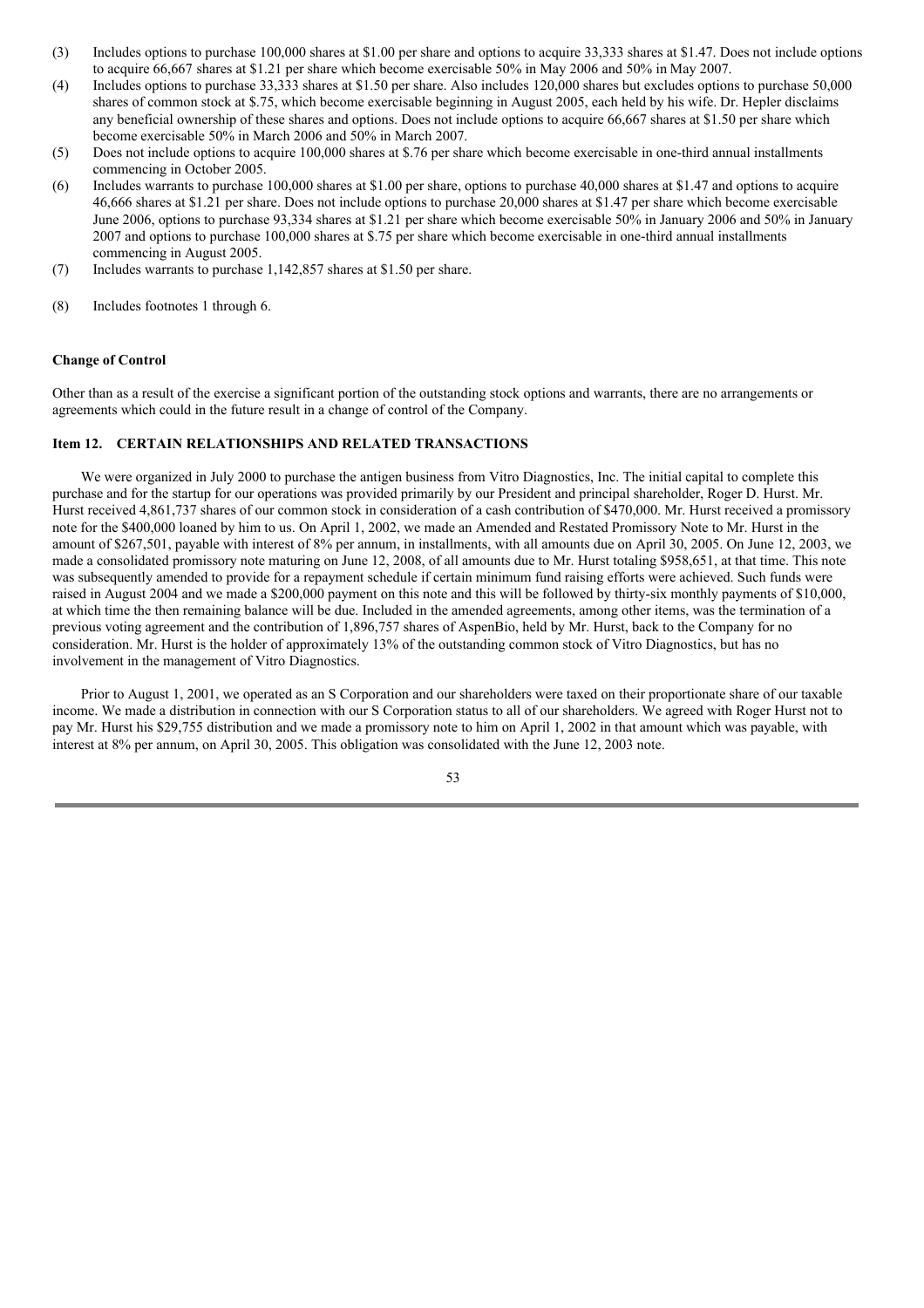To accommodate our growth, we purchased land in Castle Rock, Colorado, in 2002 and constructed our new facility which opened in 2003. In order to facilitate the purchase, Mr. Hurst has loaned to us \$625,000 and we have made a promissory note to Mr. Hurst in that amount which was payable, with interest at 8% per annum on May 5, 2004. This obligation was consolidated with the June 12, 2003 note.

In connection with our land purchase and facility construction, we borrowed \$3,250,000 from a bank under a construction loan which also required that we obtain an additional \$350,000 to be pledged to the bank and a guarantee of \$200,000 (the "Guarantee") of the loan amount. Cambridge Holdings, Ltd. ("Cambridge") provided the Guarantee and we issued a note in that amount to Cambridge and a threeyear warrant to purchase 100,000 shares of our common stock at \$1.50 per share. We agreed to register these shares for Cambridge at Cambridge's request between September 30, 2002 and June 30, 2005. The construction loan was re-financed into a permanent mortgage in June 2003, and the Guarantee terminated.

In November 2000 we leased laboratory equipment and issued a note to a leasing company for \$280,000. The note required monthly payments of \$9,053. Mr. Hurst personally guaranteed the note. During the year ended December 31, 2003, the remaining principal balance on this note was paid off. We have a line of credit of up to \$150,000, which is also guaranteed by Mr. Hurst. At March 21, 2005, the balance outstanding was \$0.

In July 2004, Roger Hurst contributed 1,896,757 shares of common stock back to the Company for no consideration pursuant to an agreement executed in April 2004, relating to the Company raising a minimum of \$1,000,000 in equity financing, which it achieved.

#### **ITEM 13. EXHIBITS AND REPORTS ON FORM 8-K**

(a) Exhibits:

| <b>EXHIBIT</b><br>NO. | <b>DESCRIPTION</b>                                                                                                                            |
|-----------------------|-----------------------------------------------------------------------------------------------------------------------------------------------|
| 3.1                   | Articles of Incorporation filed July 24, 2000 (1)<br>3.1.1 Articles of Amendment to the Articles of Incorporation filed December 26, 2001 (1) |

 $11$ ed December 26, 2001 (1)

3.2 Bylaws (1)

- 4.1(a) Specimen Certificate of Common Stock (1)
- 10.6 Voting Agreement dated June 18, 2003 between AspenBio, Inc. and Roger D. Hurst and extension thereto dated October 31, 2003 (4)
- 10.7 2002 Stock Incentive Plan (1)
- 10.8 Technology Transfer Agreement, dated October 29, 2001 between AspenBio and the University of Wyoming (1)
- 10.9 License Agreement for Determination of Pregnancy Status of Ungulates, dated September 25, 2001, between AspenBio and the Idaho Research Foundation Inc. (1)
- 10.13 Stock Option Agreement, dated August 21, 2001, between AspenBio and Gail Schoettler (1)
- 10.15 Promissory Note, dated May 6, 2002, made by AspenBio to Roger D. Hurst (1)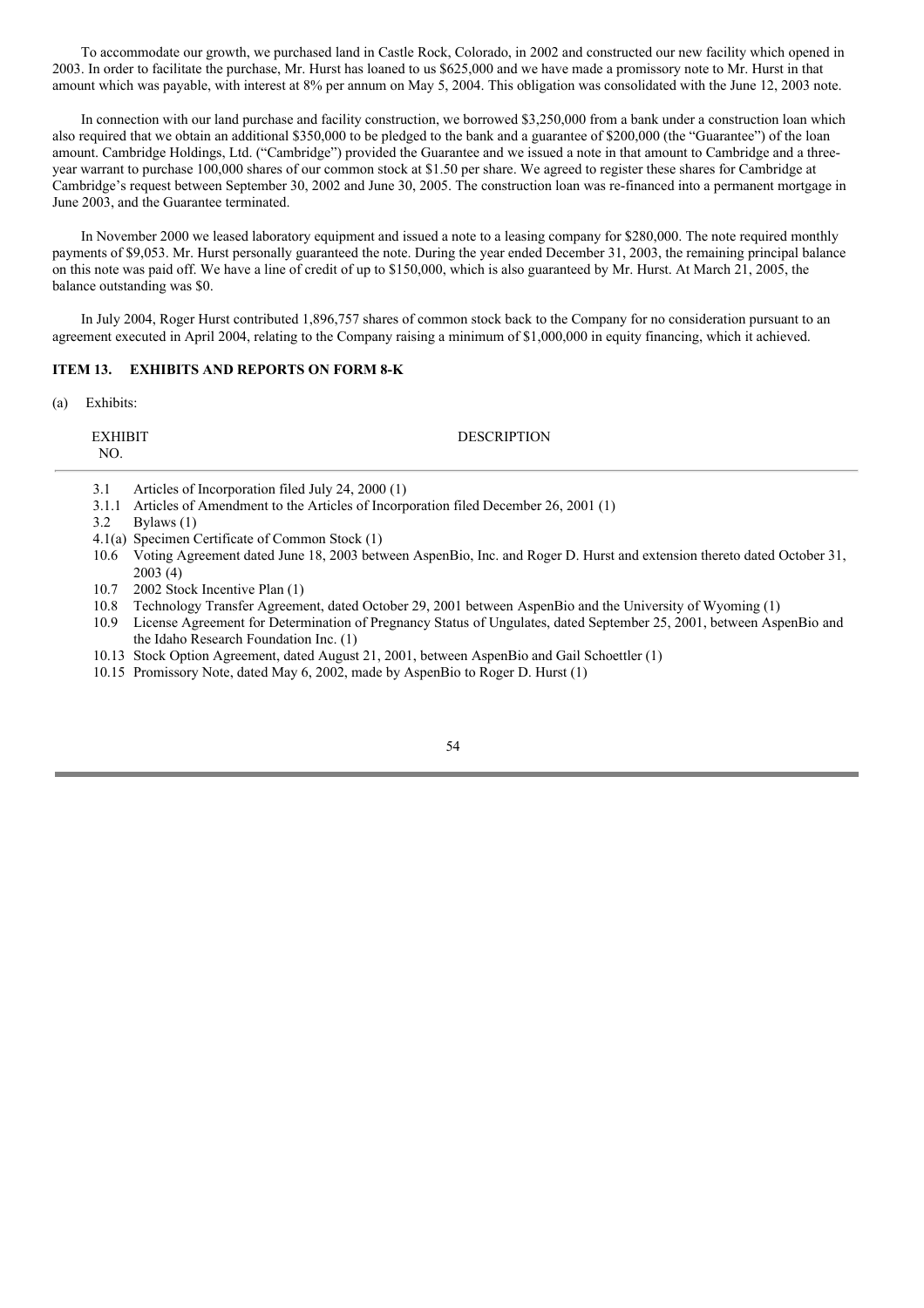- 10.17 Loan Agreement to be made between FirstBank of Tech Center and AspenBio, Inc. regarding a construction loan in the principal amount of \$3,250,000 (1)
- 10.18(c) Warrant, dated July 5, 2002, to purchase 275,000 shares of AspenBio, Inc. common stock issued to Michael Smith (1)
- 10.18(d) Investor Rights Agreement, dated July 5, 2002, between AspenBio, Inc. and Michael S. Smith(1)
- 10.19(b) Warrant, dated July 5, 2002, to purchase 100,000 shares of AspenBio, Inc. common stock issued to Cambridge Holdings, Ltd. (1)
- 10.19(c)Investor Rights Agreement, dated July 5, 2002, between AspenBio, Inc. and Cambridge Holdings, Ltd. (1)
- 10.21 Distribution Agreement between AspenBio, Inc. and Merial Limited, dated March 29, 2003(3)
- 10.22 Debt Modification Agreement dated June 13, 2003 with FirstBank of Tech Center. (4)
- 10.23(a) Loan Agreement between AspenBio, Inc. and Front Range Regional Economic Development Corporation dated June 13, 2003 for \$1,300,000 regarding loan for physical plant or capital equipment acquisitions. (4)
- 10.23(b) Promissory Note dated June 13, 2003 by AspenBio, Inc. to Front Range Regional Economic Development Corporation in principal amount of \$1,300,000. (4)
- 10.23(c) Unconditional Guarantee dated June 13, 2003 by AspenBio, Inc. to Front Range Regional Economic Development Corporation in principal amount of \$1,300,000. (4)
- 31.1 Rule 13a-14(a)/15d-14(a) Certification of Chief Executive Officer. Filed herewith.
- 31.2 Rule 13a-14(a)/15d-14(a) Certification of Chief Financial Officer. Filed herewith.
- 32 Section 1350 Certification Pursuant to 18 U.S.C. Section 1350, as Adopted Pursuant to Section 906 of the SARBANES-OXLEY ACT of 2002. Filed herewith.
- \* Portions of Exhibits 10.8 and 10.21 have been omitted from the publicly filed copy and have been filed separately with the Secretary of the Commission pursuant to requests for confidential treatment.
	- (1) Incorporated by reference from the registrant's Registration Statement on Form S-1 (file no. 333-86190), filed April 12, 2002.
	- (2) Incorporated by reference from the registrant's report on Form 8-K/A on January 10, 2003.
	- (3) Incorporated by reference from the registrant's report on Form 8-K on April 7, 2003.
	- (4) Incorporated by reference from the registrant's Report on Form 10-KSB/A for the year ended December 31, 2004 (file no. 000-50019), filed March 29, 2004.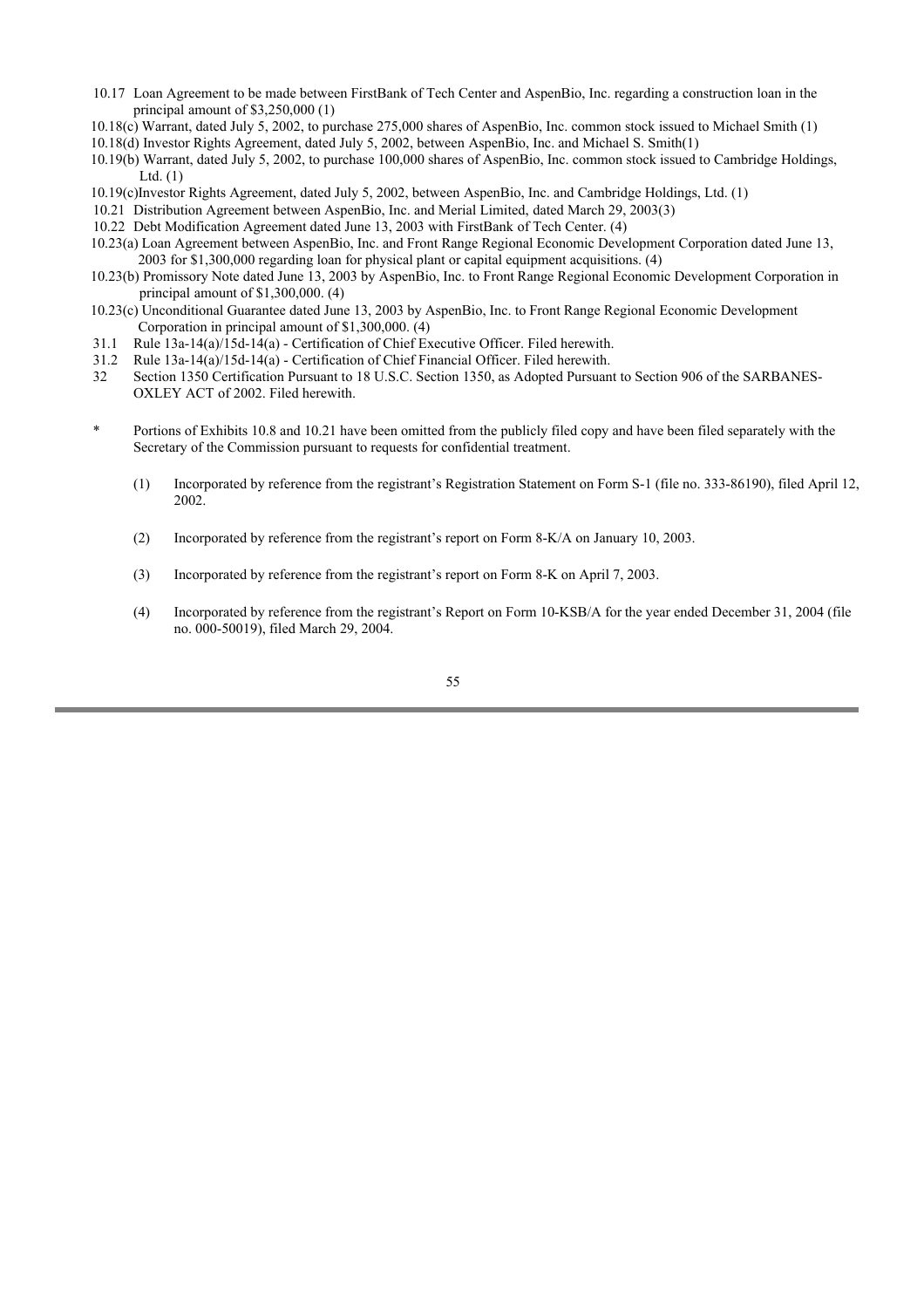On October 4, 2004, the Company filed an 8-K report, reporting under Items 5.02 and 9.01 the addition of a Board member and the granting of stock options to that Board member.

On December 6, 2004, the Company filed an 8-K report, reporting under Item 7.01 information concerning Regulation FD disclosure.

On December 10, 2004, the Company filed an 8-K report, reporting under Items 1.01, 5.02 and 9.01 the revision of an agreement with an officer and director and a change in officers and a director.

On January 25, 2005, the Company filed an 8-K report, reporting under Items 1.01, 5.02 and 9.01 the entry into an employment agreement with Richard Donnelly and issued a press release announcing that event.

# **Item 14. PRINCIPAL ACCOUNTANT FEES AND SERVICES**

During the years ended December 31, 2004 and 2003, we retained our principal auditor, GHP Horwath, P. C., to provide services. Aggregate fees were billed or expected to be billed in the following categories and amounts:

|                           | 2004         | 2003     |
|---------------------------|--------------|----------|
| Audit Fees                | \$<br>32,000 | 37,000   |
| <b>Audit Related Fees</b> | 4,775        | 309      |
| Tax Related Fees          |              | $\theta$ |
| All Other Fees            |              | $\Omega$ |

Audit related fees in 2004 relate to assistance with the filing of Form SB-2 and in 2003 relate to the filing of Form 8-K. All of the services described above were approved by the Company's audit committee and prior to performance. The audit committee has determined that the payments made to its independent accountants for these services are compatible with maintaining such auditors' independence.

## **Pre-Approval Policies and Procedures**

The Company's audit committee currently has a policy in place that requires its review and pre-approval of all audit and permissible nonaudit services provided by its independent auditors. These services requiring pre-approval by the audit committee may include audit services, audit related services, tax services and other services.

56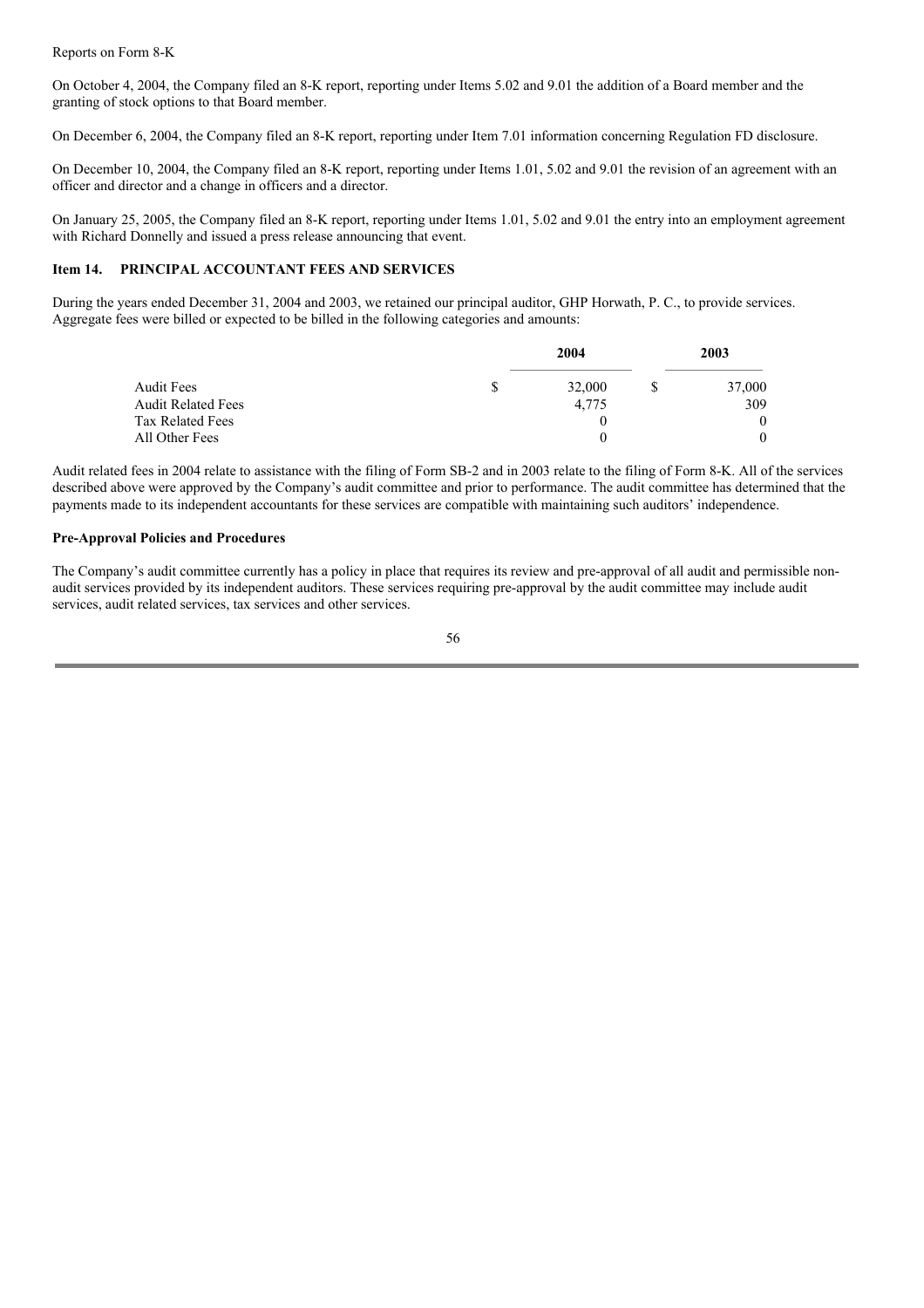### SIGNATURES

In accordance with the requirements of Section 13 on 15(k) of the Securities Exchange Act of 1934, the registrant caused this report to be signed on its behalf on March 29, 2005 by the undersigned thereto.

ASPENBIO, INC.

/s/ Richard G. Donnelly Richard G. Donnelly, President, Chief Executive Officer

In accordance with the requirements of the Securities Exchange Act of 1934, the registrant caused this Report to be signed on its behalf by the undersigned, thereunto duly authorized, on March 29, 2005.

> /s/ Richard G. Donnelly Richard G. Donnelly, Chief Executive Officer and Director

/s/ Gregory Pusey Gregory Pusey, Chairman, Secretary and Director

/s/ Gail S. Schoettler Gail S. Schoettler, Director

/s/ Douglas I. Hepler Douglas I. Hepler, Director

/s/ David E. Welch David E. Welch, Director

/s/ Jeffrey G. McGonegal Jeffrey G. McGonegal, Chief Financial **Officer**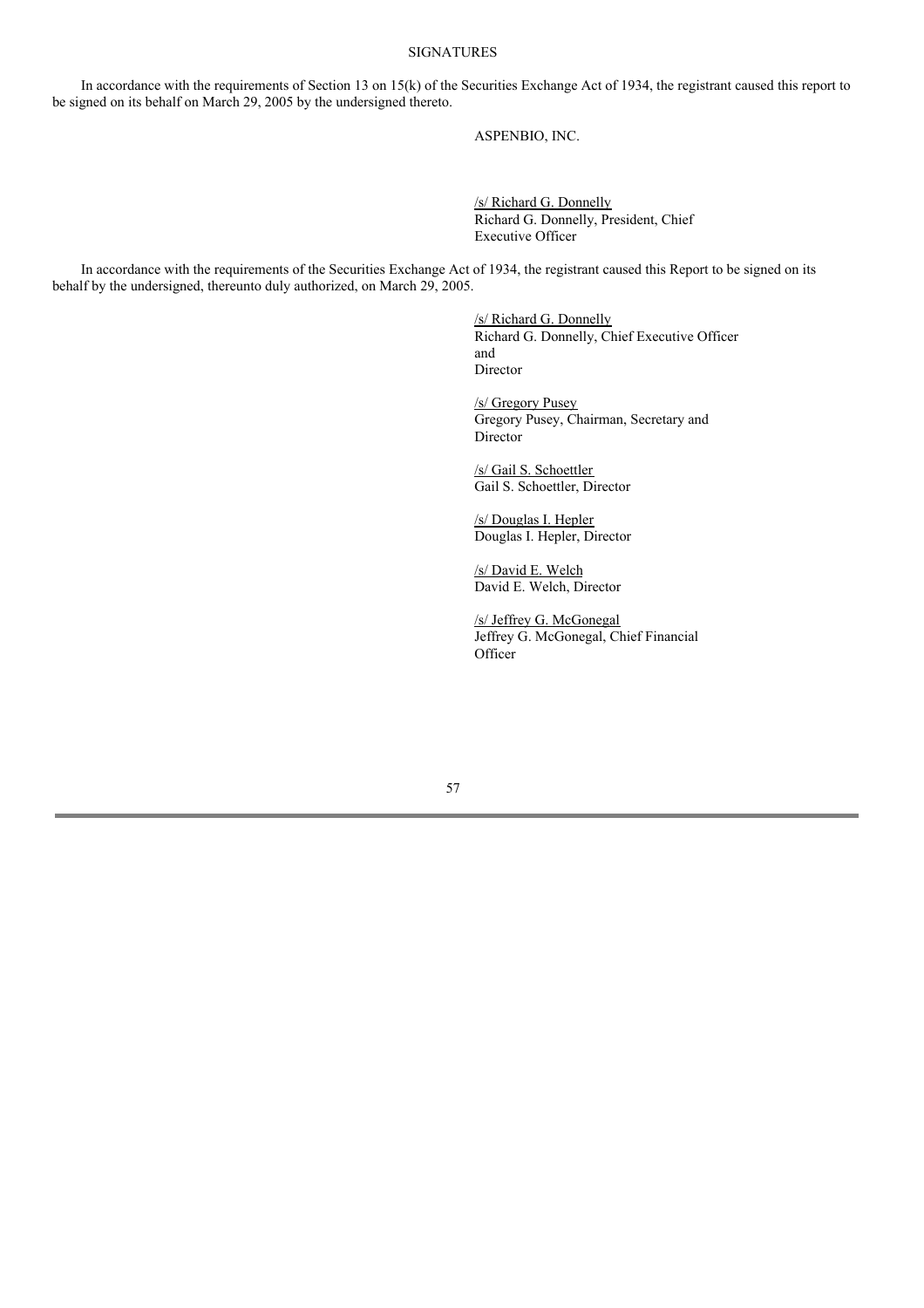#### EXHIBIT INDEX

| <b>EXHIBIT</b><br>NO. |                                                   | <b>DESCRIPTION</b> |
|-----------------------|---------------------------------------------------|--------------------|
| 3.1                   | Articles of Incorporation filed July 24, 2000 (1) |                    |

- 3.1.1 Articles of Amendment to the Articles of Incorporation filed December 26, 2001 (1)
- 3.2 Bylaws (1)
- 4.1(a) Specimen Certificate of Common Stock (1)

10.6 Voting Agreement dated June 18, 2003 between AspenBio, Inc. and Roger D. Hurst and extension thereto dated October 31, 2003 (4)

- 10.7 2002 Stock Incentive Plan (1)
- 10.8 Technology Transfer Agreement, dated October 29, 2001 between AspenBio and the University of Wyoming (1)
- 10.9 License Agreement for Determination of Pregnancy Status of Ungulates, dated September 25, 2001, between AspenBio and the Idaho Research Foundation Inc. (1)
- 10.13 Stock Option Agreement, dated August 21, 2001, between AspenBio and Gail Schoettler (1)
- 10.15 Promissory Note, dated May 6, 2002, made by AspenBio to Roger D. Hurst (1)
- 10.17 Loan Agreement to be made between FirstBank of Tech Center and AspenBio, Inc. regarding a construction loan in the principal amount of \$3,250,000 (1)
- 10.18(c) Warrant, dated July 5, 2002, to purchase 275,000 shares of AspenBio, Inc. common stock issued to Michael Smith (1)
- 10.18(d) Investor Rights Agreement, dated July 5, 2002, between AspenBio, Inc. and Michael S. Smith(1)
- 10.19(b) Warrant, dated July 5, 2002, to purchase 100,000 shares of AspenBio, Inc. common stock issued to Cambridge Holdings, Ltd. (1)
- 10.19(c)Investor Rights Agreement, dated July 5, 2002, between AspenBio, Inc. and Cambridge Holdings, Ltd. (1)
- 10.21 Distribution Agreement between AspenBio, Inc. and Merial Limited, dated March 29, 2003(3)
- 10.22 Debt Modification Agreement dated June 13, 2003 with FirstBank of Tech Center. (4)
- 10.23(a) Loan Agreement between AspenBio, Inc. and Front Range Regional Economic Development Corporation dated June 13, 2003 for \$1,300,000 regarding loan for physical plant or capital equipment acquisitions. (4)
- 10.23(b) Promissory Note dated June 13, 2003 by AspenBio, Inc. to Front Range Regional Economic Development Corporation in principal amount of \$1,300,000. (4)
- 10.23(c) Unconditional Guarantee dated June 13, 2003 by AspenBio, Inc. to Front Range Regional Economic Development Corporation in principal amount of \$1,300,000. (4)
- 31.1 Rule 13a-14(a)/15d-14(a) Certification of Chief Executive Officer. Filed herewith.
- 31.2 Rule 13a-14(a)/15d-14(a) Certification of Chief Financial Officer. Filed herewith.
- 32 Section 1350 Certification Pursuant to 18 U.S.C. Section 1350, as Adopted Pursuant to Section 906 of the SARBANES-OXLEY ACT of 2002. Filed herewith.
- \* Portions of Exhibits 10.8 and 10.21 have been omitted from the publicly filed copy and have been filed separately with the Secretary of the Commission pursuant to requests for confidential treatment.
	- (1) Incorporated by reference from the registrant's Registration Statement on Form S-1 (file no. 333-86190), filed April 12, 2002.
	- (2) Incorporated by reference from the registrant's report on Form 8-K/A on January 10, 2003.
	- (3) Incorporated by reference from the registrant's report on Form 8-K on April 7, 2003.
	- (4) Incorporated by reference from the registrant's Report on Form 10-KSB/A for the year ended December 31, 2004 (file no. 000-50019), filed March 29, 2004.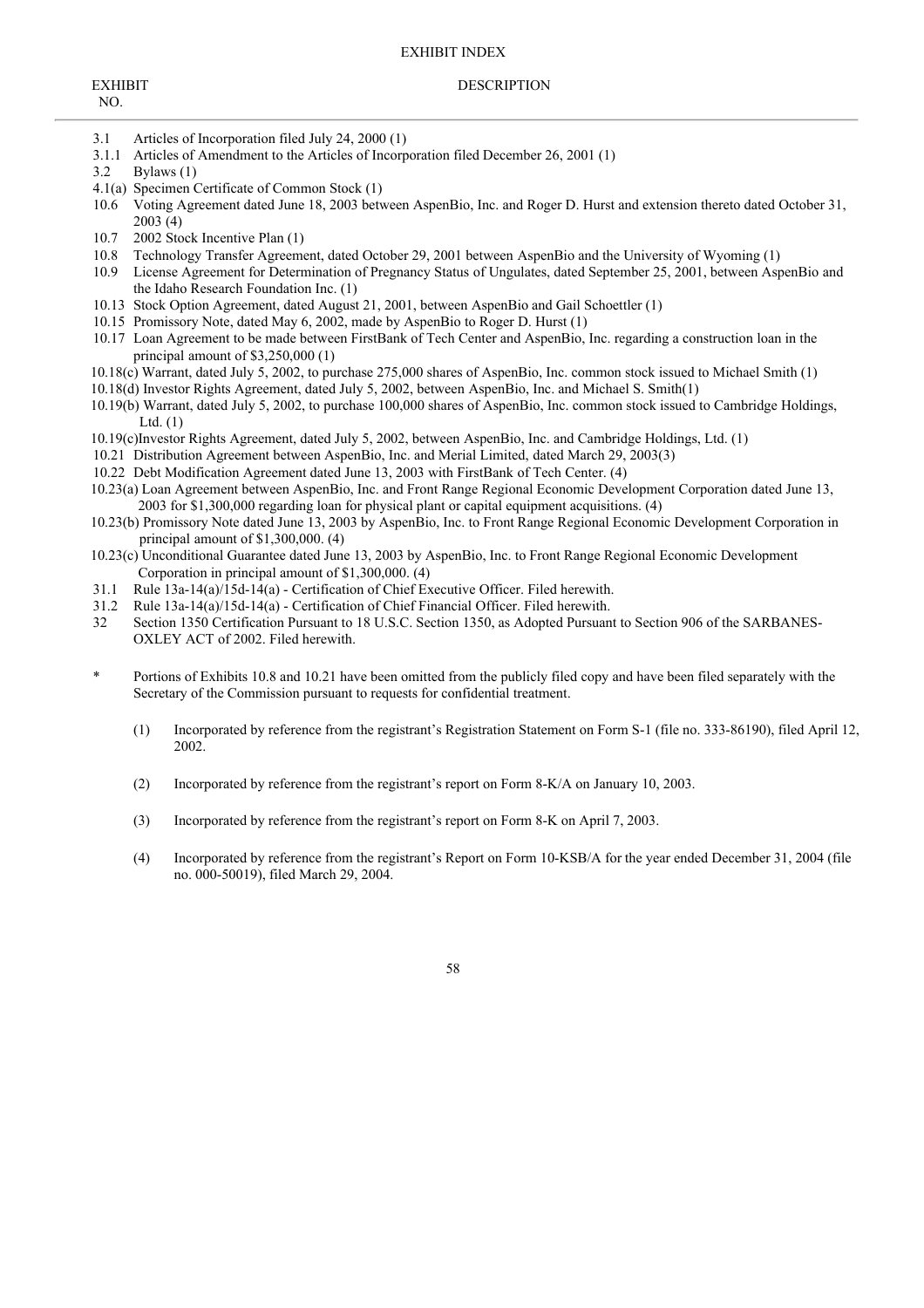#### **CERTIFICATION**

I, Richard G. Donnelly, Chief Executive Officer certify that:

- 1. I have reviewed this annual report on Form 10-KSB of AspenBio, Inc. (the "Registrant");
- 2. Based on my knowledge, this report does not contain any untrue statement of a material fact or omit to state a material fact necessary to make the statements made, in light of circumstances under which such statements were made, not misleading with respect to the period covered by this report;
- 3. Based on my knowledge, the financial statements, and other financial information included in this report, fairly present in all material respects the financial condition, results of operations and cash flows of the Registrant as of, and for, the periods presented in this report.
- 4. The Registrant's other certifying officers and I are responsible for establishing and maintaining disclosure controls and procedures (as defined in Exchange Act Rules 13a-15(e) and 15d-15(e)) for the Registrant [language omitted in accordance with SEC transition instructions contained in SEC Release 34-47986] and have:
	- a) Designed such disclosure controls and procedures, or caused such disclosure controls and procedures to be designed under our supervision, to ensure that material information relating to the Registrant, including its consolidated subsidiaries, is made known to us by others within those entities, particularly during the period in which this report is being prepared;
	- b) [Paragraph omitted in accordance with SEC transition instructions contained in SEC Release 34-47986]
	- c) Evaluated the effectiveness of the Registrant's disclosure controls and procedures and presented in this report our conclusions about the effectiveness of the disclosure controls and procedures, as of the end of the period covered by this report based on such evaluation; and
	- d) Disclosed in this report any change in the Registrant's internal control over financial reporting that occurred during the Registrant's most recent fiscal quarter (the Registrant's fourth fiscal quarter in the case of an annual report) that has materially affected, or is reasonably likely to materially affect, the Registrant's internal control over financial reporting; and
- 5. The Registrant's other certifying officers and I have disclosed, based on our most recent evaluation of internal control over financial reporting, to the Registrant's auditors and the audit committee of the Registrant's board of directors (or persons performing the equivalent functions):
	- (a) All significant deficiencies and material weaknesses in the design or operation of internal control over financial reporting which are reasonably likely to adversely affect the Registrant's ability to record, process, summarize and report financial information; and
	- (b) Any fraud, whether or not material, that involves management or other employees who have a significant role in the Registrant's internal control over financial reporting.

Date: March 29, 2005 By: /s/ Richard G. Donnelly Richard G. Donnmelly Chief Executive Officer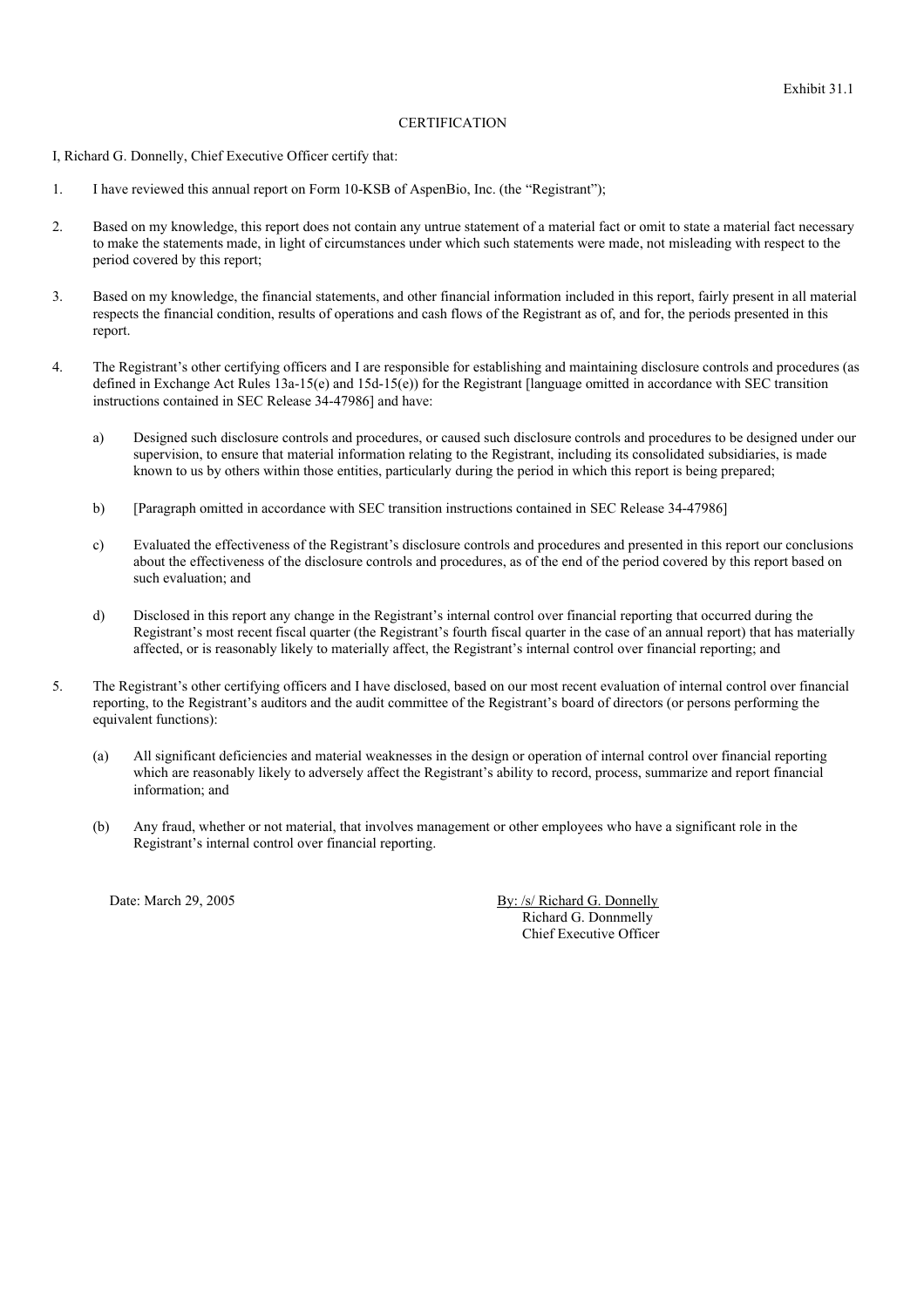#### **CERTIFICATION**

I, Jeffrey G. McGonegal, Chief Financial Officer certify that:

- 1. I have reviewed this annual report on Form 10-KSB of AspenBio, Inc. (the "Registrant");
- 2. Based on my knowledge, this report does not contain any untrue statement of a material fact or omit to state a material fact necessary to make the statements made, in light of circumstances under which such statements were made, not misleading with respect to the period covered by this report;
- 3. Based on my knowledge, the financial statements, and other financial information included in this report, fairly present in all material respects the financial condition, results of operations and cash flows of the Registrant as of, and for, the periods presented in this report.
- 4. The Registrant's other certifying officers and I are responsible for establishing and maintaining disclosure controls and procedures (as defined in Exchange Act Rules 13a-15(e) and 15d-15(e)) for the Registrant [language omitted in accordance with SEC transition instructions contained in SEC Release 34-47986] and have:
	- a) Designed such disclosure controls and procedures, or caused such disclosure controls and procedures to be designed under our supervision, to ensure that material information relating to the Registrant, including its consolidated subsidiaries, is made known to us by others within those entities, particularly during the period in which this report is being prepared;
	- b) [Paragraph omitted in accordance with SEC transition instructions contained in SEC Release 34-47986]
	- c) Evaluated the effectiveness of the Registrant's disclosure controls and procedures and presented in this report our conclusions about the effectiveness of the disclosure controls and procedures, as of the end of the period covered by this report based on such evaluation; and
	- d) Disclosed in this report any change in the Registrant's internal control over financial reporting that occurred during the Registrant's most recent fiscal quarter (the Registrant's fourth fiscal quarter in the case of an annual report) that has materially affected, or is reasonably likely to materially affect, the Registrant's internal control over financial reporting; and
- 5. The Registrant's other certifying officers and I have disclosed, based on our most recent evaluation of internal control over financial reporting, to the Registrant's auditors and the audit committee of the Registrant's board of directors (or persons performing the equivalent functions):
	- (a) All significant deficiencies and material weaknesses in the design or operation of internal control over financial reporting which are reasonably likely to adversely affect the Registrant's ability to record, process, summarize and report financial information; and
	- (b) Any fraud, whether or not material, that involves management or other employees who have a significant role in the Registrant's internal control over financial reporting.

Date: March 29, 2005 By: /s/ Jeffrey G. McGonegal Jeffrey G. McGonegal Chief Financial Officer